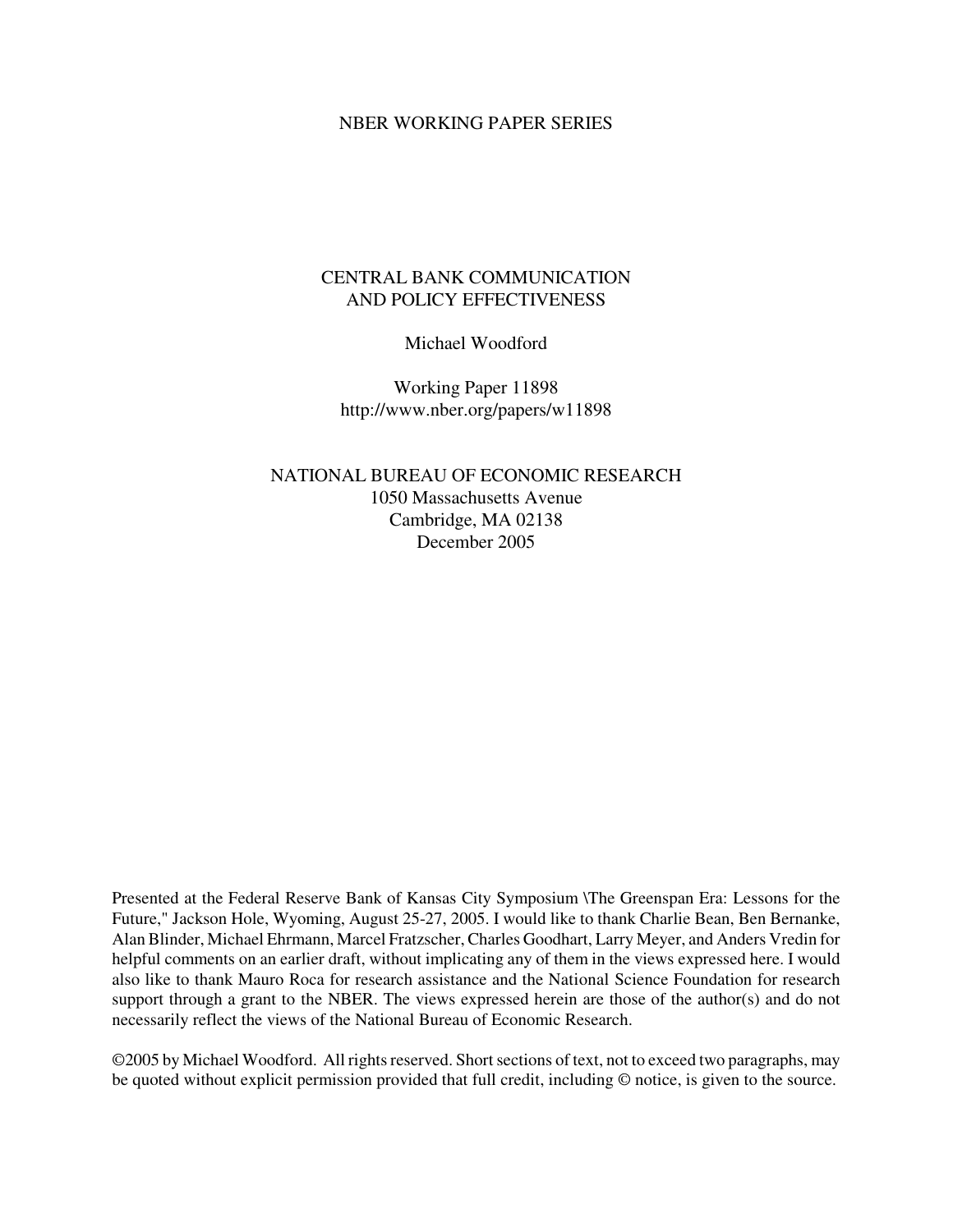Central Bank Communication and Policy Effectiveness Michael Woodford NBER Working Paper No. 11898 December 2005 JEL No. E52, E58

#### **ABSTRACT**

A notable change in central banking over the past 15 years has been a world-wide movement toward increased communication by central banks about their policy decisions, the targets that they seek to achieve through those decisions, and the central bank's view of the economy's likely future evolution. This paper considers the role of such communication in the successful conduct of monetary policy, with a particular emphasis on an issue that remains controversial: to what extent is it desirable for central banks to comment on the likely path of short-term interest rates?

After reviewing general arguments for and against central-bank transparency, the paper considers two specific contexts in which central banks have been forced to consider how much they are willing to say about the future path of interest rates. The first is the experiment with policy signaling by the FOMC in the U.S., using the statement released following each Committee meeting, since August 2003. The second is the need to make some assumption about future policy when producing the projections (for future inflation and other variables) that are central to inflation-forecast targeting procedures, of the kind used by the Bank of England, the Swedish Riksbank, the Reserve Bank of New Zealand, and others. In both cases, it is argued that increased willingness to share the central bank's own assumptions about future policy with the public has increased the predictability of policy, in ways that are likely to have improved central bank's ability to achieve their stabilization objectives.

Michael Woodford Department of Economics Columbia University 1009B I.A.B., mc3308 New York, NY 10027 and NBER mw2230@columbia.edu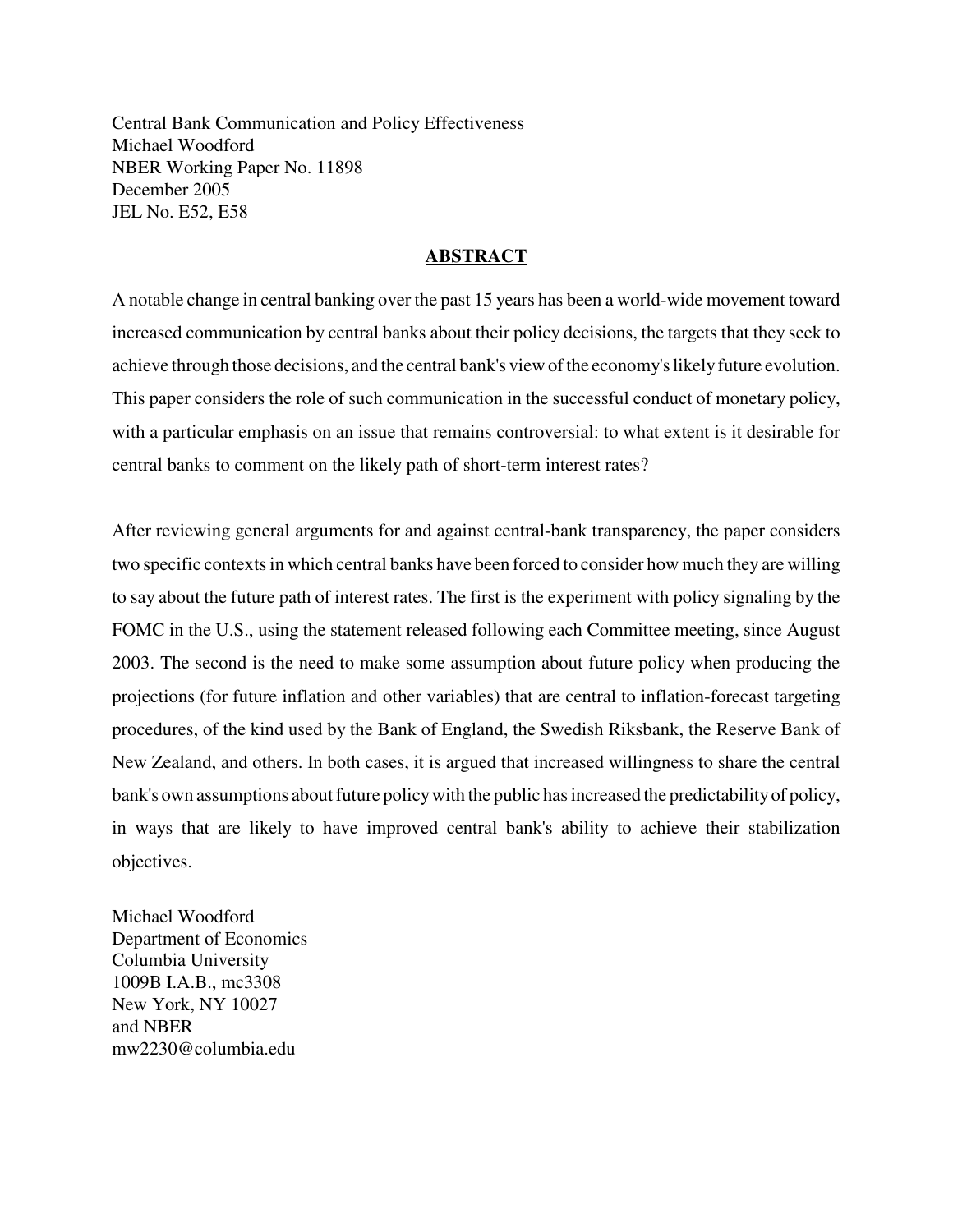One of the most notable changes at the Federal Reserve during the tenure of Alan Greenspan as Chairman of the Board of Governors has been a steady increase in the FOMC's willingness to talk openly about the policy decisions that it has made and those it is likely to make in the future. Before the 1990s, central banking was shrouded in mystery, at the Fed as elsewhere. The title of William Greider's 1987 bestseller about the Fed  $-$  Secrets of the Temple  $-$  gives an idea of the common perception of the institution at the beginning of the Greenspan era. This "mystique" of central banking was jealously guarded by central bankers  $-$  as the epigraph indicates  $-$  as essential to their success.

Things have changed rapidly over the past 15 years, both at the Fed and elsewhere. Indeed, St. Louis Fed President William Poole (2005) lists the increase in transparency, and the consequent increase in the predictability of monetary policy, as one of the four defining characteristics of "the Greenspan policy regime." Before 1994, the FOMC made no public announcement regarding its target for the federal funds rate following the meetings at which the target was determined; markets had to try to infer the target rate from the type and size of open-market operations that were subsequently conducted by the Trading Desk in New York to implement the policy. According to Poole, "before Greenspan many within the Fed believed that policy effectiveness depended on taking markets by surprise." But since February 1994, the FOMC has issued a public statement following each meeting at which the target has been changed, indicating the new target rate. The FOMC has also been increasingly willing to give advance signals of the likely future stance of policy. Beginning in December 1998, the FOMC began to include in the post-meeting statement an assessment of the FOMC's current "bias" with respect to possible changes in the stance of policy; in December 1999, the Committee decided that from then on it would issue a statement after every meeting, whether policy was changed or not, and that this would include a "balance of risks" assessment, understood to refer to a time horizon extending beyond the next Committee meeting. Since August 2003 — as is discussed further in section  $2$  — the post-meeting statements have included even more explicit statements about the likely future path of interest rates. This aspect of the statement now attracts considerable attention, in financial markets and in the financial press. Most recently, the FOMC has moved to expedite the release of the minutes of its deliberations, so that these are now available to the public before the next Committee meeting. This too has facilitated public understanding of current policy, and helped to increase the clarity with which the FOMC is able to explain its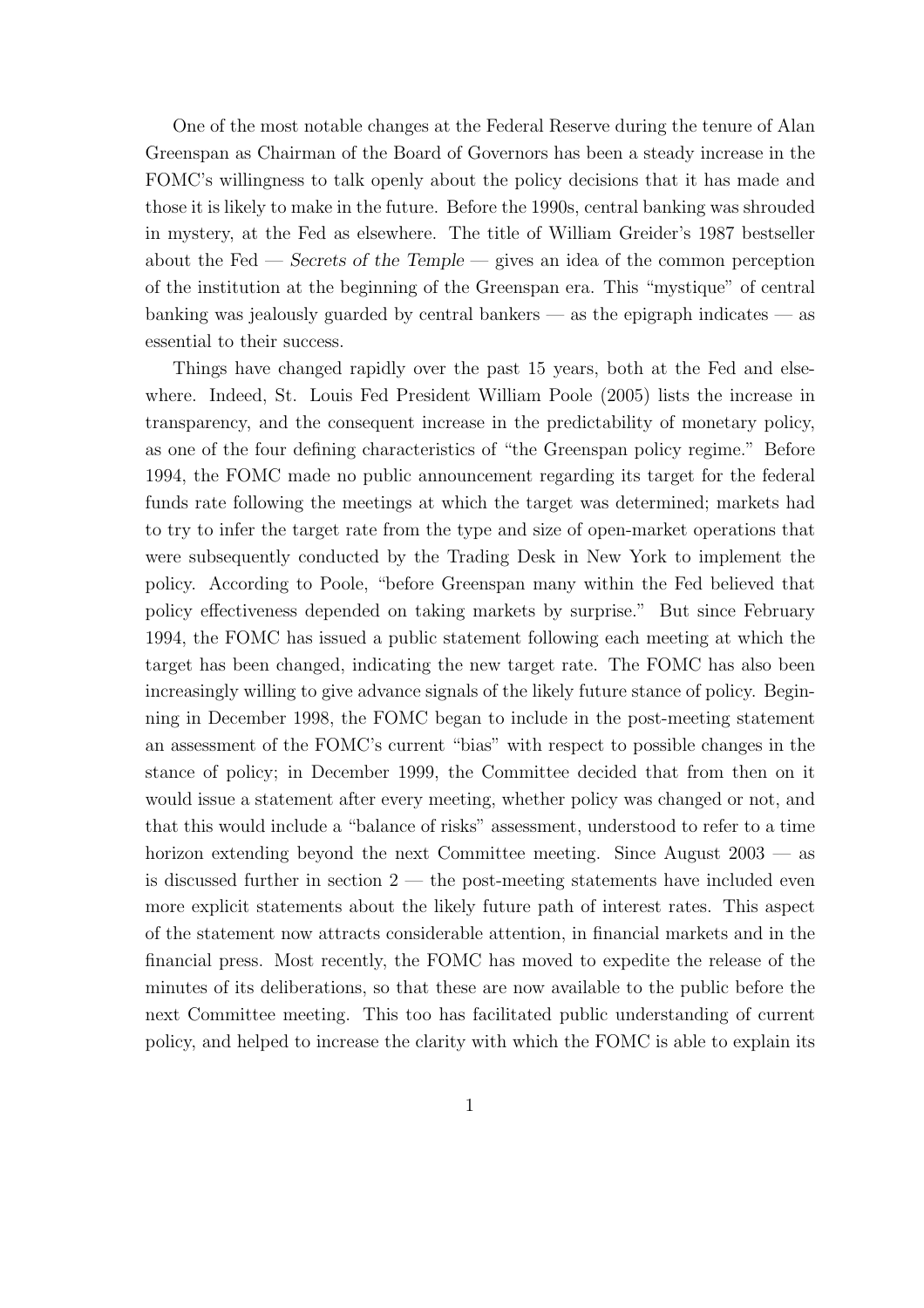view of the likely future path of policy.

Poole argues that the "improved predictability of policy [under Greenspan] has had much to do with improved effectiveness of policy." Is there reason to believe that this is true? And more specifically, does the Fed's bold recent experiment in greater explicitness about the future outlook for interest rates represent an innovation that should be expected to further enhance the effectiveness of policy, or does it represent a step too far?<sup>1</sup>

I shall begin by reviewing the general case for the importance of effective communication for effective monetary policy, and then ask, in the light of these general considerations, to what extent it makes sense for a central bank to be willing to make public statements about future policy. I then discuss in further detail two specific contexts in which central banks have recently given a great deal of attention to the question of how much they should talk about the future path of interest rates. The first is the Fed's experiment with policy signaling since August 2003, already mentioned. The second concerns the assumption about future policy that should be used in projections of the economy's likely future evolution that are made public. This has been a particularly crucial issue for the inflation-forecast targeting central banks, for reasons discussed further in section 3; but the issue is also being debated within the Federal Reserve System, especially among those considering the possibility of inflation targeting in the United States.

### 1 Why Communication Matters

The importance of communication strategy for policy effectiveness follows from a fundamental feature of the kind of problem that a central bank is called upon to solve. Central banking is not like steering an oil tanker, or even guiding a spacecraft, which follows a trajectory that depends on constantly changing factors, but that does not depend on the vehicle's own expectations about where it is heading. Because the key decisionmakers in an economy are forward-looking, central banks affect the economy as much through their influence on expectations as through any direct, mechanical effects of central bank trading in the market for overnight cash. As a consequence, there is good reason for a central bank to commit itself to a systematic approach to

<sup>&</sup>lt;sup>1</sup>Even William Poole, in the remarks just cited, refrains from taking a stand on this last issue.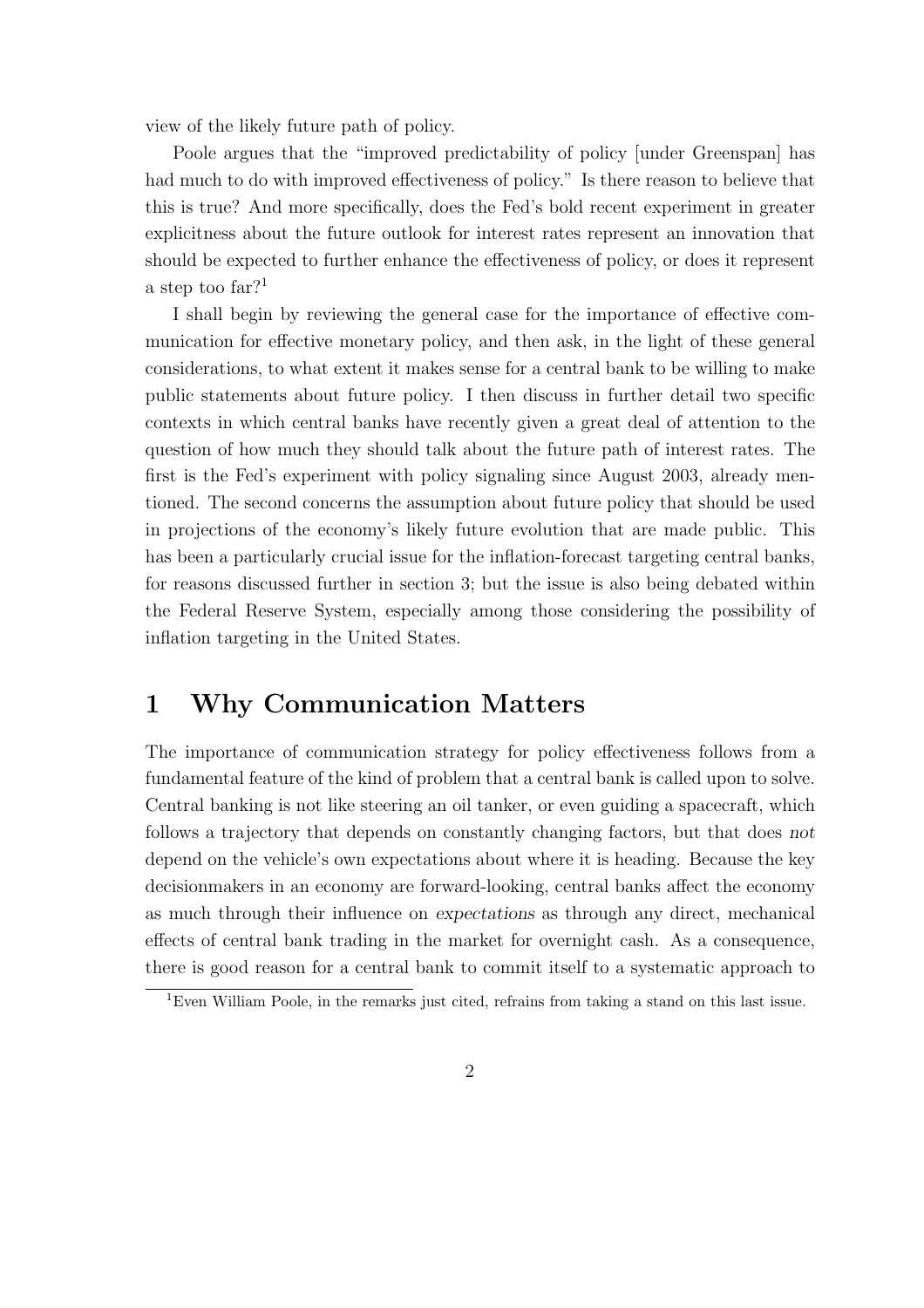policy, that not only provides an explicit framework for decisionmaking within the bank, but that is also used to explain the bank's decisions to the public.

#### 1.1 Central Banking as Management of Expectations

It is important for the public to understand the central bank's actions, to the greatest extent possible, not only for reasons of democratic legitimacy — though this is an excellent reason itself, given that central bankers are granted substantial autonomy in the execution of their task — but also in order for monetary policy to be most effective. For not only do expectations about policy matter, but, at least under current conditions, very little else matters. Few central banks of major industrial nations still make much use of credit controls or other attempts to directly regulate the flow of funds through financial markets and institutions. Increases in the sophistication of the financial system have made it more difficult for such controls to be effective, and in any event the goal of improvement of the efficiency of the sectoral allocation of resources stressed above would hardly be served by such controls, which (if successful) inevitably create inefficient distortions in the relative cost of funds to different parts of the economy.

Instead, banks restrict themselves to interventions that seek to control the overnight interest rate in an interbank market for central-bank balances (for example, the federal funds rate in the U.S.). But the current level of overnight interest rates as such is of negligible importance for economic decisionmaking; if a change in the overnight rate were thought to imply only a change in the cost of overnight borrowing for that one night, then even a large change (say, a full percentage point increase) would make little difference to anyone's spending decisions. The effectiveness of changes in central-bank targets for overnight rates in affecting spending decisions (and hence ultimately pricing and employment decisions) is wholly dependent upon the impact of such actions upon other financial-market prices, such as longer-term interest rates, equity prices and exchange rates. These are plausibly linked, through arbitrage relations, to the short-term interest rates most directly affected by central-bank actions; but it is the expected future path of short-term rates over coming months and even years that should matter for the determination of these other asset prices, rather than the current level of short-term rates by itself.<sup>2</sup>

 ${}^{2}$ Gurkaynak (2005) finds that what he calls "timing surprises" — unexpected changes in the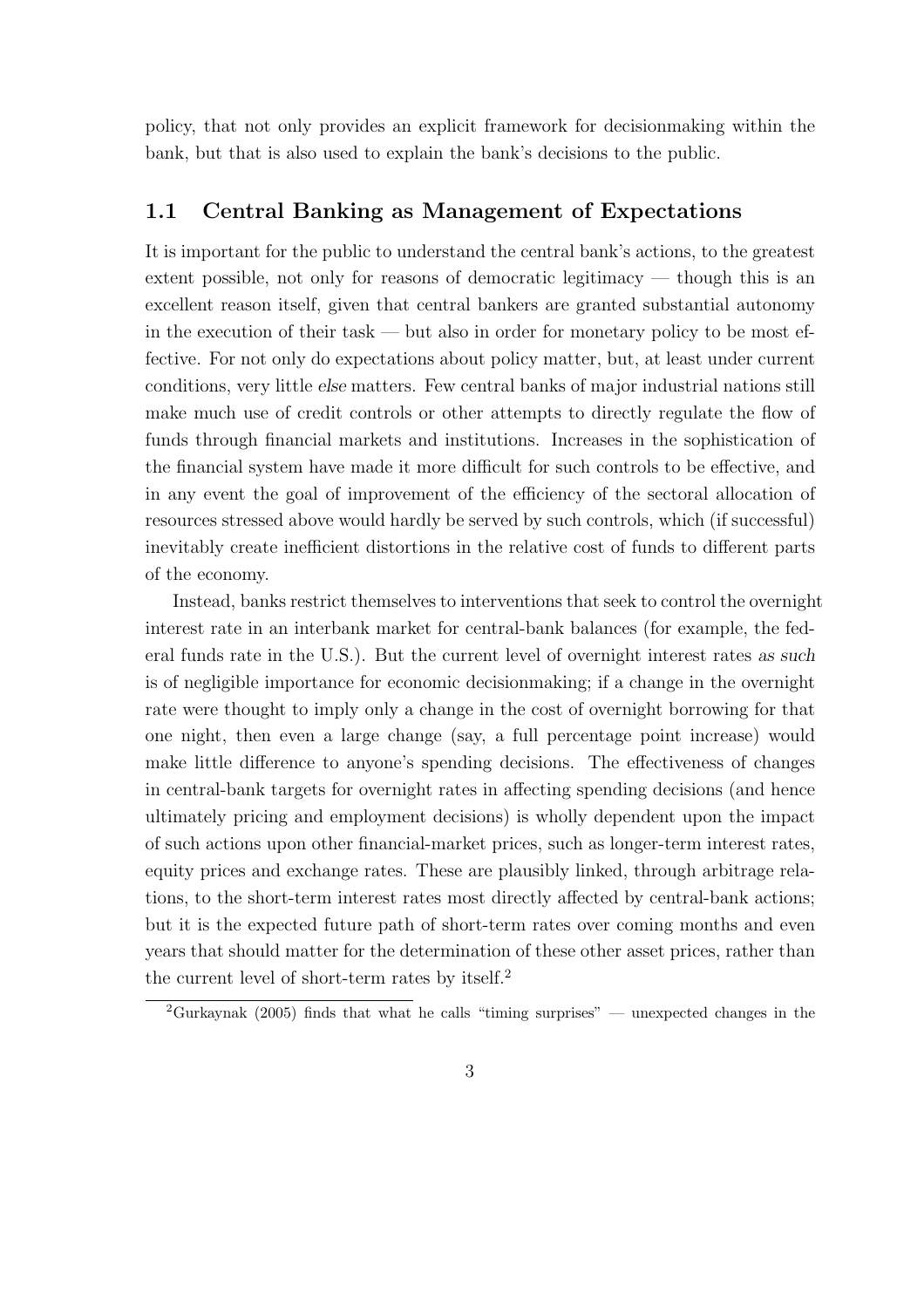Thus the ability of central banks to influence expenditure, and hence pricing, decisions is critically dependent upon their ability to influence market expectations regarding the future path of overnight interest rates, and not merely their current level. Better information on the part of market participants about central-bank actions and intentions should increase the degree to which central-bank policy decisions can actually affect these expectations, and so increase the effectiveness of monetary stabilization policy. Insofar as the significance of current developments for future policy are clear to the private sector, markets can to a large extent "do the central bank's work for it," in that the actual changes in overnight rates required to achieve the desired changes in incentives can be much more modest when expected future rates move as well.<sup>3</sup>

Thus the public's understanding, not only of what the central bank is currently doing, but of what it can be expected to do in the future, is critical for the effectiveness of policy. It might nonetheless be argued that it should be enough for a central bank to systematically follow a sound policy, without also needing to explain it to the public. If one assumes rational expectations on the part of the public, it would follow that any systematic pattern in the way that policy is conducted should be correctly inferred from the bank's observed behavior. Yet while it would be unwise to choose a policy the success of which depends on its not being understood by the public — which is the reason for choosing a policy rule that is associated with a desirable rational-expectations equilibrium — it is at the same time prudent not to rely too

<sup>3</sup>There is evidence that this is already happening, as a result both of greater sophistication on the part of financial markets and greater transparency on the part of central banks, the two developing in a sort of symbiosis with one another. Blinder et al. (2001, p. 8) argue that in the period from early 1996 through the middle of 1999, one could observe the U.S. bond market moving in response to macroeconomic developments that helped to stabilize the economy, despite relatively little change in the level of the federal funds rate, and suggest that this reflected an improvement in the bond market's ability to forecast Fed actions before they occur. Statistical evidence of increased forecastability of Fed policy by the markets is provided by Lange et al. (2001), who show that the ability of Treasury bill yields to predict changes in the federal funds rate some months in advance has increased since the late 1980s.

current federal funds rate operating target that do not involve any change in market expectations regarding what the funds rate target will be after the next meeting, as when a change in the target that was already expected occurs sooner than some had expected it — have little effect on either bond yields or equity prices, while FOMC post-meeting statements that change expectations regarding the future path of the funds rate have significant effects on both.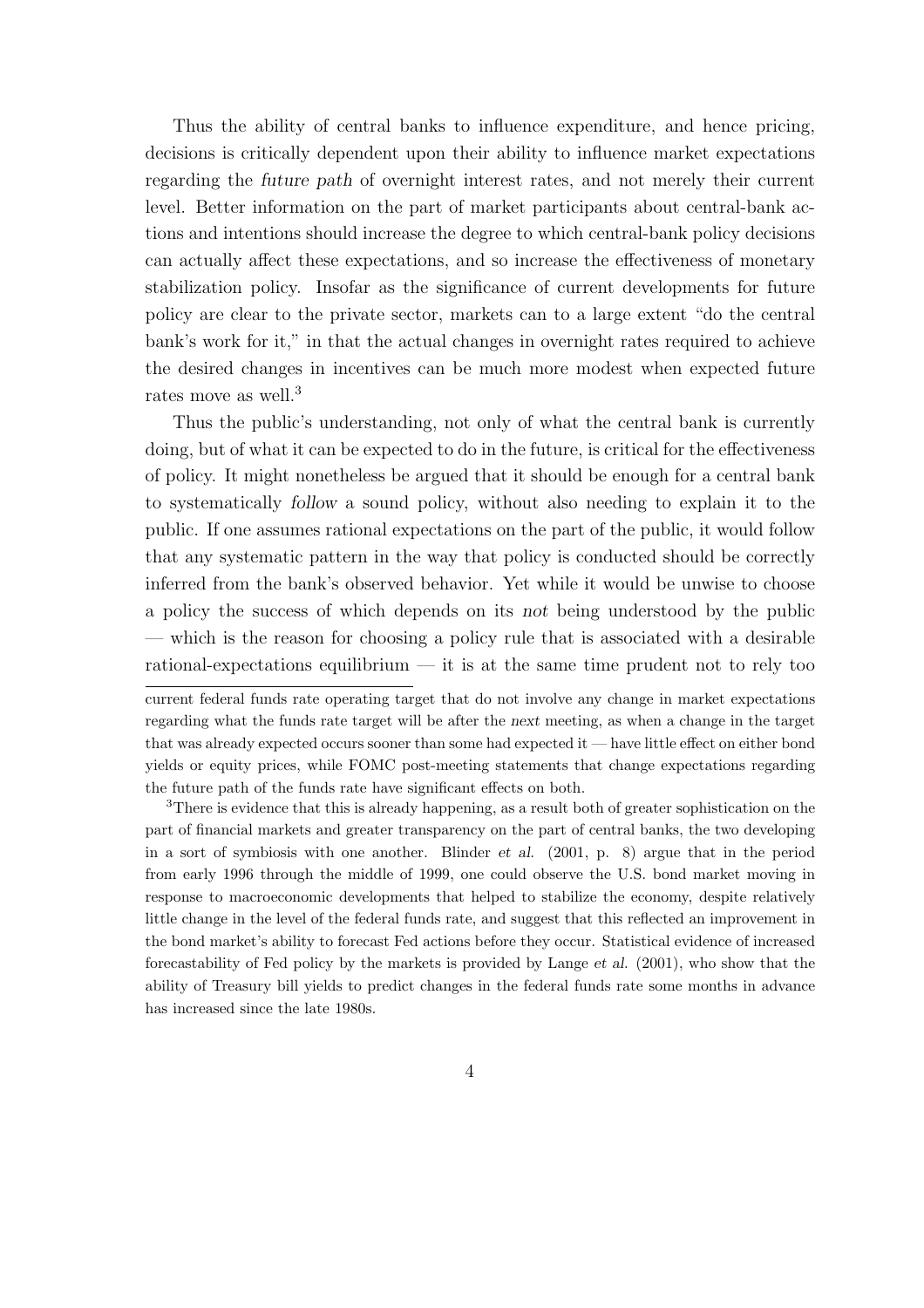heavily on the assumption that the public will understand policy perfectly regardless of the efforts that are made to explain it. Insofar as explanation of the policy rule to the public does no harm under the assumption of rational expectations, but improves outcomes under the (more realistic) assumption that a correct understanding of the central bank's policy commitments does not occur automatically, then it is clearly desirable for the central bank to explain the rule that it follows.<sup>4</sup>

The advantages of a public target when the private sector must otherwise forecast future policy by extrapolating from experience are shown in a recent analysis by Orphanides and Williams (2005). In the Orphanides-Williams model, private agents forecast inflation using a linear regression model, the coefficients of which are constantly re-estimated using the most recent observations of inflation. The assumption of forecasting in this manner (on the basis of a finite time-window of historical observations) rather than a postulate of rational expectations worsens the tradeoff between inflation variability and output-gap variability that is available to the central bank.<sup>5</sup> Allowing inflation variations in response to "cost-push" shocks for the sake of outputgap stabilization is more costly than it would be under rational expectations, because temporary inflation fluctuations in response to the shocks can be misinterpreted as indicating different inflation objectives on the part of the central bank. Orphanides and Williams then show that a credible commitment to a long-run inflation target so that private agents do not need to estimate the long-run average rate of inflation, but only the dynamics of transitory departures from it — allows substantially better stabilization outcomes, though still not quite as good as if private agents were to fully understand the equilibrium dynamics implied by the central bank's policy rule. This provides a nice example of theoretical support for the interpretation given by Mervyn

<sup>4</sup>King (2005b) proposes that it is more reasonable to expect the public to follow simple (but possibly fairly robust) "heuristics" in making decisions, of the kind discussed by Gigerenzer and Selten (2001), rather than behaving like the optimizing agents of economic theory. He argues that in this case central-bank communication can play an important role in leading people to choose heuristics of the right sort  $-$  *i.e.*, ones that lead to greater macroeconomic stability.

 ${}^{5}$ Eusepi (2005) finds in the context of a model with more detailed microfoundations that requiring private agents to learn equilibrium patterns of fluctuations in inflation and the output gap by estimating atheoretical regressions can lead to instability of the learning dynamics and to persistent fluctuations driven by learning dynamics; transparency about the form of the central bank's policy rule (so that agents can estimate a correctly specified structural equation instead of a reduced-form econometric model) instead favors stability of the learning dynamics.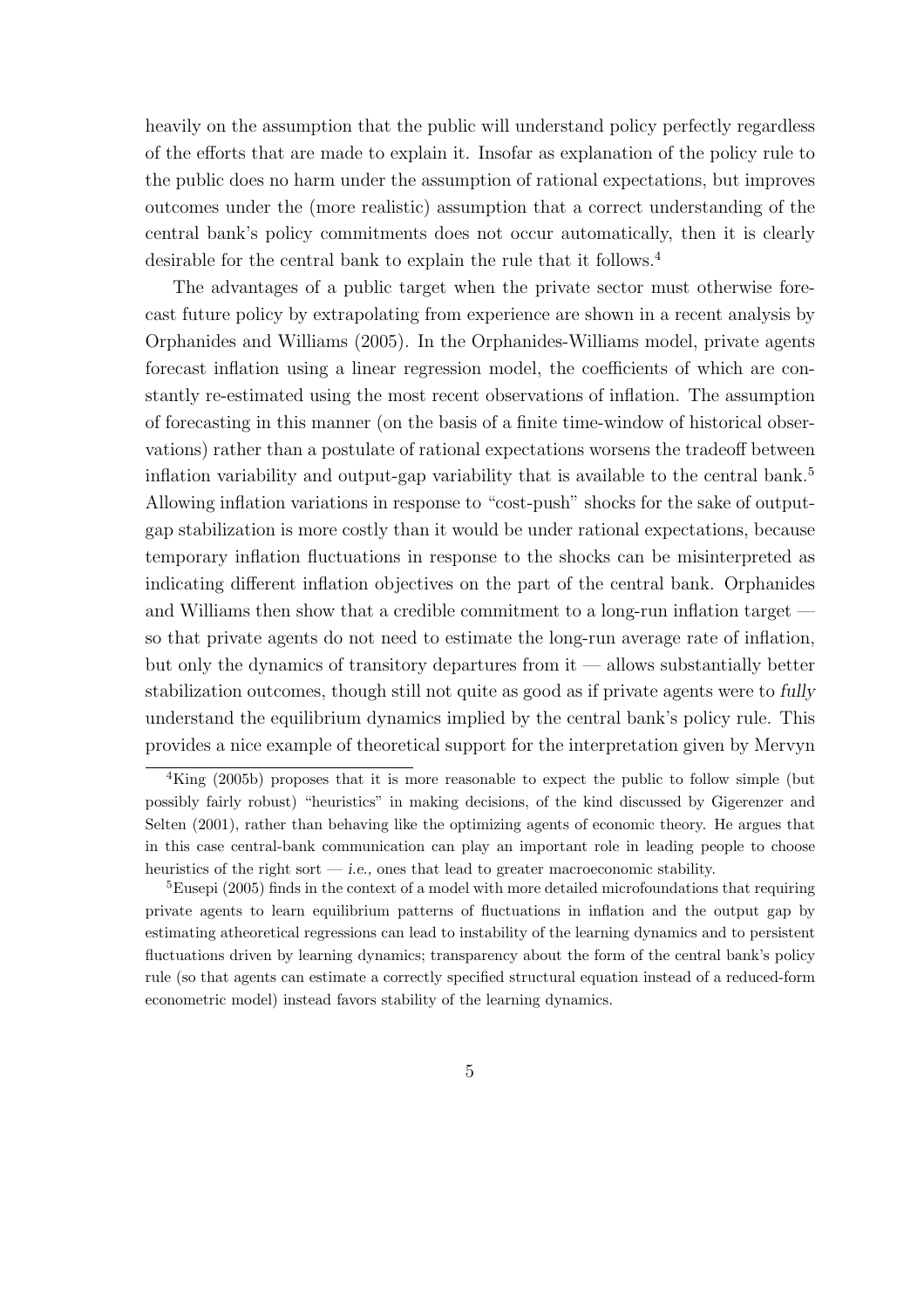King (2005a) and others of practical experience with inflation targeting, which is that tighter anchoring of the public's inflation expecations has made possible greater stability of both real activity and inflation.

Nor is there any reason to suppose that it suffices for a central bank to make clear the long-run average inflation rate that it intends to maintain, while allowing the public to reach its own conclusions about the nature of transitory departures of the inflation rate from that long-run average. It is certainly true that anchoring expectations about the long-run average inflation rate is important, and that in itself is an important accomplishment. But the analysis of Orphanides and Williams also shows that even when private agents know the long-run average, but have to estimate the dynamics of transitory departures from it, the available tradeoff between inflation stabilization and output-gap stabilization is less favorable than it would be under rational expectations, i.e., than it would be if one could rely on a correct understanding of the transitory dynamics. Thus there are in principle gains from an explicit commitment regarding this aspect of policy as well, and not simply trusting that people will be able to observe the pattern in one's behavior.

There is also a further, somewhat subtler, reason why explicit commitment to a target or policy rule is desirable, given the forward-looking behavior of the people in the economy that one seeks to stabilize. Even if one supposes that the private sector will fully understand whatever approach to policy the central bank takes, regardless of what it says about it, a public commitment to a rule can help policymakers to conduct policy in a way that achieves better outcomes. For is not enough that a central bank have sound objectives (reflecting a correct analysis of social welfare), that it make policy in a systematic way, using a correct model of the economy and a staff that is well-trained in numerical optimization, and that all this be explained thoroughly to the public. A bank that approaches its problem as one of optimization under discretion — deciding afresh on the best action in each decision cycle, with no commitment regarding future actions except that they will be the ones that seem best in whatever circumstances may arise — can still obtain a substantially worse outcome, from the point of view of its own objectives, than one that commits itself to follow a properly chosen policy rule. As Kydland and Prescott (1977) first showed, this can occur even when the central bank has a correct quantitative model of the policy tradeoffs that it faces at each point in time, and the private sector has correct expectations about the way that policy will be conducted.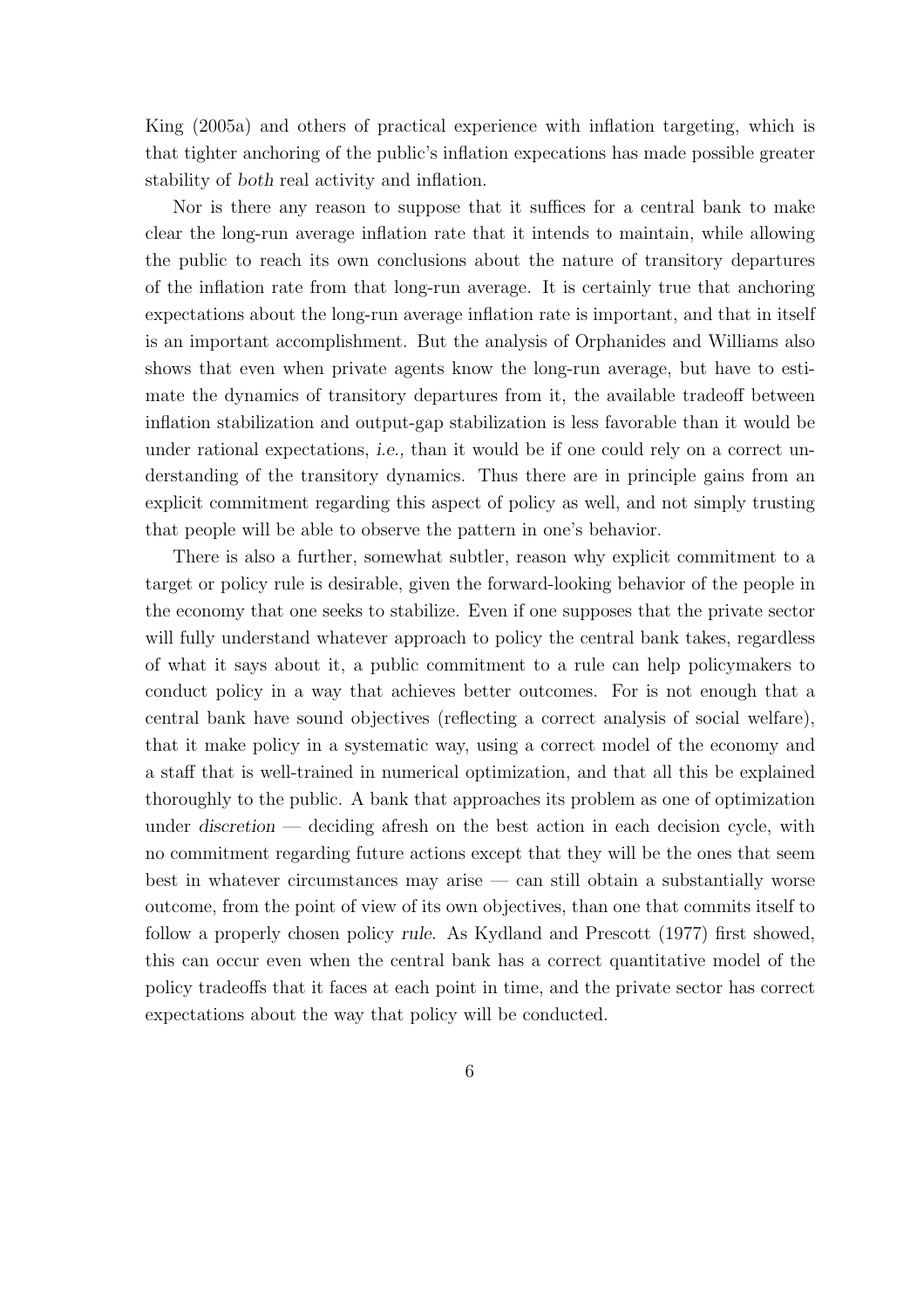At first thought, discretionary optimization might seem exactly what one would want an enlightened central bank to do. All sorts of unexpected events constantly occur that affect the determination of inflation and real activity, and it is not hard to see that, in general, the optimal level of interest rates at any point in time should depend on precisely what has occurred. It is plainly easiest, as a practical matter, to arrange for such complex state-dependence of policy by having the instrument setting at a given point in time be determined only after the unexpected shocks have already been observed. Furthermore, it might seem that the dynamic programming approach to the solution of intertemporal optimization problems provides justification for an approach in which a planning problem is reduced to a series of independent choices at each of a succession of decision dates.

But standard dynamic programming methods are valid only for the optimal control of a system that evolves mechanically in response to the current action of the controller. The problem of monetary stabilization policy is of a different sort, in that the consequences of the central bank's actions depend not only upon the sequence of instrument settings up until the present time, but also upon private-sector expectations regarding future policy. In such a case, sequential (discretionary) optimization leads to a sub-optimal outcome because at each decision point, prior expectations are taken as given, rather than as something that can be affected by policy. Nonetheless, the predictable character of the central bank's decisions, taken from this point of view, do determine the (endogenous) expectations of the private sector at earlier dates, under the hypothesis of rational expectations; a commitment to behave differently, that is made credible to the private sector, could shape those expectations in a different way, and because expectations matter for the determination of the variables that the central bank cares about, in general outcomes can be improved through shrewd use of this opportunity. This is illustrated concretely in section 2, when I discuss the way in which policy should be conducted when the lower bound on short-term nominal interest rates constrains the way that policy can be conducted.

In general, the most effective policy (the best outcome, from among the set of possible rational-expectations equilibria) requires that policy be conducted in a historydependent way, so that policy at any time depends not only on conditions then (and what it is considered possible to achieve from then on), but also on *past* conditions, even though these no longer constrain what it is possible to achieve in the present. While there is no benefit, at the time, from conducting policy in a way that is condi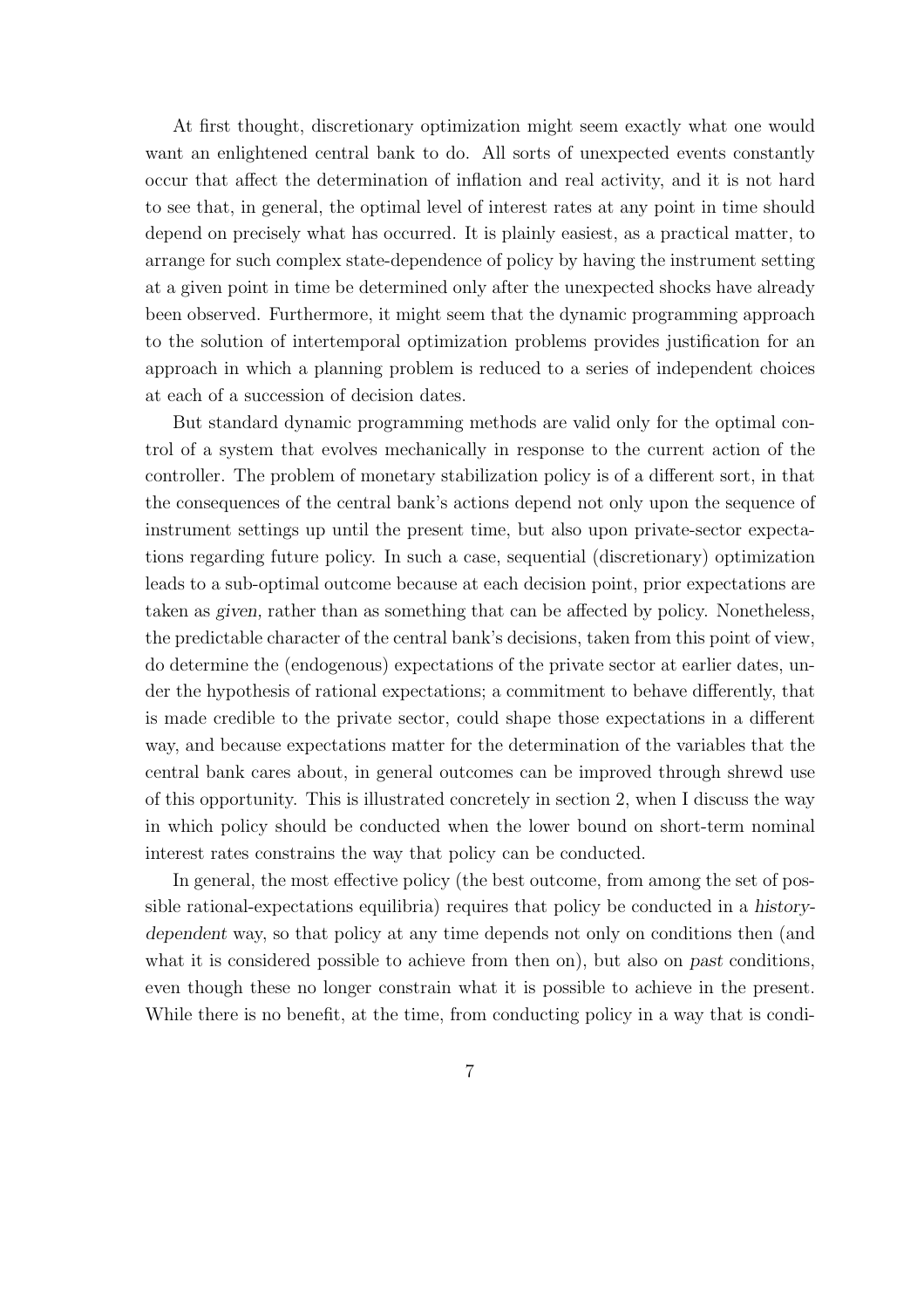tioned by the past, the anticipation that one would do so, at an earlier date, can have important beneficial effects on what policy can achieve at the earlier date. These benefits can make the subsequent losses worthwhile, as the example in the next section shows.

It is furthermore desirable, not simply that a central bank have a private intention of this sort, but that it be publicly committed to such a target. First, a public commitment is likely to make it easier for the central bank's policy deliberations to remain focused on the right criterion — the one with the property that systematic conformity to it leads to an optimal equilibrium  $-$  rather than being tempted to "let bygones be bygones." And second, the benefits associated with commitment to a history-dependent policy depend entirely on this aspect of policy being anticipated by the private sector; otherwise, it would be rational to "let bygones be bygones." There is no point to a secret commitment to the future conduct of policy in accordance with a history-dependent rule, while the private sector continues to believe that the central bank will act in a purely forward-looking fashion; thus the target should be explained as clearly as possible to the public, and shown to be guiding the bank's decisions.

#### 1.2 Communication About What?

Which specific types of communication by central banks are most important, in light of the objectives discussed above? It is possible to distinguish among at least four broad classes of issues, about which a central bank may consider revealing more or less to the public. The first is the central bank's interpretation of economic conditions, including (perhaps) the central bank's view of the outlook for the future, to the extent that this is shaped by factors other than the bank's intentions with regard to policy. Central banks typically have large staffs devoted to collecting and analyzing information about current conditions in the economy, as an input into policy deliberations; and the accuracy of private-sector understanding of the state of the economy might be improved if the central bank were to reveal more about what it believes it has learned. A second topic is the content of the policy decisions that are made in the central bank about current operating targets. For example, as noted in the introduction, the Fed did not publicly confirm the existence of an operating target for the federal funds rate prior to 1994, whereas current practice is to release a statement immediately following each meeting of the FOMC, which, among other things,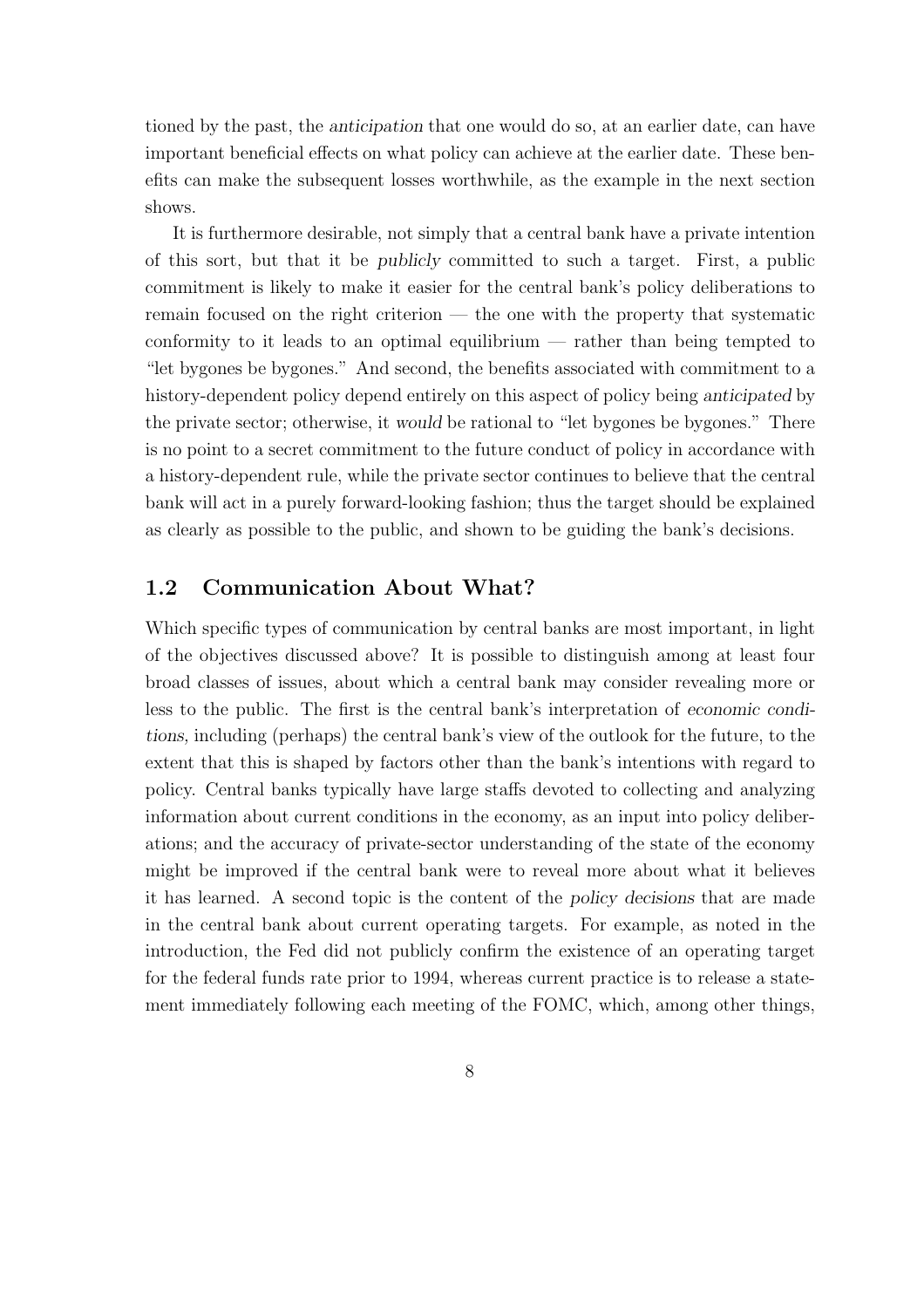announces the operating target agreed upon at that meeting. A third possible kind of communication would be a description (which might be more or less explicit) of the strategy that guides the central bank's policy decisions in general. A fourth type of communication, much debated in the U.S. at present, makes statements about the outlook for future policy, in light of the current situation, without necessarily asserting that this illustrates a general rule that will always be followed.

These are all types of communication in which the public might be interested, and a general commitment to increased "transparency" might be taken to require greater explicitness about all of these matters. But the way in which " transparency" about one or another of these matters relates to the goal of more effective stabilization policy is somewhat different in each case. The first two types of communication are the ones that are least controversial among central bankers;<sup>6</sup> to the extent that there are doubts about the desirability of saying more about the central bank's analysis of current conditions, for example, this is largely connected to the way that the public may use this information to make inferences (rightly or wrongly) about the bank's intentions regarding future policy. And it is in any event the effect of central-bank talk on the public's expectations regarding future policy that is critical for the concerns introduced above. Hence it is communication about the way in which policy should be conducted in the future (the third and fourth types of communication listed above) about which I wish to speak here.

One might, first of all, make statements about the targets or objectives that future policy decisions will aim to achieve; ideally, one might imagine a full description of a policy rule to which the policy committee intends to conform. This is the ideal suggested by the theoretical literature, on the basis of the considerations summarized above. On the one hand, private-sector decisions depend, in principle, not just on near-term expectations, but on the expected state-contingent evolution of the economy far into the future, and not just on what is most likely to happen, but on how the economy will evolve under all possible future contingencies; and one could only hope to communicate about what should happen in all of the relevant future states through a discussion of the bank's general strategy. Moreover, an optimal policy requires that the central bank commit itself to behave in a different way than would correspond to discretionary optimization. It is difficult to imagine institutionalizing such conduct other than through a conscious commitment to a particular strategy inside the

 ${}^{6}$ Note, however, some qualifications to this in section 1.3 below.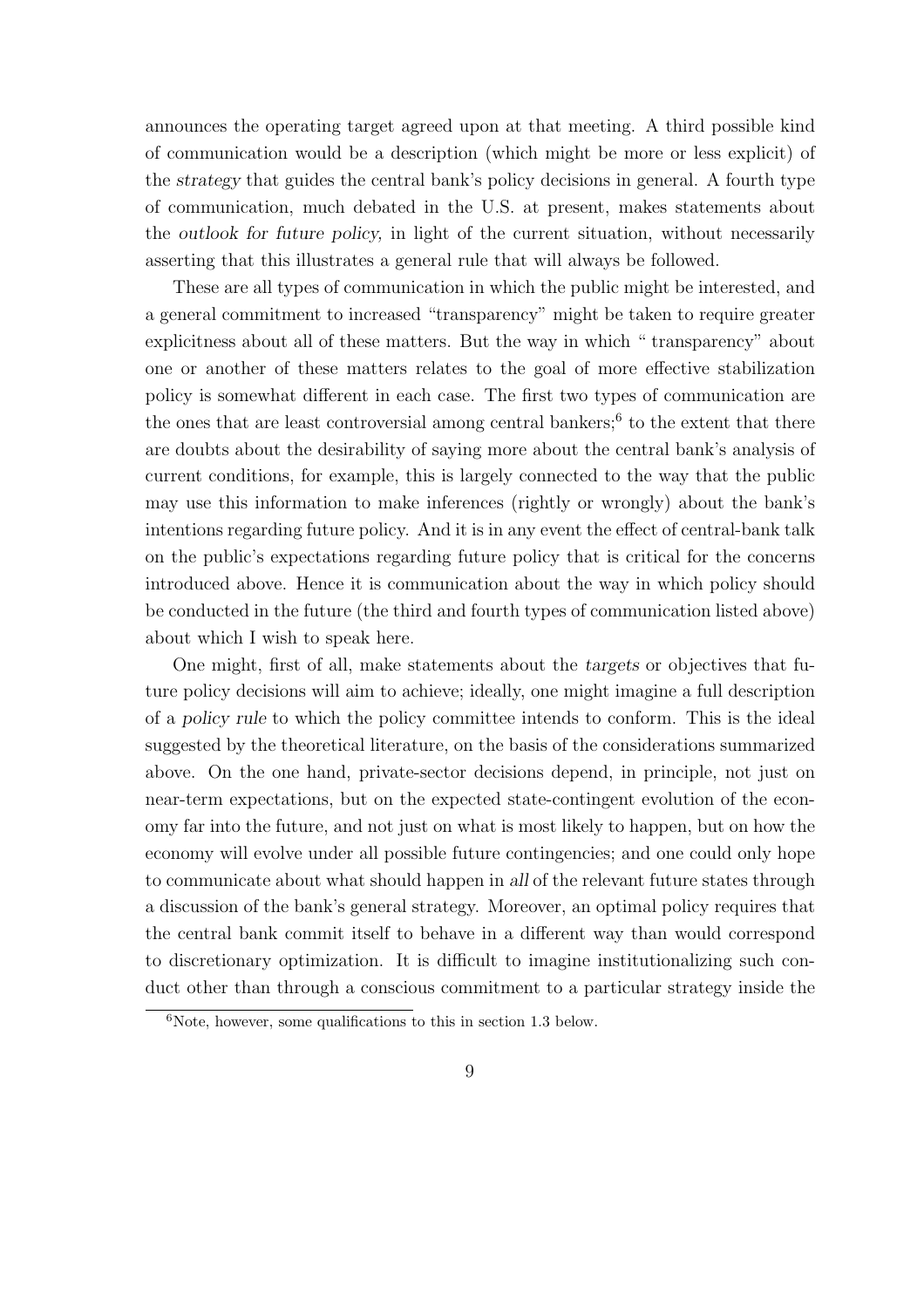central bank itself; and if such a conscious intention exists, a public statement of the commitment is likely to help the policy committee to remember its intention.

But what does any of this have to do with communication policy? The public commitment of a central bank to particular targets or to a particular policy rule will not be matters for routine, ongoing communication with the public that requires institutionalization. It is true that from time to time it will be appropriate to change the targets — as, for example, in the case of the change in the U.K. announced in December 2003, from an RPIX target of 2.5 percent per annum to a CPI target of 2.0 percent — but announcements of this kind are not what is generally understood by "communication policy." Would communication policy be important, then, for a central bank that was actually able to commit itself to a sensible policy strategy?

There are two reasons why it surely would be. The first is the need for verifiability of the central bank's commitment. One might imagine that the central bank's seriousness about its declared targets could be ensured by checking whether they are met, without requiring the bank to say anything about how it ensures that they are met. For example, under a rumor that was widespread at one time, accountability was ensured in New Zealand by a "contract" with the Governor of the RBNZ according to which the Governor could be fired if realized inflation ever went outside a certain band. In practice, however, it makes more sense to monitor the existence of good-faith efforts to achieve the bank's targets than to suppose that one can demand that the targets will actually be fulfilled at all times; and this will require communication by the central bank about the rationale for its policy decisions. Moreover, to the extent that optimal target criteria involve the expected paths of variables that cannot yet be directly measured, as is typically the case, it is appropriate to check, not whether the actually realized values satisfy the target criterion, but whether it would have been reasonable for the central bank to expect them to satisfy the criterion at the time of its policy decision. This requires the central bank to discuss the projections on the basis of which the policy decision was made.

The second reason is that in practice, the strategy that a sensible central bank follows (and may wish to be understood to follow) will be too complex to explain through any one-time official statement of its "policy rule." On the one hand, the set of contingencies that may arise (and matter substantially for policy if they do) are extremely various. As a consequence, an explicit rule of conduct (one specific enough to indicate unambiguously the instrument setting appropriate to any given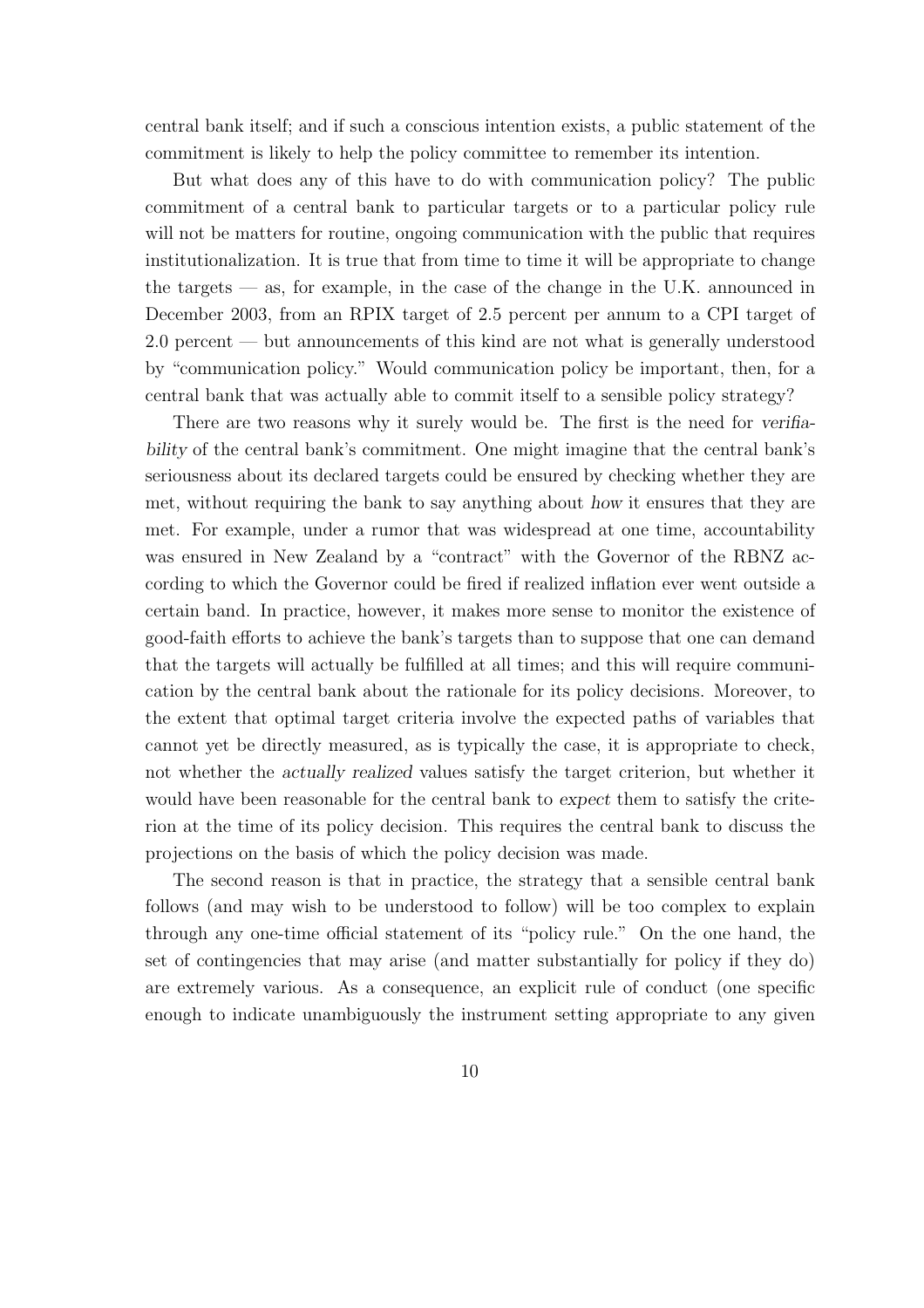circumstances) would either contain too many provisos to actually be written down, or would deal in a grossly inadequate way with the situations actually encountered with some frequency.<sup>7</sup> Moreover, as Bank of England Governor Mervyn King (2005b) has stressed in his recent Mais Lecture, the central bank's understanding of the monetary transmission mechanism will surely continue to evolve; but this means that an explicit rule that was judged to be optimal on the basis of the bank's preferred model of the economy in one year would surely no longer be judged optimal from the point of view of the bank's best understanding a few years later.<sup>8</sup>

These considerations are sometimes taken to imply that the very idea of advance commitment to a policy strategy is impractical, and that the only sound approach will be something close to pure discretion. I do not believe so; nor is that the point of Governor King's discussion. What they do imply, however, is that in practice, the kind of commitment that it is sensible for a central bank to make in advance, and the kind that it is sensible for it to try to explain to the public, is a commitment to a general strategy, with the implications of this strategy for the precise instrument settings that will be appropriate under particular circumstances left to be determined when it is known which circumstances have arisen. Similarly, the general strategy should be one to which the bank can expect to adhere even as its views about the details of the monetary transmission mechanism change, though its current best guess about those details will play an important role in deliberations about the particular actions that will best implement the general strategy.

The general strategy to which the bank commits itself nonetheless can and should be more specific than a mere promise to do "whatever best serves social welfare" in whatever circumstances have arisen, and it should require a different approach to policy than the one that would be chosen by a discretionary optimizer. For example, it should bring about a lower average rate of inflation than would result (according to most plausible economic models) from discretionary optimization; and it should require departures of the inflation rate from that long-run average to be less persistent on average than would most likely result from discretionary optimization as well.<sup>9</sup>

<sup>7</sup>The point here is that while any one "special" situation with which the rule does not deal might be highly unlikely ex ante, the central bank would likely face some such situation quite often, as the number of possible "special" situations is so large.

<sup>8</sup>Charles Goodhart has also stressed (in private communication) that a monetary policy committee's views will inevitably change over time with changes in the composition of the committee.

<sup>&</sup>lt;sup>9</sup>It should also allow policy to be history-dependent in a way that discretionary optimization is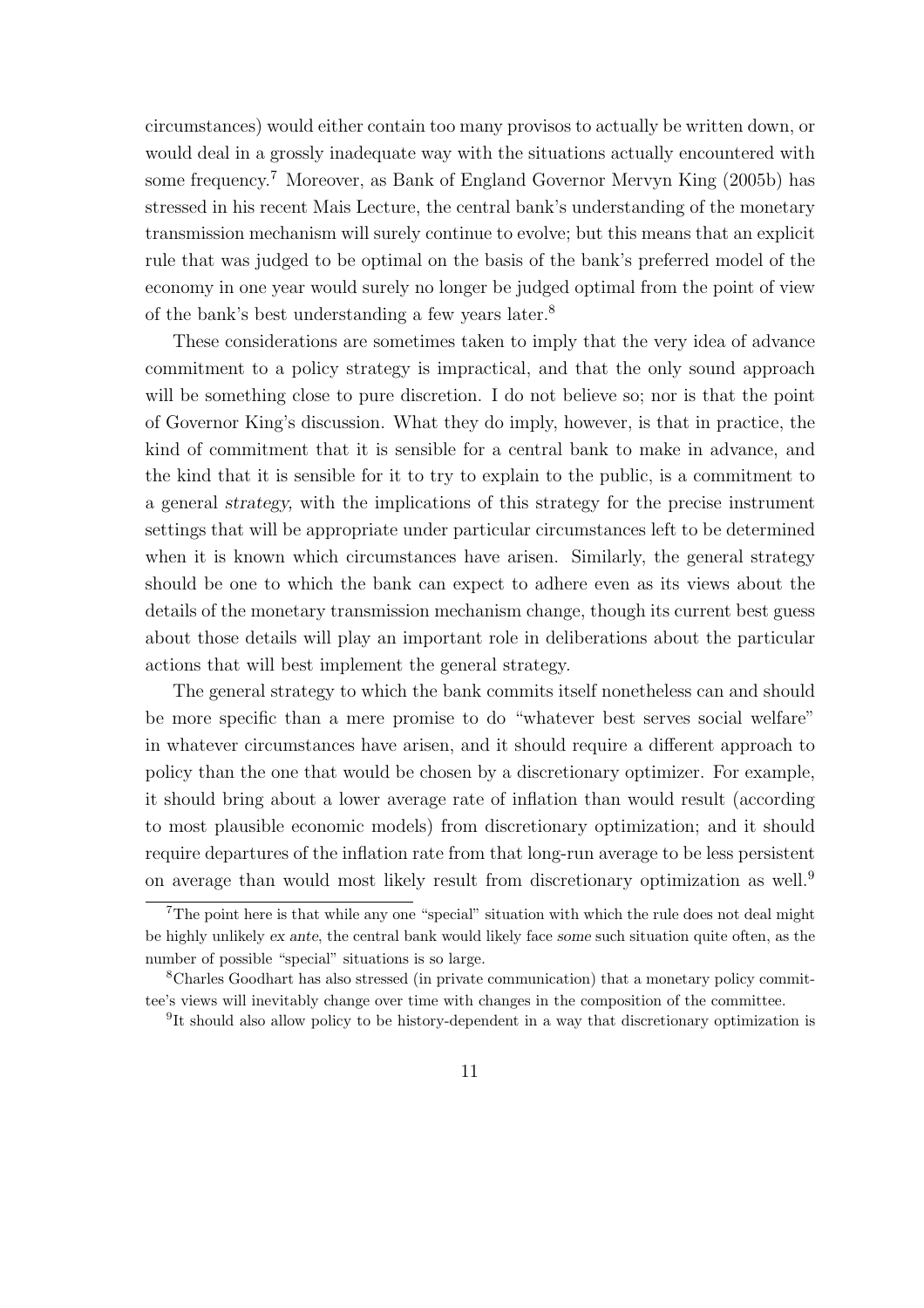And in order for the benefits of these aspects of the bank's strategy to be obtained, the consequences of this commitment for the economy's likely future evolution must be made clear to the public, at least to the extent that this is possible given the uncertainty faced by the central bank itself.

Because the way in which the strategy will be implemented in practice cannot be reduced to an explicit instrument rule, ongoing communication on the part of the central bank can play an important role in clarifying the consequences of the general strategy. It can be very useful to illustrate the consequences of the bank's approach to policy deliberations by showing how the particular situations that have already arisen were analyzed; over time, the observation of a sufficient number of such cases should help the private sector to some degree of understanding of the central bank's "reaction function." (The chances of this occurring, of course, are vastly greater in the case that the bank does itself seek to base its decisions on a stable set of principles, despite the varying kinds of information that are considered on different occasions, and in the case that it explains its decisions each time by reference to those same principles.) But this approach to making public the systematic character of policy will depend on a commitment to frequent communication about ongoing policy deliberations within the bank. Ideally, such communication will be regular, detailed, and structured, as in the case of the Inflation Reports of the inflation-forecast targeting central banks (discussed further in section 3).

A somewhat different way in which central-bank talk can convey information about future policy is through direct statements about the current outlook for policy. Such statements — illustrated by the comments that have recently been included in the post-meeting statements of the FOMC in the U.S. (discussed further in section 2) — fall considerably short of stating a general rule for the conduct of policy, and are likely to refer only to future policy over a fairly short horizon. They can, however, be much more specific about matters such as how the policy instrument will be set than descriptions of the bank's general strategy are likely to be.

There are a number of reasons why this kind of communication can also be useful. First of all, it might be used to some extent as a substitute for communication about a general strategy, for those central banks that are reluctant to commit themselves to any target or strategy in general, but may nonetheless be willing to commit themselves occasionally to an ad hoc departure from fully discretionary policy. In fact,

not; this is discussed further below.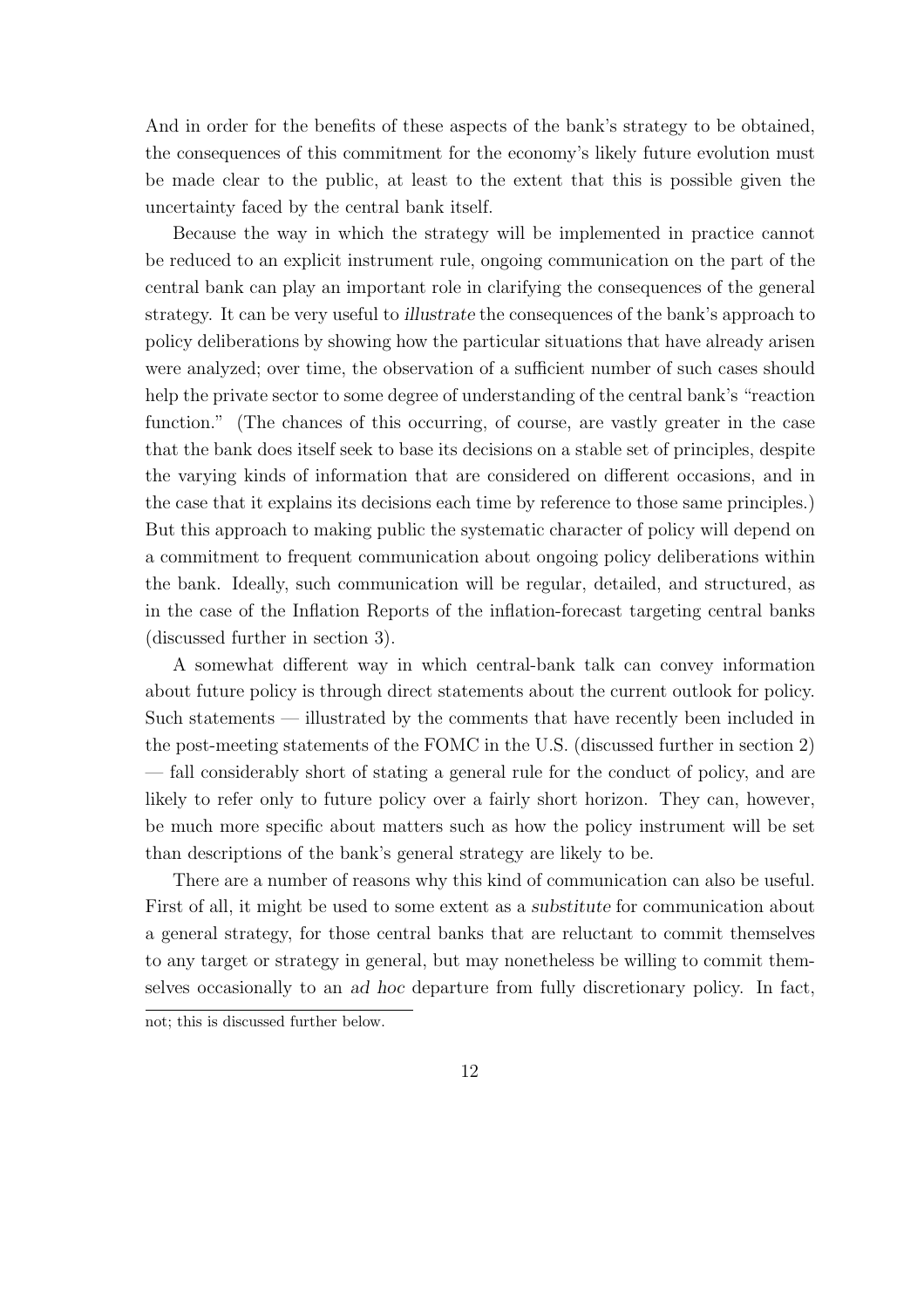communication of this kind has been used most notably thus far by central banks such as the U.S. Federal Reserve and the Bank of Japan,<sup>10</sup> which have not been willing to explicit themselves to quantitative inflation targets.

But discussion of the outlook for policy is likely to play a useful role even in the case of a bank that is as explicit about its general commitments as it is likely to be possible for any bank to be. As just discussed, in practice it would not be possible for a bank to commit itself to an explicit instrument rule. There would thus be considerable room to give further information about the likely path of the policy instrument on particular occasions, that would neither contradict nor be made unnecessary by the bank's commitment to its general strategy. Such communication would help to flesh out the concrete implications of the general strategy, and increase the ability of the private sector to make correct inferences about the consequences of the bank's commitments for the future evolution of the economy. This kind of amplification of the general strategy is likely to be especially useful when unusual circumstances arise, so that the implications of the strategy for circumstances of that kind might not be at all apparent simply from observation of the bank's past behavior. The situation discussed in the next section — where the Federal Reserve found itself at least potentially constrained by the zero lower bound on nominal interest rates, though this constraint had been irrelevant for more than fifty years — provides a good example of such an occasion.

A further argument for the desirability of communication about the outlook for future policy — and one in no way tied to unusual circumstances — follows from the history-dependence of an optimal policy commitment. Optimal policy requires not only that the central bank commit itself to a particular rule of conduct, but that the rule be history-dependent: it must take account of past conditions, even some that no longer matter for an evaluation of what it would be possible to achieve from now on. Hence any institutionalization of an optimal rule must involve keeping some record of past conditions. It is furthermore worth noting that what matters is not what the past was actually like (as viewed from the future, when the history-dependent policy action is to be taken), but how matters appeared then, as this is what would determine the value at the earlier time of being able to shift expectations regarding

<sup>&</sup>lt;sup>10</sup>I discuss recent policy signaling by the Fed in section 2. On recent policy signaling by the Bank of Japan, see Bernanke et al. (2004), Fujiki and Shiratsuka (2002), Iwamura et al. (2004) and Oda and Ueda (2005).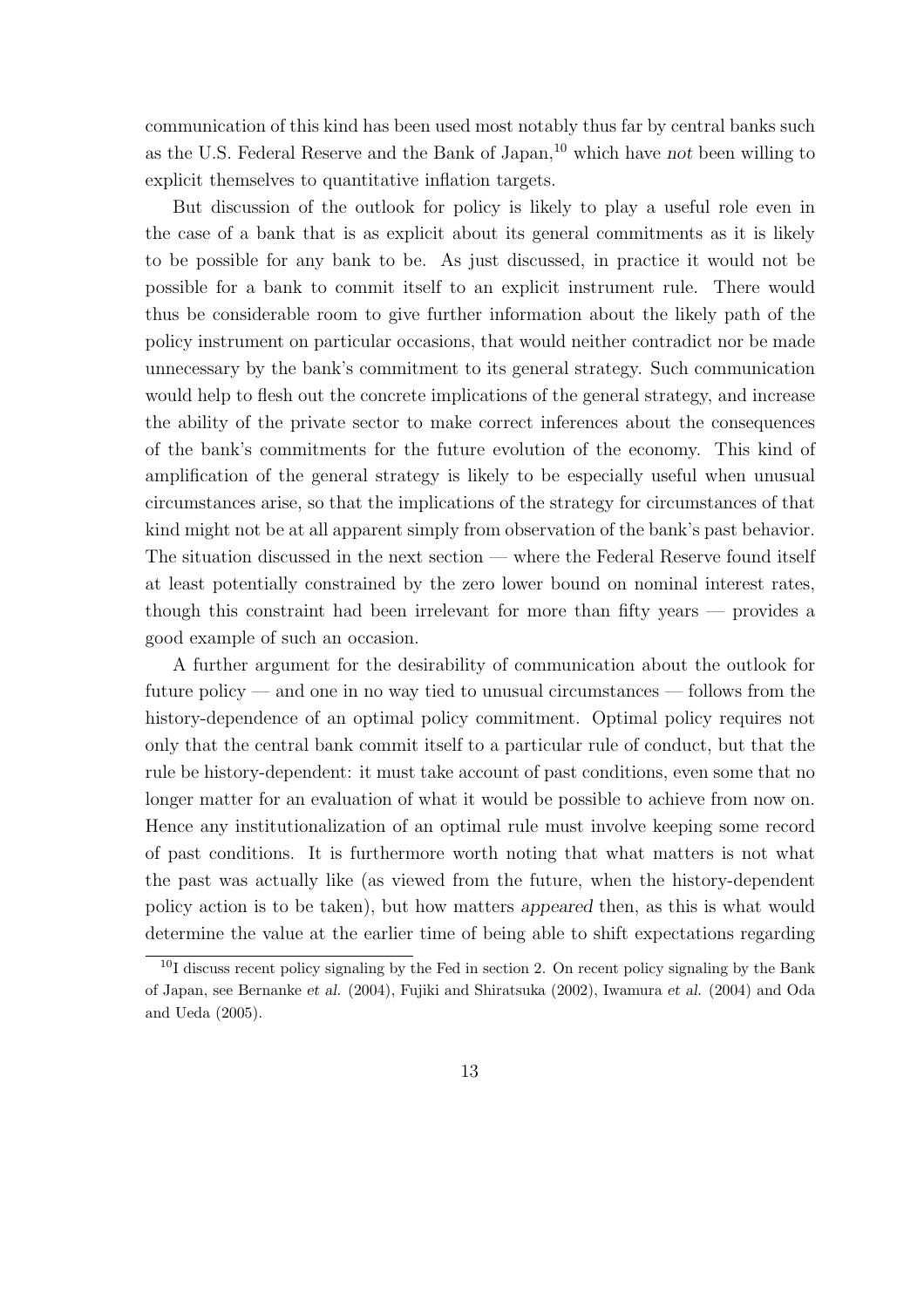future policy.<sup>11</sup> Thus implementation of an optimal policy requires that a record be kept of how matters appeared to the policy committee in the past, and that those past views condition the later policy decision. And while history-dependent policy requires only that there exist an internal record, the benefits of history-dependence depend on its being understood by the public; this makes a public statement about the aspects of the current situation that should change future policy deliberations appropriate.

There are various ways in which the relevant aspects of past deliberations might be encoded, and in which those records might be used in subsequent deliberations. But one fairly straightforward one — which would make it especially easy for the public to understand the consequences for future policy — would be to indicate at the earlier date the future policy that should be expected to be implemented later, in the absence of developments unforeseen at that time. The policy committee would then be committed to actually implement the policy announced earlier, unless circumstances changed in ways not previously foreseen. Deciding policy in advance (to this extent) would be an obvious way of allowing the policy committee to internalize the effects of anticipations of its later policy, and making public the committee's forecast of future policy would be an obvious way of making clear the expectations regarding future policy that should follow from the intention to make policy history-dependent. Of course, in order to prevent such an advance commitment from implying a nonstate-contingent (and hence suboptimal) rule of conduct, it would be important to specify the assumptions regarding economic developments under which the forecast about future policy had been made, so that the nature of the contingency of the commitment would be clear.

#### 1.3 Can a Central Bank Talk Too Much?

There are nonetheless a number of questions that may be raised about the desirability of central-bank communication, especially in the case of communication about future policy intentions. One point of view — once fairly common among central bankers,

 $11$ In optimal policy calculations like the ones discussed in the next section, the history-dependence of optimal policy results from the presence of lagged Lagrange multipliers in the first-order conditions that characterize the optimal state-contingent evolution of the economy. The lagged values of these Lagrange multipliers depend on the decision problem faced by the central bank at its last decision point. For further discussion, see Woodford (2003, chap. 7) and Svensson and Woodford (2005).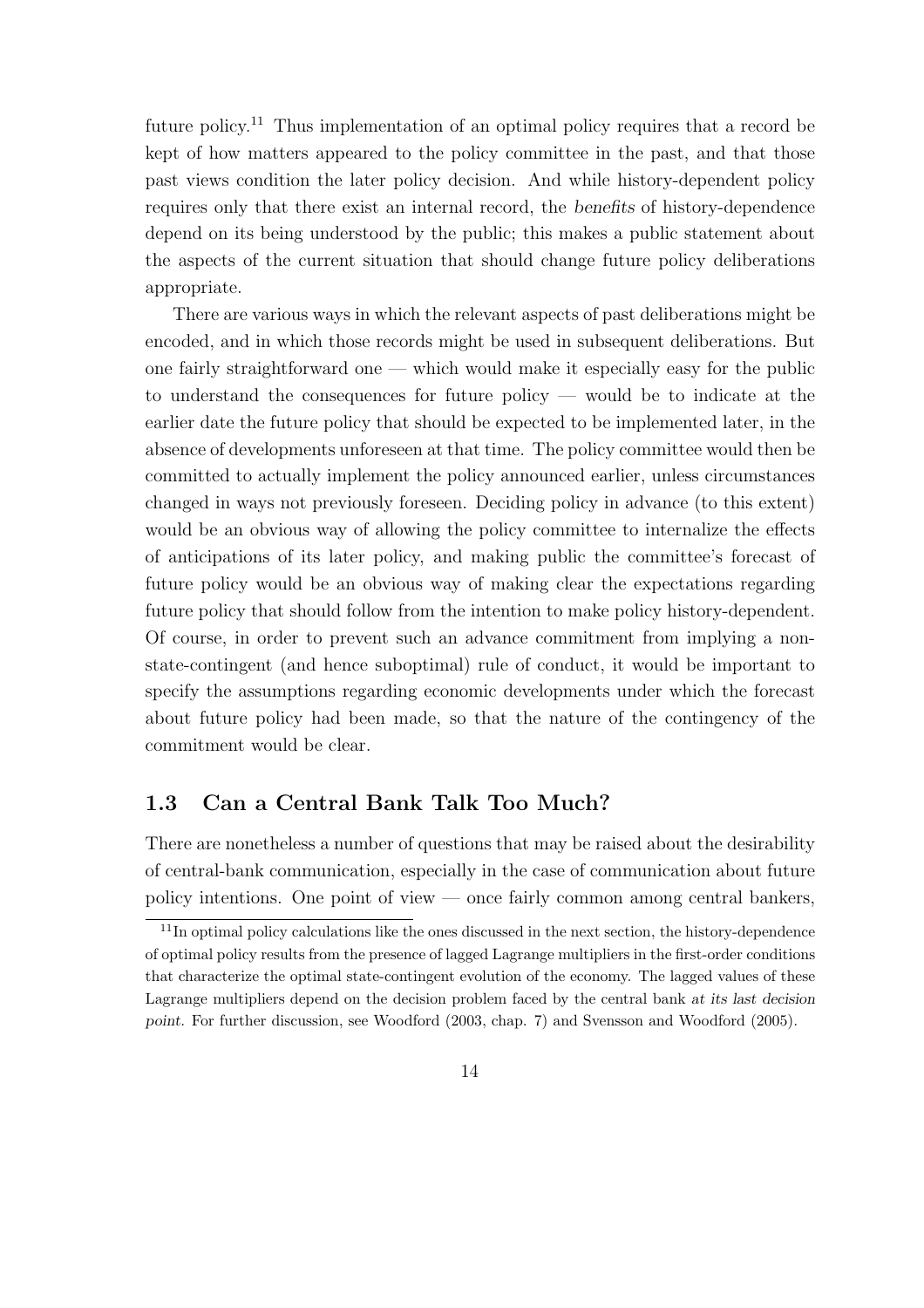though less common now — would question whether it is actually desirable to increase the degree of precision with which the markets are able to anticipate the actions of the central bank, arguing that market interventions by the central bank will be more effective to the extent that the bank is able to surprise the markets. The idea, essentially, is that unanticipated trading by the central bank should move market rates by more, owing to the imperfect liquidity of the markets. Instead, if traders are widely able to anticipate the central bank's trades in advance, a larger number of counter-parties should be available to trade with the bank, so that a smaller change in the market price will be required in order for the market to absorb a given change in the supply of a particular instrument.

But such an analysis assumes that the central bank better achieves its objectives by being able to move market yields more, even if it does so by exploiting temporary illiquidity of the markets. Yet the temporarily greater movement in market prices that is so obtained — if any greater movement is obtained<sup>12</sup> — occurs only because these prices are temporarily less well coupled to decisions being made outside the financial markets. Hence it is not at all obvious that any actual increase in the effect of the central bank's action upon the economy – upon the things that are actually relevant to the bank's stabilization goals – can be purchased in this way.<sup>13</sup>

Another ground for caution about the amount that the central bank should say about its view of the future is provided by the analysis of Morris and Shin (2002) of the possible disadvantages of public information provision. Morris and Shin consider a stylized game in which individual market participants each choose an action on the basis of their observation of both a public signal (common knowledge to all market participants) and a private signal. Both the public signal and the private signal are noisy measures of some payoff-relevant "fundamental" state variable; each market

<sup>&</sup>lt;sup>12</sup>Demiralp and Jorda (2002) find that it has been possible for the Fed to move the funds rate with a smaller quantity of open-market operations since 1994 than before, and interpret this as an effect of the FOMC's greater transparency about its funds rate target since 1994. This would suggest that advance signaling of what the Fed wishes to achieve makes it easier for the Fed to move interest rates where it wishes them to be, contrary to the argument mentioned in the previous paragraph. There is a simple reason why this is likely to be the case, namely, intertemporal substitution in the demand for federal funds as a result of the fact that reserve requirements require only a certain average level of reserves over a two-week maintenance period.

<sup>&</sup>lt;sup>13</sup>I develop this point in more detail in Woodford (2001), where a simple model of policy effectiveness with incomplete market participation is presented.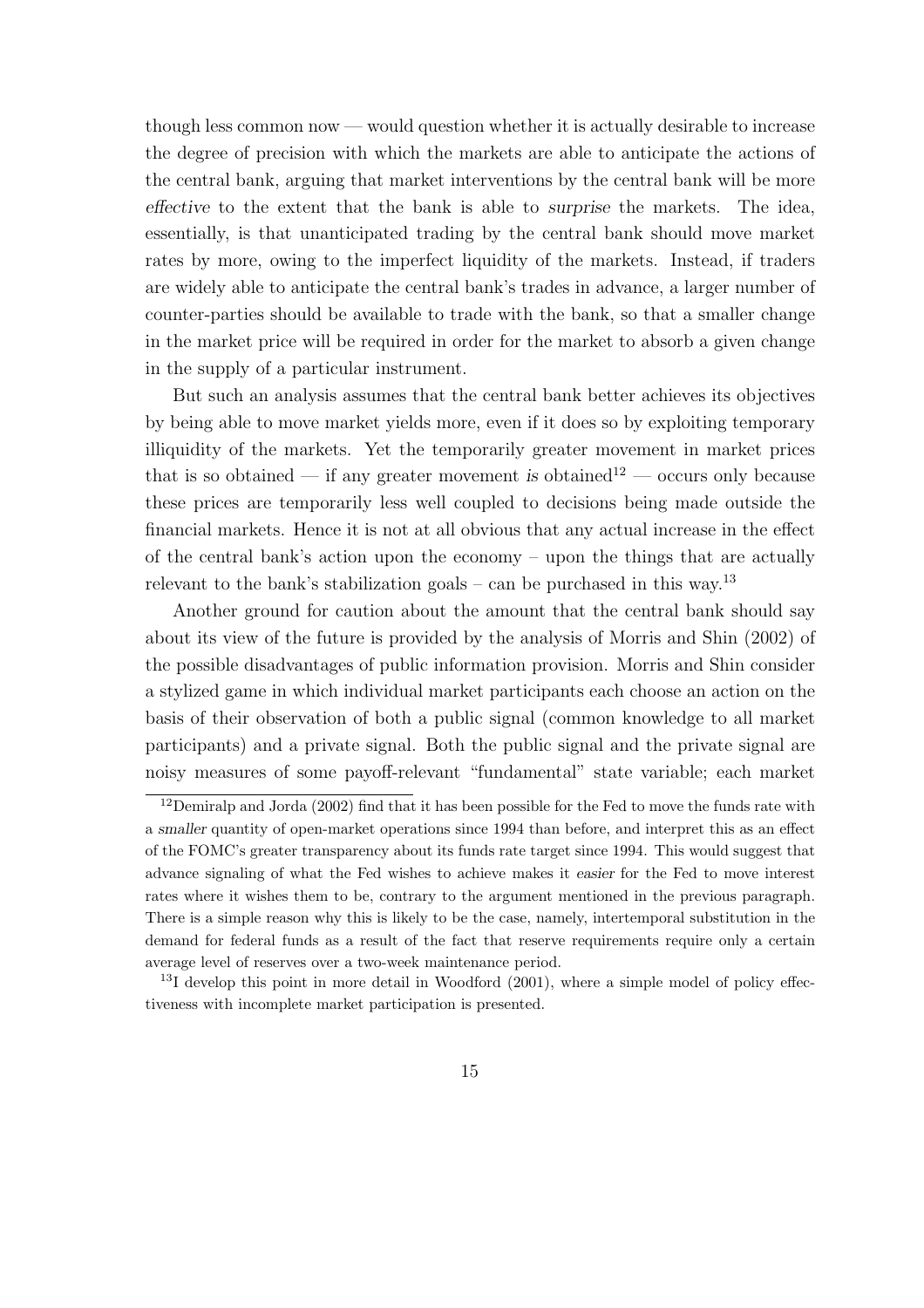participant is assumed to care both about choosing an action that is appropriate given the fundamental state of the economy, and about choosing an action that is not too different from others' actions. (The latter aspect of the assumed payoffs in the game gives it some of the characteristics of Keynes' famous "beauty contest".) Morris and Shin show that while an increase in the precision of the private information available to market participants necessarily increases social welfare, an increase in the precision of the public signal has an ambiguous effect on welfare. On the one hand, it will increase the accuracy of each market participant's assessment of the current state of the economy, with the result that equilibrium actions are on average more appropriate to current fundamentals. But on the other hand, it will reduce the weight that each market participant puts on her private information in forming her estimate of current conditions and hence in choosing her action, and increase the weight placed on the public signal instead. This second effect makes the average action less appropriate to the current state, because the error in the public signal affects everyone's action (while the errors in participants' private signals instead cancel out, and have no effect on the average action). It is possible for the second effect to outweigh the first, so that welfare is reduced by an increase in the precision of the public signal — that is, by an increase in the amount of information conveyed by it.<sup>14</sup>

Morris and Shin stress that a leading application of their analysis should be to the question whether increased transparency on the part of a central bank is necessarily a good thing,<sup>15</sup> and their argument has received a great deal of attention in central banks and in the financial press,  $16$  often in the context of discussions of the desirability of the kind of signaling of future policy described in section 2 of this paper. However, the applicability of their analysis to this kind of central-bank communication is far from obvious.

<sup>&</sup>lt;sup>14</sup>The decision to release more information is represented in the Morris-Shin model by the release of a signal that is a less noisy measure of the fundamental state. Their conclusion that under some circumstances it may be better for a central bank to say less is in fact a finding that under certain circumstances it would increase social welfare for the central bank to release estimates of the state of the economy that contain more random noise. Stating the conclusion this way would make it seem more paradoxical; but this is actually what their formal analysis implies.

<sup>&</sup>lt;sup>15</sup>The application of the Morris-Shin insight to the issue of the desirable amount of central-bank communication is developed especially in Amato, Morris and Shin (2002) and Amato and Shin (2003).

<sup>&</sup>lt;sup>16</sup>See, for example, the discussion in the *Economist* (2004), and by Kohn (2005) and Issing (2005).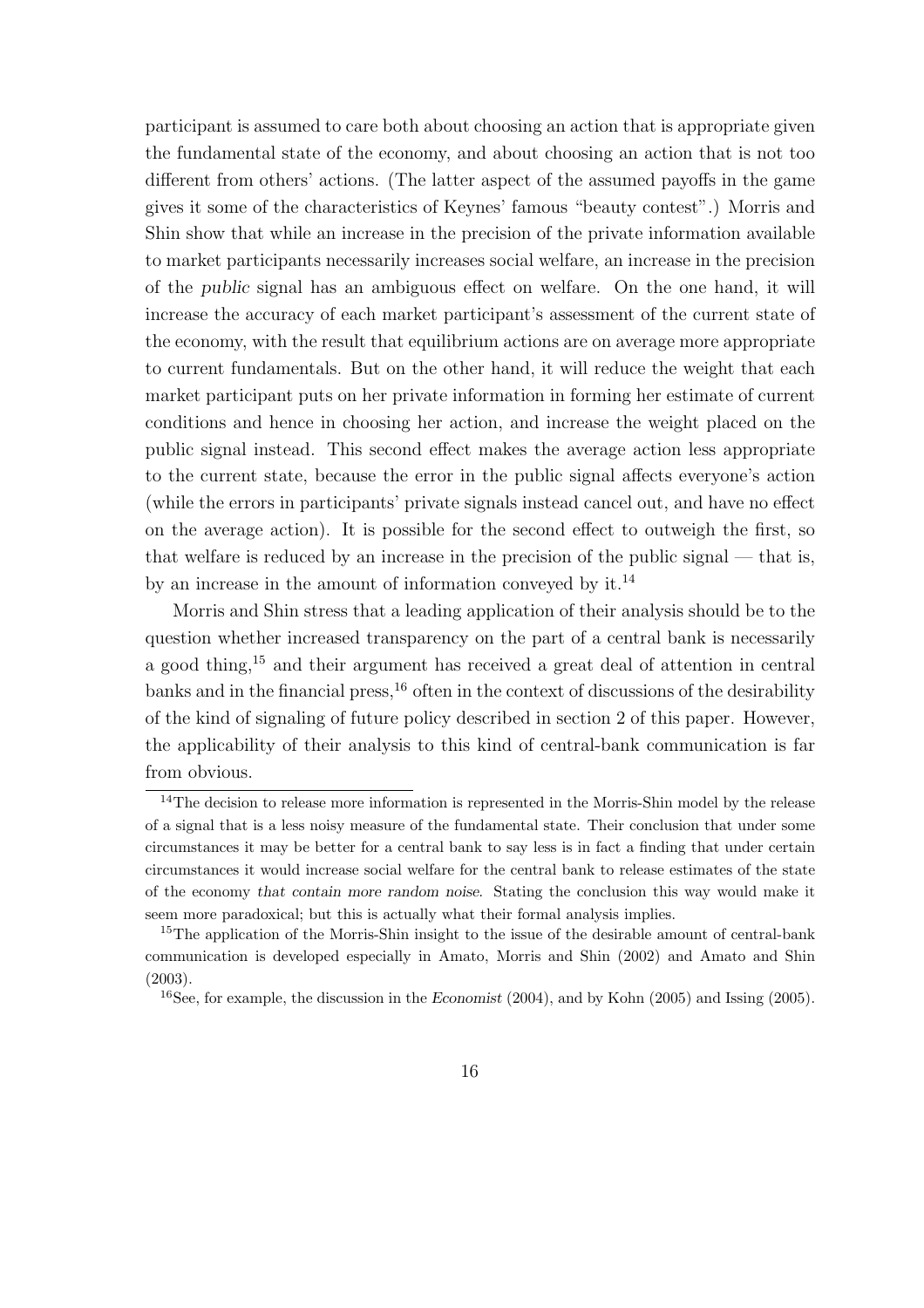It is important to recognize that while Morris and Shin show that a (small) increase in the precision of the information released by a public authority can be welfarereducing under some circumstances, the conditions under which this result is obtained are quite special. First of all, the perverse outcome requires that the central bank's announcement not be too accurate as an indicator of the "fundamental" in question, while market participants' private information about that same state variable must be sufficiently precise. In fact, as Svensson (2005) points out, in the Morris-Shin model the precision of each participant's private information must be at least 8 times as great as the precision of the public signal in order for the perverse outcome to be possible.<sup>17</sup> And it is not obvious that private information should be so much superior to the information that would be revealed by a central bank that makes an effort to tell what it knows.

Of course, central banks are themselves less than omniscient, and one argument within central banks for limiting the amount that is said to the public is the straightforward observation that the central bank does not know the answers to all of the questions about which market participants would wish to be informed. But the Morris-Shin result requires not only that the central bank's assessment of the fundamental, should it choose to reveal it, would not be God's truth; it requires that it be much less accurate on average than the estimate that any market participant would make on her own, in the absence of comment by the central bank. Even in the case of an assessment of economic conditions that are largely outside the control of the central bank, it is not plausible that a central bank's guess should be this bad. For example, Romer and Romer (2000) find that Federal Reserve Board staff forecasts compare favorably with the accuracy of even the most sophisticated private forecasters' forecasts, and this is hardly surprising given the size of the Fed staff and its privileged access to certain kinds of information.

And the assumption about relative accuracy required for a perverse result is least plausible of all in the case of central-bank communication about likely future policy. If there is one issue about which a central bank should have better information than that of market participants, it is the bank's own deliberations about matters (such as the path of the federal funds rate) that are essentially under its direct control.<sup>18</sup>

<sup>&</sup>lt;sup>17</sup>The minimum required ratio depends on the parameter r of the loss function (1.1) below, but it is always 8 or higher; see the Appendix for details.

<sup>18</sup>Governor Kohn (2005) suggests that the danger identified by Morris and Shin applies even more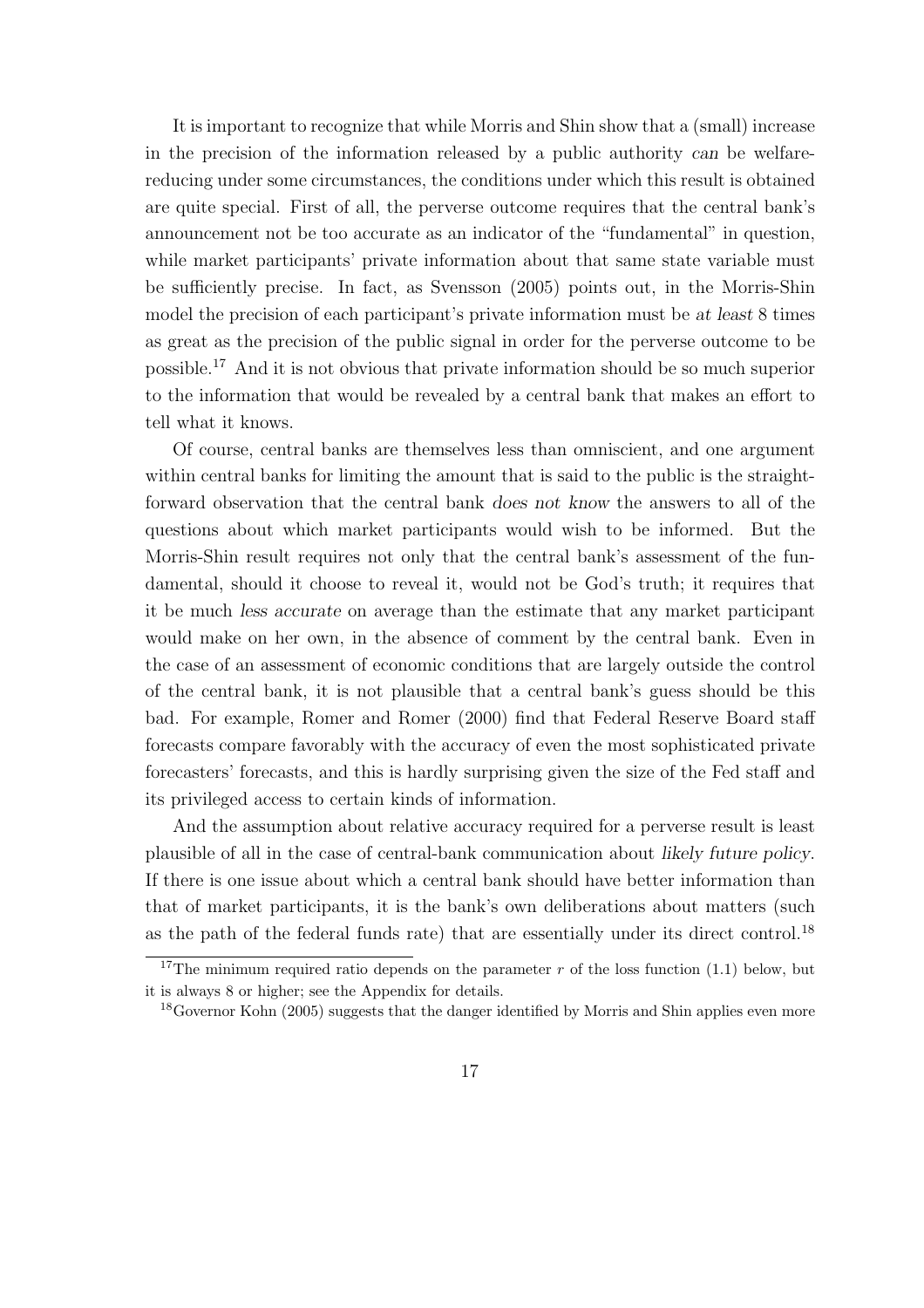Again, it is often objected that even if the federal funds rate is completely subject to decision by the FOMC, this does not mean that the FOMC already knows what it will decide about where it will want the funds rate to be next year; and it is suggested that an inaccurate forecast may be worse than none at all. But even if the Committee does not yet know the precise answer to questions such as when the current series of quarter-point increases in the funds rate target will end, it surely is in a better position than outsiders to make an informed guess. It is therefore implausible that a public revelation of its best guess about this matter could reduce welfare on the grounds proposed by Morris and Shin.

A second requirement for the perverse result in the Morris-Shin model is that the game played by market participants must have elements of a "beauty contest". Market participants must care, not just about acting in a way that conforms as much as possible with current fundamentals, but also about acting similarly to the way that others do; and they must care sufficiently strongly about conformity relative to their concern with fundamentals. Specifically, Morris and Shin assume a game in which each player i wishes to minimize the expected value of a loss function

$$
L^{i} \equiv (1 - r)(a_{i} - \theta)^{2} + rE_{j}(a_{j} - a_{i})^{2}, \qquad (1.1)
$$

where  $a_j$  is the action of a generic player j,  $\theta$  is the unknown value of the "fundamental" state,  $E_i$  denotes an average over the continuum of players indexed by j, and  $0 < r < 1$  is the relative weight on the conformity objective. The possibility of a perverse result requires not only the presence of the second term in the loss function, but that  $r > 1/2$ , so that the weight on the second term is greater than the weight on the first; if  $r \leq 1/2$ , then an increase in the precision of the public signal raises welfare regardless of what one may assume about the relative precisions of the public and private signals.

But again it is not obvious that one should assume that this is the relevant case where signals regarding the future path of interest rates are concerned. Is it really true that, holding constant a bond trader's estimate of the "fundamental" value of a

in the case of communication about the "policy inclination" than communication about the economic outlook, because markets are especially likely to pay great attention to what a central bank says about future policy. But in the model of Morris and Shin, market participants put greater weight on the public signal the greater the expected relative precision of that signal (i.e., the greater the extent to which the public authority is believed to be relatively better informed), but the more this is true the stronger will be the relative strength of the desirable effect of increased transparency.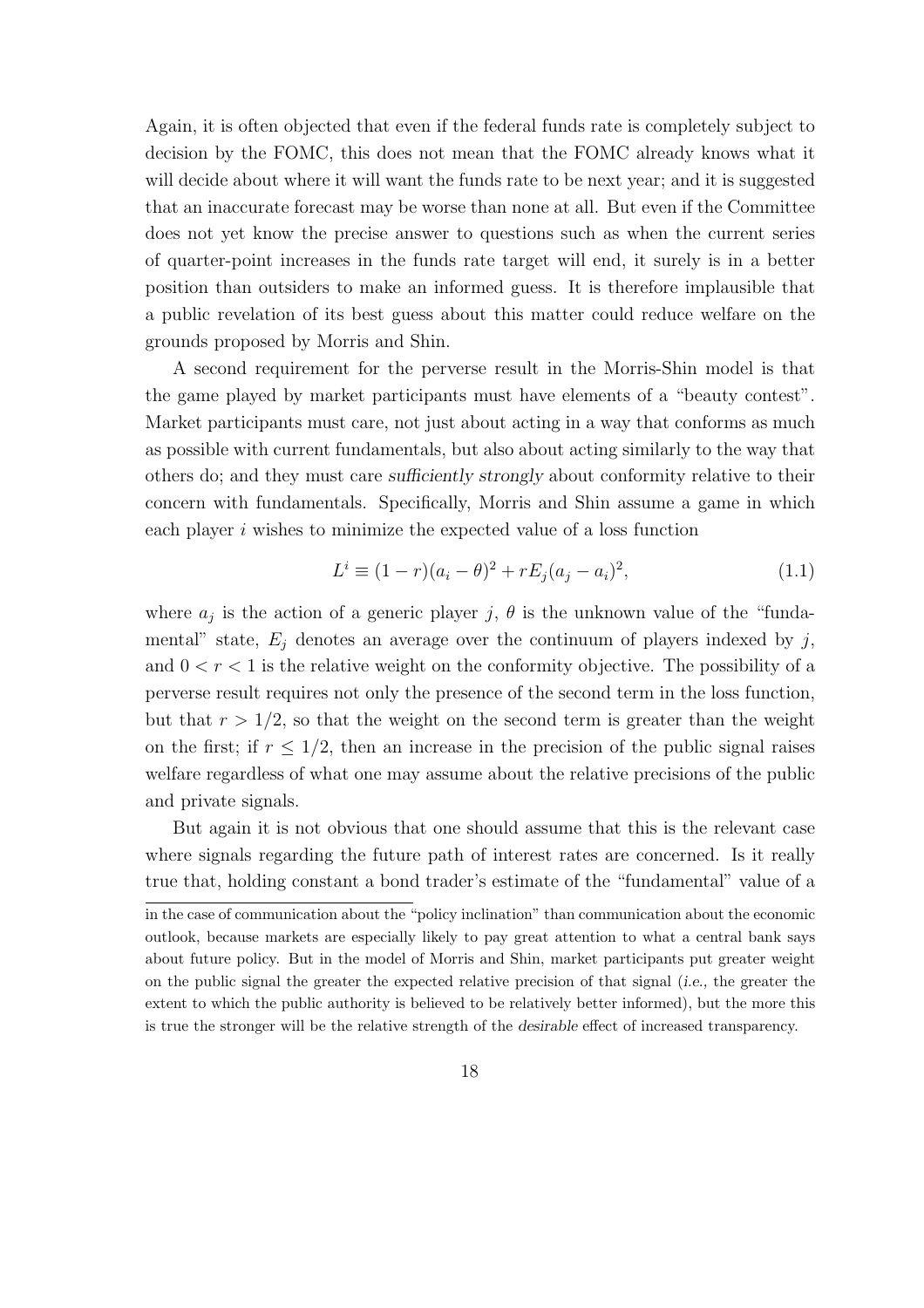bond (based on both the central bank's hints about the future path of interest rates and his own information), the fact that other traders currently wish to buy the bond would make him wish to buy more of it? Might the second piece of information not instead make him think it is a good time to sell the bond that is overvalued on average, perhaps because average opinion has been influenced by views of the central bank that he disagrees with? If so, then the game among market participants would be characterized by "strategic substitutability" rather than "strategic complementarity," and, as Morris and Shin note in their article, the informational-externality argument would instead imply that market participants will put less weight on the public signal than would be socially optimal, rather than paying too much attention to the central bank's announcements.

Finally, the perverse result is possible in the model of Morris and Shin only because of a particular assumption about the proper measure of social welfare, that in fact is highly debatable. Recall that individual market participants are assumed to care about two distinct objectives — acting in a way that is appropriate given the fundamental state, and acting in the same way that others act — represented by the two terms in the loss function (1.1). But Morris and Shin rank alternative equilibria using a welfare criterion that reflects only one of these private objectives; they assume that public policy should seek to minimize a social loss function

$$
L^{soc, MS} \equiv E_i[(a_i - \theta)^2], \qquad (1.2)
$$

the average squared distance of individual actions from the one that would be appropriate given the fundamental state  $\theta$ . While individuals are assumed to dislike taking an action that differs from the actions taken by others, there is assumed to be no social welfare consequence of less coordination across the actions taken by different market participants.

It is not obvious, however, that this makes sense. The same factors that make individuals seek to avoid actions that are too far out of line with the actions of others may well imply that there are social losses from such lack of coordination. And the simplifying assumption made in the example of Morris and Shin is not innocuous. For the factor that they omit from their consideration of social welfare is one that necessarily favors greater precision of the public signal. An increase in the precision of the public signal will necessarily reduce the dispersion of individual market participants' actions, exactly because it leads them to put less weight on their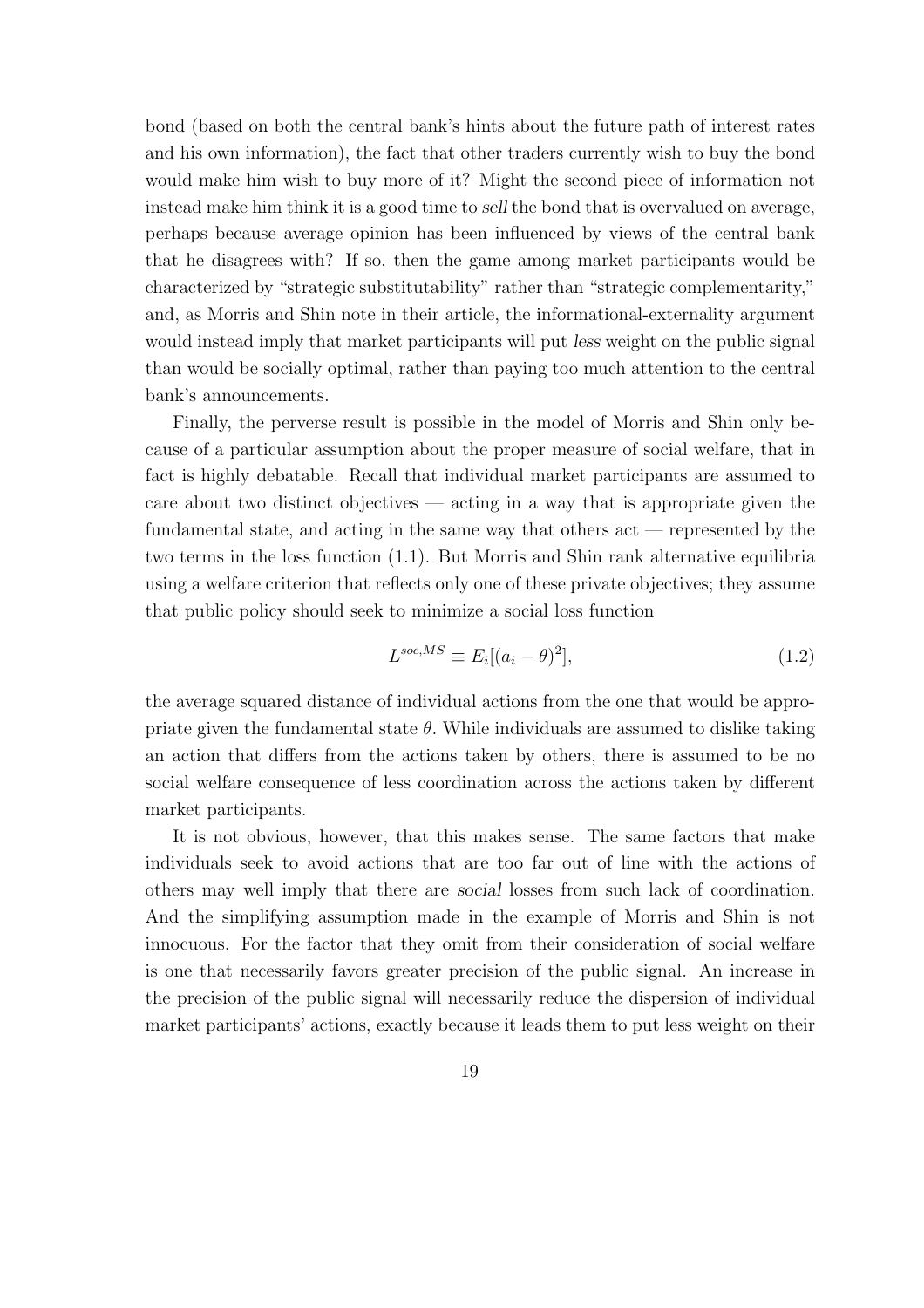private information, which is the source of dispersion.

I show in the Appendix that if one were instead to rank outcomes on the basis of a social loss function proportional to  $E_i[L^i]$  — that is, by the population average of the individual loss function  $(1.1)$  — then this alternative social loss function is necessarily reduced by increasing the precision of the public signal, even though the Morris-Shin loss function  $L^{soc, MS}$  may be increased. As noted above, the only case in which  $(1.1)$  can be increased is when r is large; but this is exactly the case in which the goal of reducing the dispersion of opinion becomes the more important factor for social welfare, under the alternative proposed here. Since the objective proposed here seems the more reasonable one, I find little reason to be troubled by the Morris-Shin example, even when one grants the parametric assumptions required for their perverse case.<sup>19</sup>

Of course, central bankers may have other reasons to be concerned about saying too much about matters about which they are themselves uncertain. One of the reasons most often cited is a concern that members of the public could be harmed by reliance on bad information supplied by the central bank. But this would not be a concern if the central bank's audience could be assumed to consist of rational maximizers who optimally use the information available to them, as in the model of Morris and Shin.<sup>20</sup> And even granting that not all market participants can be relied upon to be quite this sophisticated in the way that they respond to news, it is not obvious that one should expect them to make fewer mistakes if left to puzzle things out for themselves. The fact that people are not ideal information processors means that a central bank should give thought to the question of what market participants most need to know and how best to express what it is trying to tell them; thus it needs to have a communication strategy, and not simply a concern for "transparency" in

<sup>19</sup>Roca (2005) obtains a similar result in the case of a model of price-setting under monopolistic competition of the kind discussed by Amato and Shin (2003), when a welfare objective is used that is based on the preferences of the households in the model. Hellwig (2004) similarly finds that transparency is welfare-increasing in an explicit model of complementarities in price-setting, while Angeletos and Pavan (2004) obtain a similar conclusion in a model of complementarities in investment.

<sup>&</sup>lt;sup>20</sup>In the model of Morris and Shin, no individual is harmed by her observation of the public signal; if she were, she could choose to ignore it. Each market participant conditions her action on the public signal to precisely the extent that minimizes her expected losses, taking into account the likely error in the available sources of information.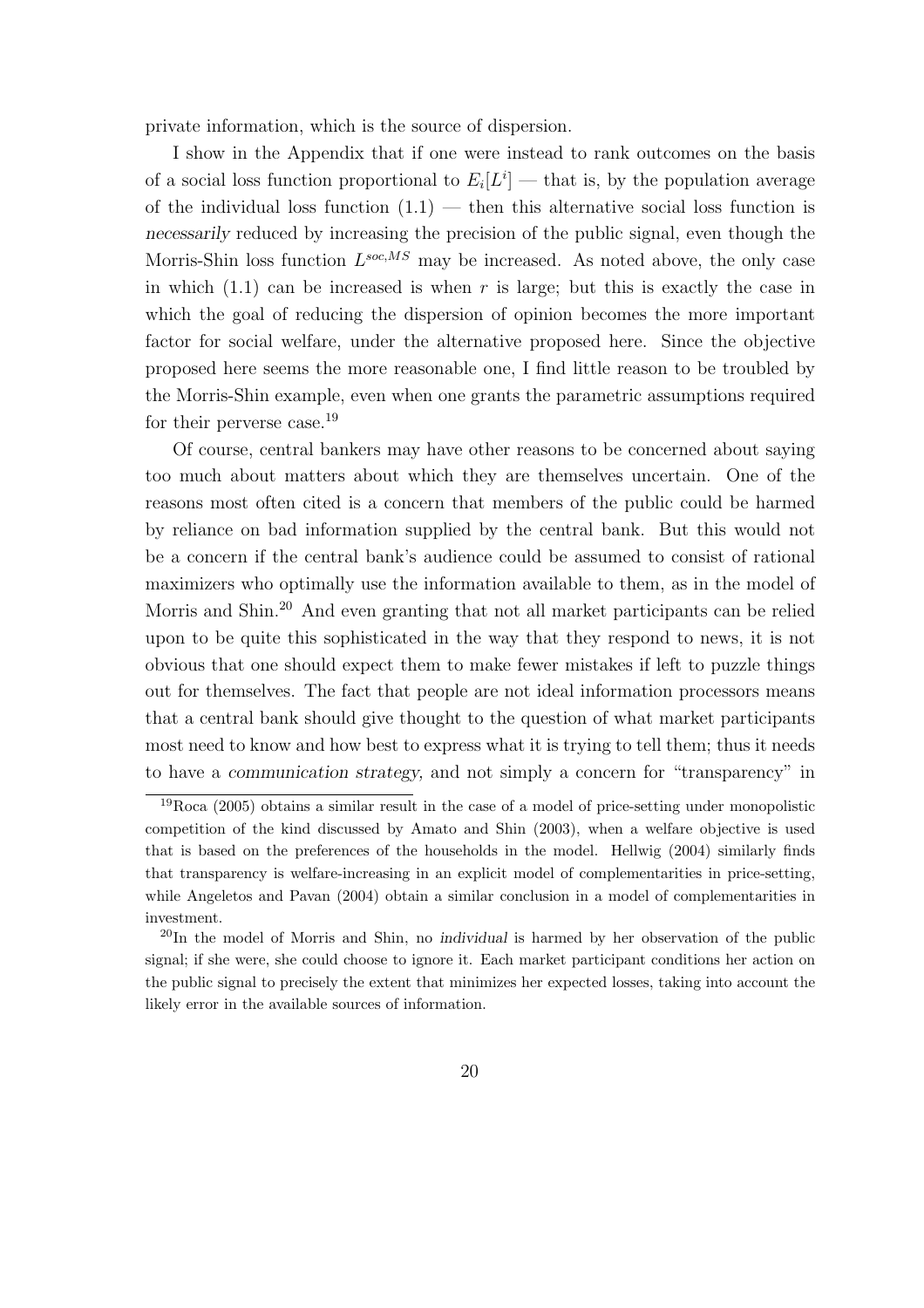the sense of letting anyone see whatever they wish. But it is not a reason for central banks not to try to increase the amount that is effectively communicated.

I do not wish to minimize the difficulties associated with effective communication with the public, especially about matters as subtle as the likely conduct of policy under future circumstances that are not yet known. In practice, communication strategies improve only through a process of trial and error, even when central banks give considerable attention to the problem of how to tell the public more; for market participants must learn to interpret what the central bank is saying, and the central bank must learn to anticipate how its statements will be interpreted. The remaining sections of this paper consider two recent case studies in which central banks have grappled with the question of how to talk about the outlook for future monetary policy.

# 2 Signaling Future Policy Near the Interest-Rate Lower Bound

A case in which the benefits of being able to steer expectations regarding the future conduct of policy, other than through current policy actions alone, are especially clear is in the case in which overnight interest rates are already as low as it is possible or desirable to make them, while underutilization of productive capacity and/or unduly low inflation continue to suggest a need for further monetary stimulus. Japan, where the overnight rate (call rate) has been at zero almost continuously since 1999, yet deflation continues, provides an obvious example of the possibility of such a situation. But the U.S. faced a similar situation, or at least the risk of one, in the spring and summer of 2003, as the federal funds rate operating target was reduced to only one percent, while the strength of the recovery remained doubtful and inflation remained lower than the Fed was entirely comfortable with.

Does monetary policy become impotent when the zero lower bound is reached, as classic analyses of the possibility of a "liquidity trap" in static models would suggest? Eggertsson and Woodford (2003) show that the answer is yes, in the context of an explicit general-equilibrium model of the transactions demand for money with sticky prices, if monetary policy is understood to consist solely of various ways in which the monetary base might be expanded through current open-market operations, without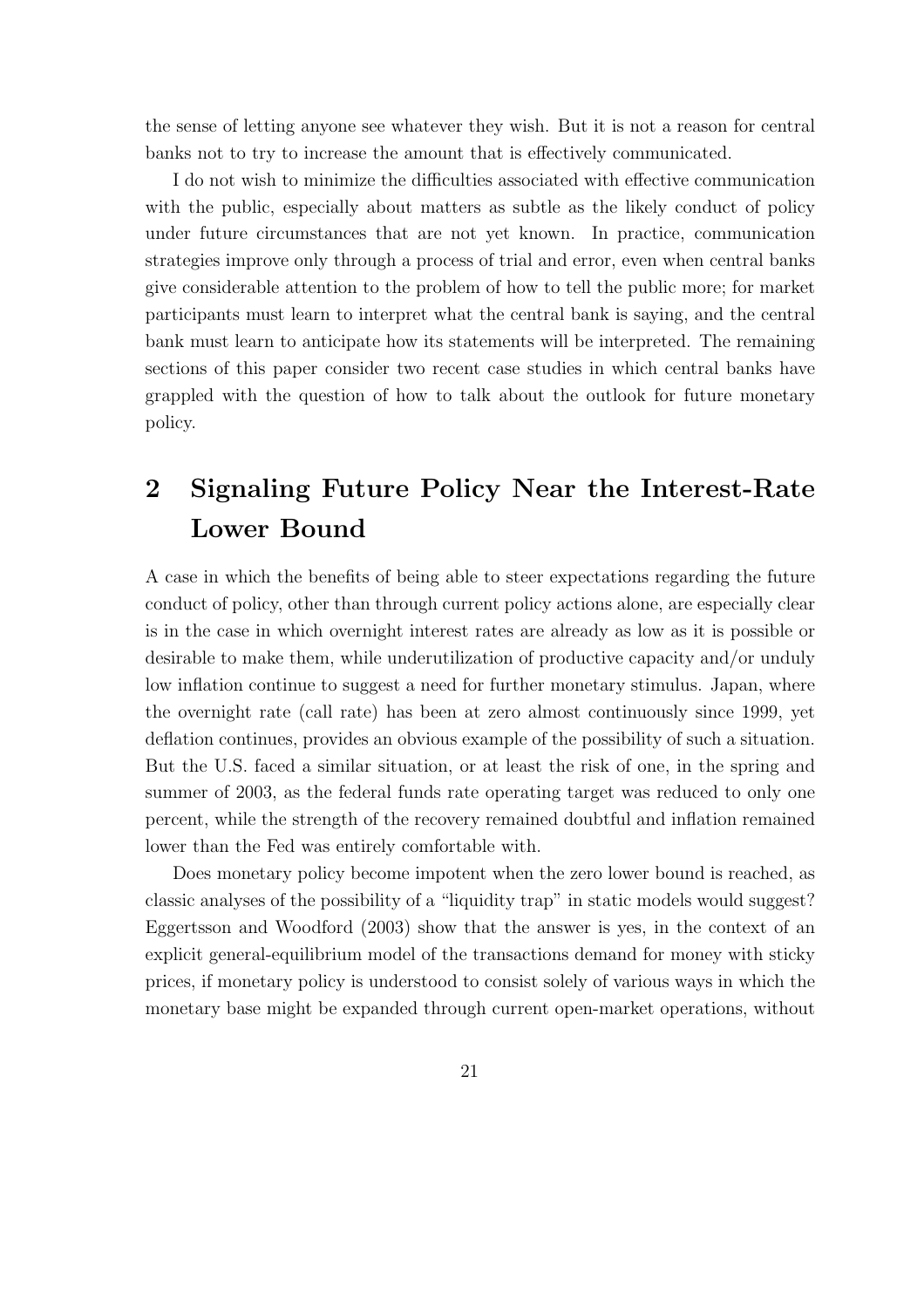any change in the way in which monetary policy is expected to be conducted in the future.<sup>21</sup> But they also show that changes in the expected conduct of monetary policy in the future — after real conditions change, so that the policy that would be preferred at the time, but for the need to fulfill earlier commitments, would be one in which nominal interest rates would be well above zero — can have a very substantial effect on inflation and real activity during the period in which the zero bound is a binding constraint. This indicates the possibility of substantial benefits from signaling that future policy will be conducted in a different way than might otherwise have been expected, simply as a result of the economy's having been temporarily constrained by the interest-rate lower bound.

## 2.1 An Optimal Policy Commitment when the Lower Bound Binds

It is worth recapitulating some of the details of the analysis of optimal policy by Eggertsson and Woodford (2003), as a basis for discussion of the recent use of communications policy in both the U.S. and Japan. The exposition is simplest if we proceed directly to a log-linear approximation to their intertemporal equilibrium model with Calvo-style staggered price-setting. In this approximation (which, except for the imposition of the zero bound, is identical to the one used in studies such as Clarida et al., 1999), inflation  $\pi_t$  and the output gap  $x_t$  are determined by a pair of equations each period, $^{22}$ 

$$
\pi_t = \kappa x_t + \beta E_t \pi_{t+1},\tag{2.1}
$$

$$
x_t = E_t x_{t+1} - \sigma[i_t - E_t \pi_{t+1} - r_t^n],
$$
\n(2.2)

where  $\kappa, \sigma$  are positive coefficients, and  $0 < \beta < 1$  is the utility discount factor,  $i_t$  is the riskless short-term (one-period) nominal interest rate, and  $r_t^n$  is the natural (real)

 $^{21}$ This analysis extends the discussion of Krugman (1998) to include a more developed treatment of the dynamics of price adjustment, the connection between interest-rate policy and the generation of inflationary expectations, and the consequences of alternative forms of open-market operations.

 $22$ Equation (2.1) is here written without the "cost-push shock" term that plays a central role in the analysis of optimal policy in Clarida et al. The issue with which we are here concerned (the possible difficulties for policy created by the zero bound) is not one for which the existence of a "cost-push" term is important, whereas the existence of fluctuations in the natural rate of interest  $r_t^n$  is instead critical. The optimal policy rule derived by Eggertsson and Woodford (2003), however, is also optimal in the presence of "cost-push shocks" of the kind hypothesized by Clarida et al.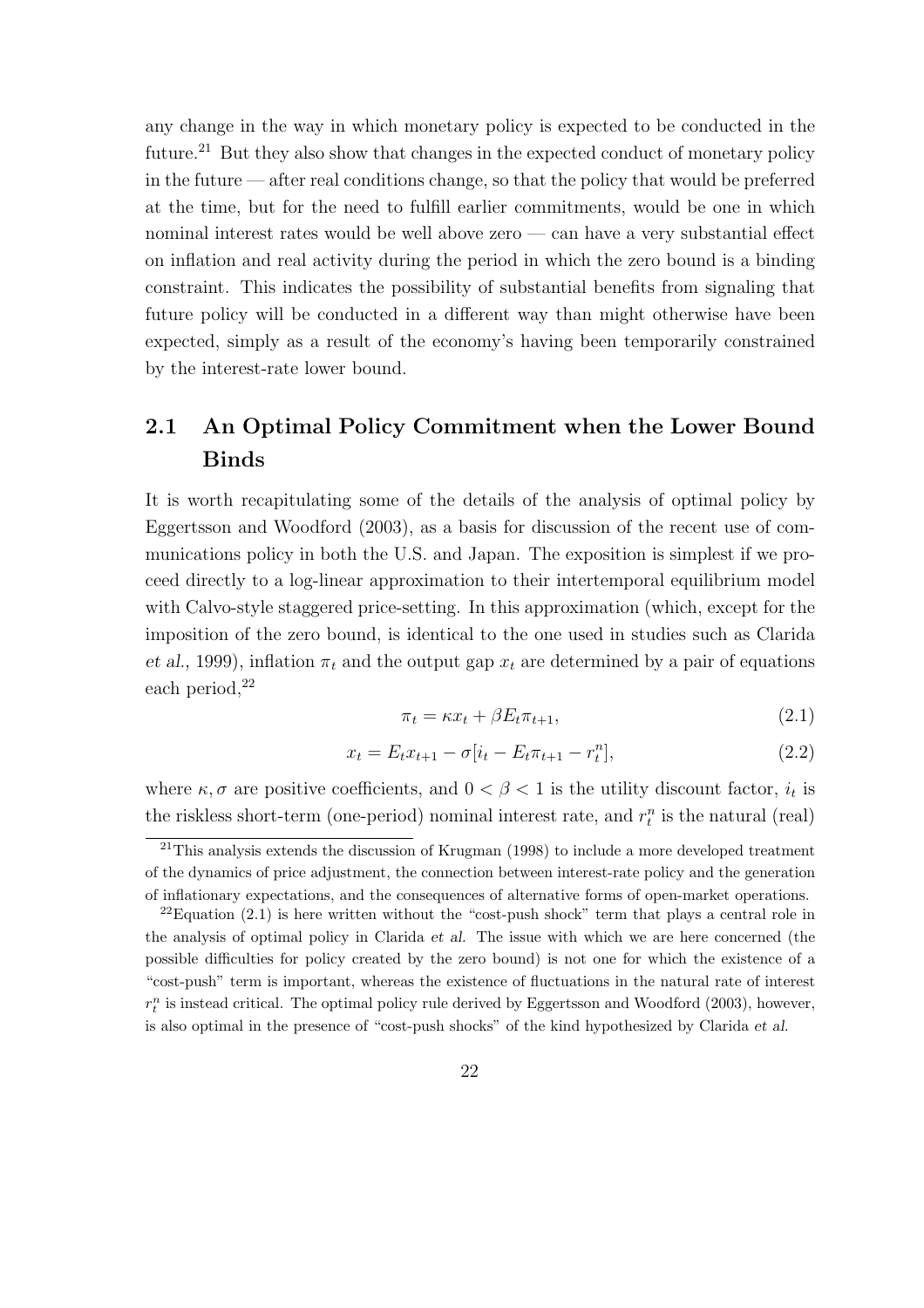rate of interest, that evolves exogenously as a result of real disturbances. The interest rate  $i_t$  is assumed to be the instrument of monetary policy, and is here treated as under the direct control of the central bank. We may then suppress the equations of the model involving the demand for base money. However, it is important to note that the interest rate will satisfy

$$
i_t \ge 0 \tag{2.3}
$$

no matter how much base money is supplied; this lower bound is the constraint on policy with which we are here concerned.

Let us suppose that the objective of policy is to minimize a discounted loss function of the form

$$
E_0 \sum_{t=0}^{\infty} \beta^t [\pi_t^2 + \lambda x_t^2], \qquad (2.4)
$$

with some weight  $\lambda > 0$ . It follows from equations  $(2.1) - (2.2)$  that as long as  $r_t^n \ge 0$ at all times, one possible rational-expectations equilibrium is one in which inflation and the output gap are both zero at all times, and in such a case, this is obviously the equilibrium that minimizes the loss function (2.4), and so is optimal. But it is possible for real disturbances to cause the natural rate of interest to be temporarily negative.<sup>23</sup> In such a case, the zero-inflation equilibrium is no longer a possibility. (Note that this equilibrium requires that  $i_t = r_t^n$  at all times, so that (2.3) is satisfied only if  $r_t^n \geq 0$  at all times.)

Given that the pursuit of zero inflation at all times would be optimal in the event that the lower bound on interest rates were never a problem, one might suppose that even given the possibility of an occasionally binding lower bound, it would be optimal to pursue zero inflation at all times, if the interest-rate lower bound allows it. But this is not true. As an illustration, consider the particular kind of real disturbance analyzed in the numerical example of Eggertsson and Woodford. The "normal" (longrun average) level for the natural rate of interest is  $\bar{r} \equiv \beta^{-1} - 1 > 0$ . However, at some date, an unexpected disturbance temporarily lowers the natural rate to a level  $r < 0$ . There is then a probability  $0 < p < 1$  each period that "fundamentals" revert to their normal state, so that  $r_t^n = \bar{r}$  again, and in this case, the natural rate of interest is expected to equal  $\bar{r}$  indefinitely (there are no further disturbances). With

 $^{23}$ This is Krugman's (1998) analysis of the situation of the Japanese economy since the mid-1990s. See also Woodford (2003, chap. 4) for discussion of some of the kinds of real factors that can shift the natural rate of interest.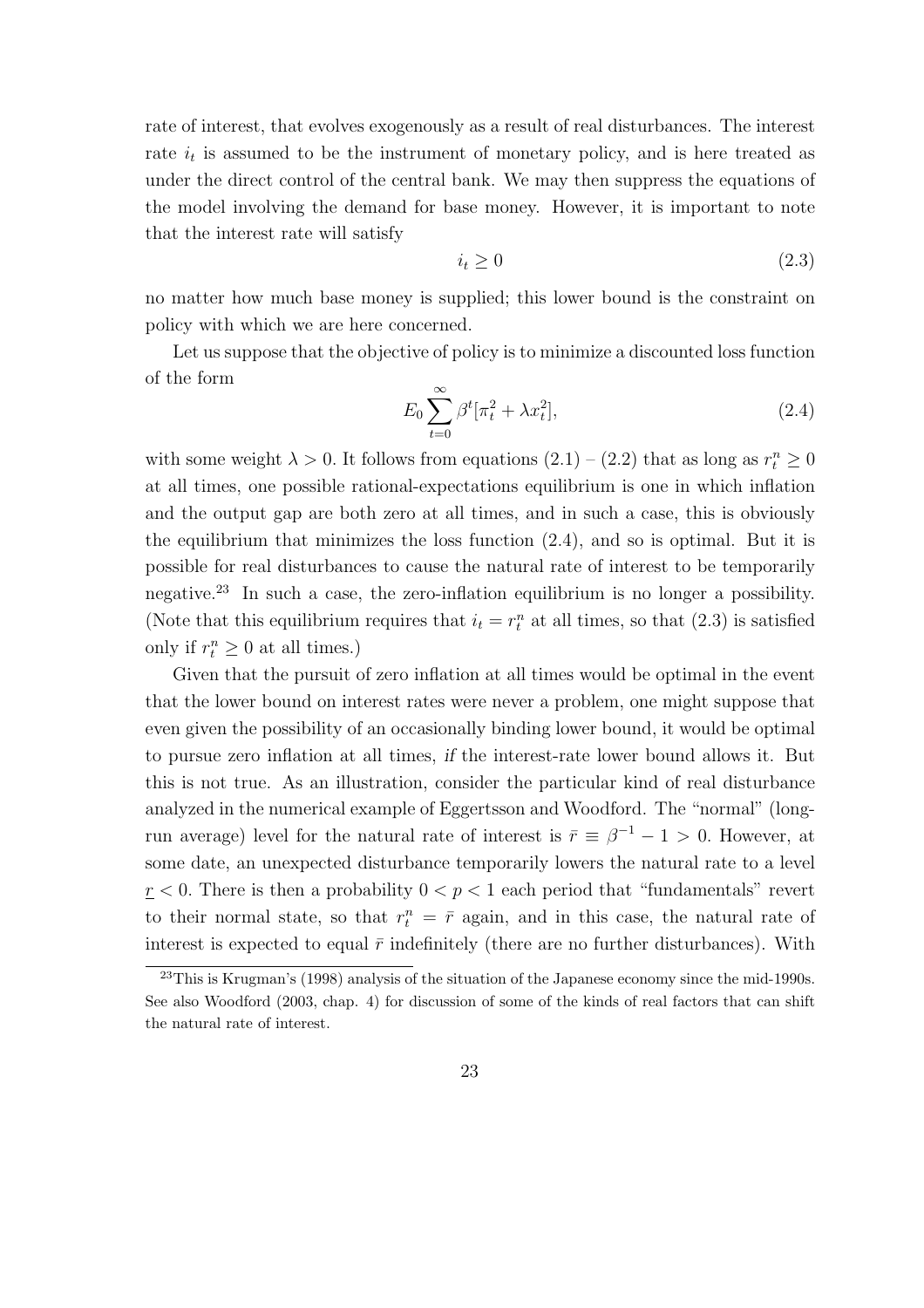probability  $1 - p$ , instead, the low-natural-rate state will continue in the following period, conditional on the natural rate remaining at  $r$  in the current period.

In this case, under the hypothesized policy, the central bank will achieve zero inflation from period  $T$  onward, where  $T$  is the random date at which fundamentals revert to their normal state. This will be associated with a constant output gap of zero, and a constant nominal interest rate equal to  $\bar{r} > 0$ . Prior to this date, inflation will equal the same rate  $\pi$  each period, the output gap will equal the same value  $\underline{x}$ , and the nominal interest rate will equal the same value  $\underline{i}$ , <sup>24</sup> where these constant values satisfy

$$
\underline{\pi} = \kappa \underline{x} + \beta (1 - p) \underline{\pi}, \tag{2.5}
$$

$$
\underline{x} = (1 - p)\underline{x} + \sigma[\underline{r} + (1 - p)\underline{\pi} - \underline{i}], \qquad (2.6)
$$

as a result of equations  $(2.1) - (2.2)$ , together with the requirements that

$$
\underline{\pi} \le 0, \qquad \underline{i} \ge 0,\tag{2.7}
$$

and that at least one of the inequalities in (2.7) must hold with equality. (The central bank achieves the zero inflation target at dates prior to  $T$ , unless the zero bound prevents the inflation rate from being raised to zero.)

An equilibrium of this form exists as long as

$$
(1-p)\left(\beta + \frac{\kappa \sigma}{p}\right) < 1,\tag{2.8}
$$

i.e., as long as the degree of persistence of the disturbance is not too great. One can easily show that under the assumption that  $r < 0$ , it is the lower bound on interest rates that is binding in (2.7), and the solution is given by

$$
\underline{\pi} = \frac{\underline{r}}{(\kappa \sigma)^{-1} p [1 - \beta (1 - p)] - (1 - p)} < 0, \qquad \underline{x} = \frac{1 - \beta (1 - p)}{\kappa} \underline{\pi} < 0,\tag{2.9}
$$

together with  $i = 0$ . Thus deflation and output below the natural rate continue for as long as the disturbance to fundamentals does; even if prices are revised fairly often on average, the binding lower bound on interest rates can result in a slump that lasts for years. Furthermore, (2.9) implies that even a very mildly negative value for

<sup>&</sup>lt;sup>24</sup>Here I restrict attention to the Markovian (minimum-state-variable) equilibrium consistent with the hypothesized policy. Note that when this equilibrium exists, it represents at least one possible outcome, and the fact that it may be very bad indicates the problem with this approach to policy.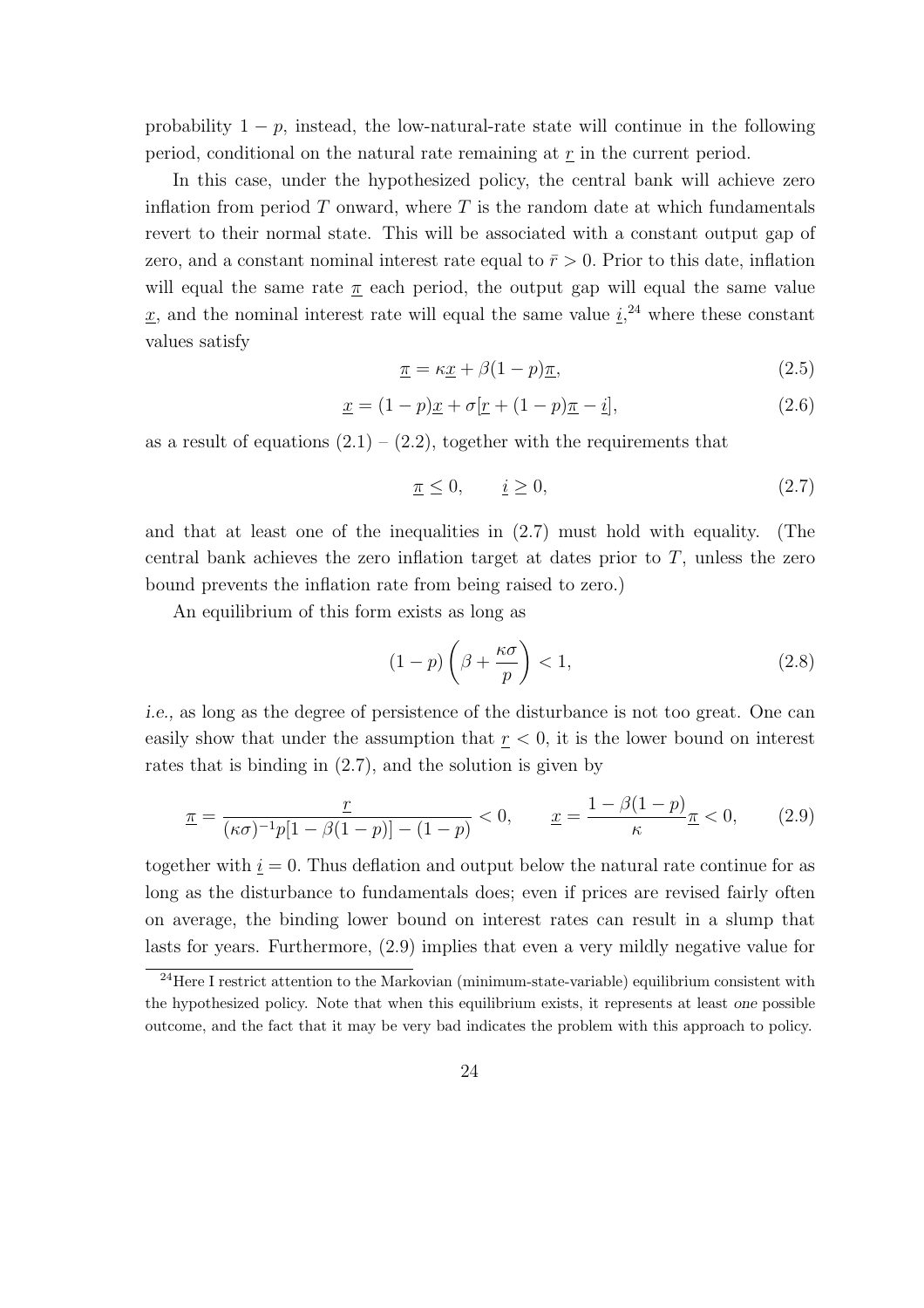the natural rate of interest can result in very severe deflation and contraction of real activity. Note that if the left-hand side of (2.8) is close enough to 1 (and there is no reason why it may not be), the rate of deflation and the size of the negative output gap in  $(2.9)$  become arbitrarily large, regardless of the degree to which  $r$  is less than zero.<sup>25</sup>

The contractionary effects may be quite large, due to a chain of circular causation. A real interest rate above the natural rate (owing to the zero bound) causes a negative output gap and deflation prior to period  $T$ . The anticipation of these effects, in the contingency that the natural rate continues to be negative in the following period, then depresses demand further and creates even stronger deflation in any period prior to T, owing to the effects of expectations  $E_t\pi_{t+1} < 0, E_t x_{t+1} < 0$  in equations  $(2.1)$ (2.2). The anticipation of these even stronger deflationary and contractionary effects causes still greater deflation and contraction, and so on, in a cumulative process that does not even converge unless (2.8) holds.

It is crucial in the above reasoning that the central bank is expected to target zero inflation again as soon as this becomes possible. While this would in fact make sense  $ex$  post — and so would be the outcome in a Markov equilibrium with discretionary optimization by the central bank — a better outcome is possible if the central bank commits to behave otherwise once fundamentals revert to their normal state. This can be seen if we repeat the above calculations, but assume that the central bank will bring about an inflation rate  $\bar{\pi} > 0$  (and an associated output gap  $\bar{x} > 0$ ) in period T. Under this variation on our assumptions, the solution for  $\pi$  in (2.9) generalizes  $to^{26}$ 

$$
\underline{\pi} = \bar{\pi} + \frac{\underline{r} + \bar{\pi} + p\sigma^{-1}[\bar{x} - x^{ss}(\bar{\pi})]}{(\kappa\sigma)^{-1}p[1 - \beta(1 - p)] - (1 - p)},
$$
\n(2.10)

where  $x^{ss}(\bar{\pi}) \equiv (1-\beta)\kappa^{-1}\bar{\pi}$  is the steady-state output gap associated with steadystate inflation rate  $\bar{\pi}$ .

In the case that  $\bar{x}$  is increased along with  $\bar{\pi}$  to the extent that it would in the case of a permanent commitment to the inflation target  $\bar{\pi}$ , the multiplier effect of an

 $25$ Of course, for a large enough rate of deflation and departure from the natural rate of output, the local approximations in  $(2.1) - (2.2)$  cease to be accurate; but this suffices to show that the departures from the zero-inflation steady state need not be small, for if they were small the local approximations would be valid and equations (2.9) would be approximately correct.

<sup>&</sup>lt;sup>26</sup>Equation (2.10) applies as long as  $\bar{\pi} \leq -r$ , so that the zero bound continues to bind when  $r_t^n = \underline{r}.$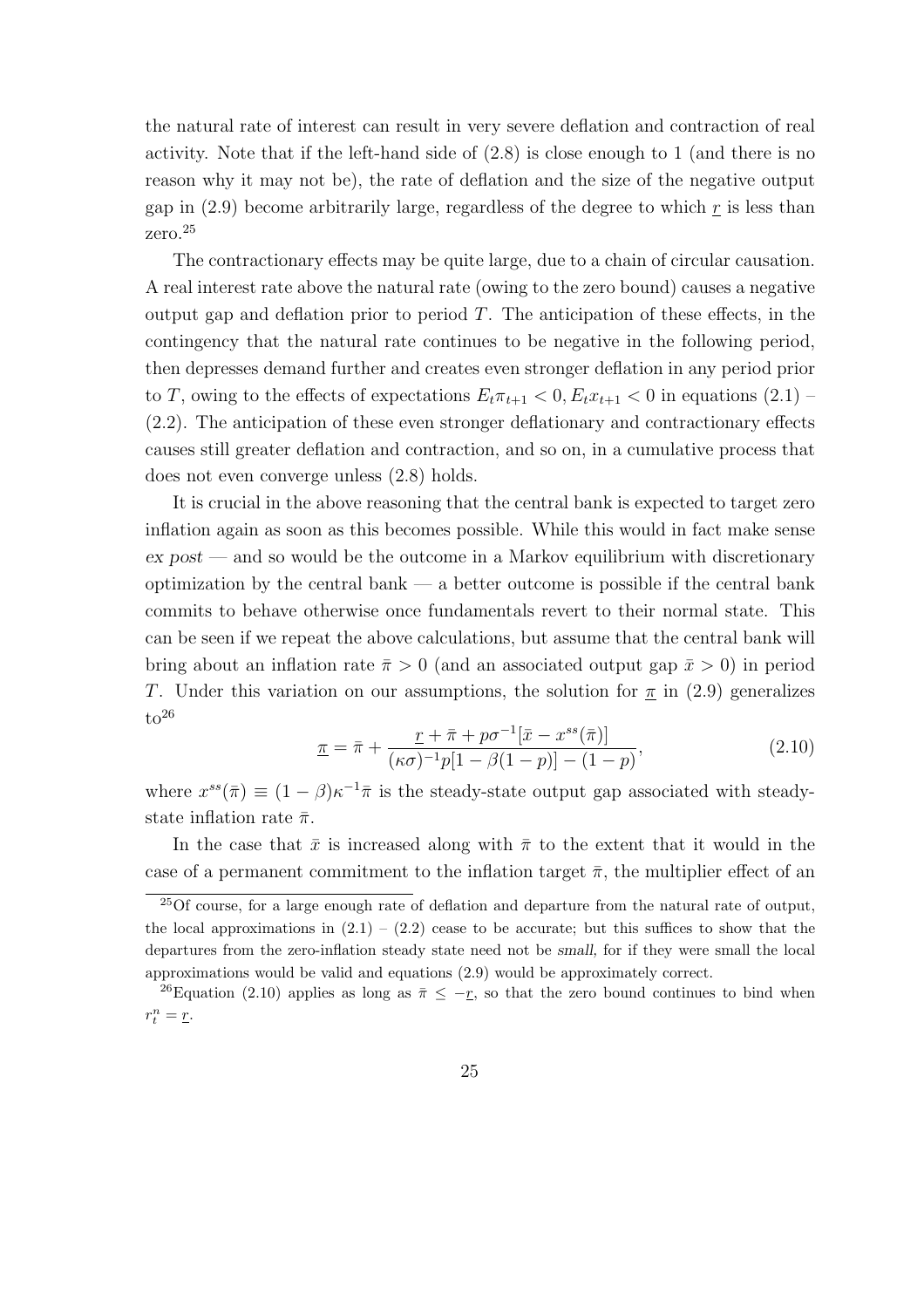increase in the long-run inflation target  $\bar{\pi}$  on the inflation rate  $\bar{\pi}$  during the "liquidity" trap" is given by

$$
\frac{\partial \underline{\pi}}{\partial \bar{\pi}} = 1 + \mu,
$$

where  $\mu > 0$  is the (possibly very large) multiplier  $-\partial \pi / \partial r$  implied by equation (2.9). There is a correspondingly large effect of a commitment to target an inflation rate  $\bar{\pi} > 0$  on the value of <u>x</u> as well. Thus a commitment to a future inflationary policy can mitigate the effects of the zero lower bound, as argued by Krugman (1998). In the forward-looking model of inflation and output determination used here, these effects are quite large, owing to the same chain of circular causation as above, but now operating in the opposite direction (a "virtuous circle").

However, the optimal policy commitment (in order to minimize (2.4) is not a simple commitment to a higher long-run inflation target. The effects just discussed on inflation and output while the zero lower bound binds depend only on  $\bar{\pi}$  and  $\bar{x}$ being delivered in period  $T$ , the first period in which the natural rate of interest is again positive; there is no need to commit to continued inflation forever, and this will instead lead to unnecessary distortions in the long run. Eggertsson and Woodford (2003) show that the optimal policy involves a commitment to the creation of a modest inflationary boom in period  $T$ , and then stabilizing the price level shortly thereafter (i.e., returning to a long-run inflation rate of zero), at a level slightly higher than the one that would have been reached in the absence of the disturbance.<sup>27</sup>

This is illustrated in Figure 1, which shows the paths of the nominal interest rate, the inflation rate, and the output gap under the optimal state-contingent policy commitment (for particular numerical parameter values discussed by Eggertsson and Woodford), in the case that  $T$  is exactly 15 quarters after the onset of the real disturbance. The figure also shows the paths of all three variables in the case of a commitment to zero inflation (or discretionary optimization). While the creation of the inflationary boom (by keeping interest rates low for five more quarters, rather than immediately raising them to the level that would be required to achieve price stability immediately at date  $T$ ) results in mild distortions after date  $T$ , these are only temporary (as price stability and a zero output gap are achieved fairly soon),

 $^{27}$ Jung et al. (2005) reach a similar conclusion in the case of different assumed dynamics for the natural rate of interest. Adam and Billi (2003) characterize optimal policy in the same model in the case of continuing stochastic fluctuations in the natural rate that cause the zero bound to bind periodically.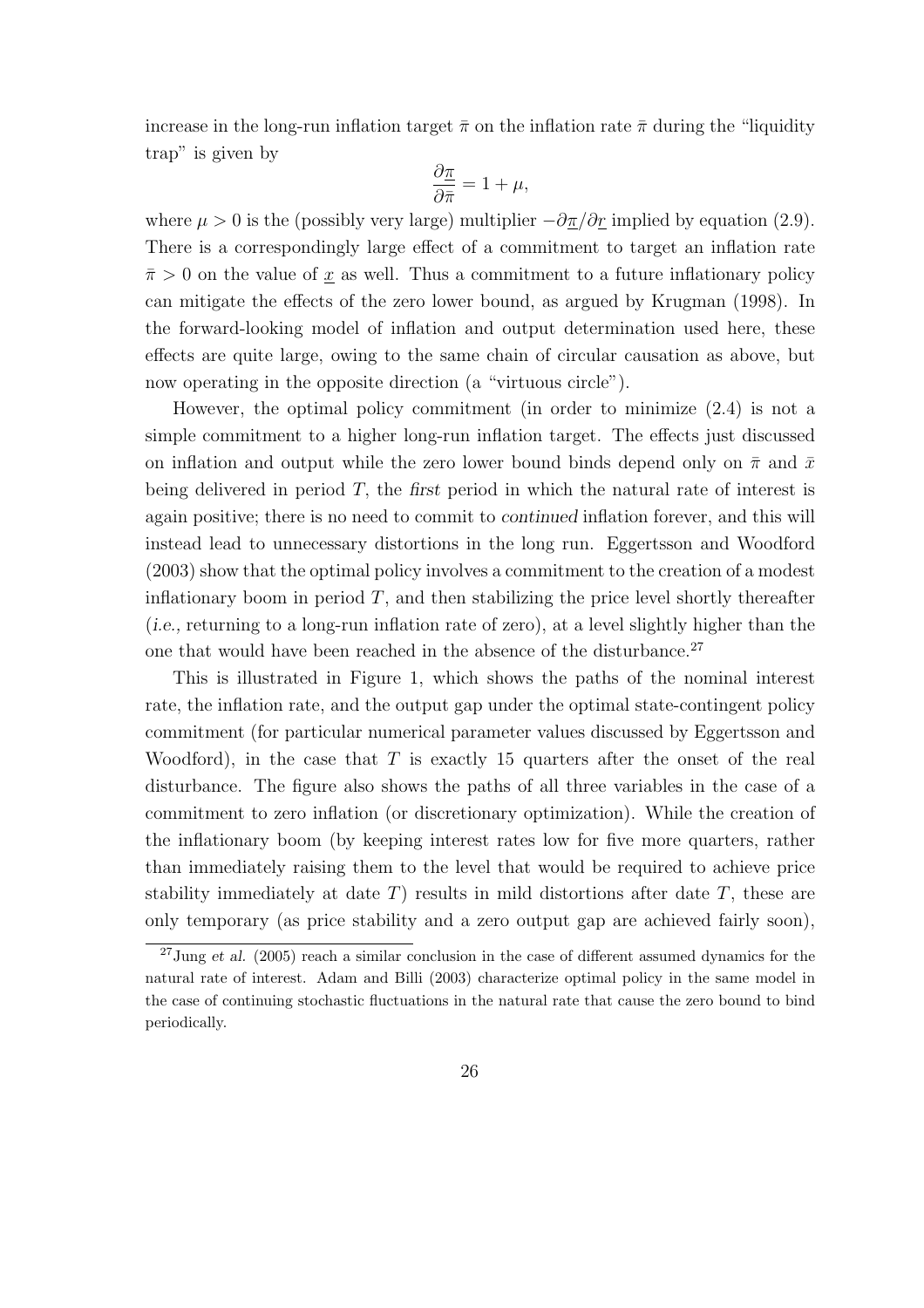

Figure 1: Comparison of state-contingent paths under two alternative monetary policies, in the case that the natural rate of interest is negative for 15 quarters. (Source: Eggertsson and Woodford, 2003)

and are quite mild relative to the size of the distortions prior to date T that are thereby avoided. The strong effect of the commitment to subsequent reflation of the economy occurs because of the chain of circular causation just discussed.<sup>28</sup>

This numerical example illustrates several points of more general importance. First, it shows how a credible commitment regarding the future conduct of policy can, at least in principle, greatly expand a central bank's ability to achieve its stabilization objectives. But in addition, it shows that the an optimal commitment requires not only that the central bank pledge to behave in a different way than would a dis-

<sup>&</sup>lt;sup>28</sup>These effects are quite strong because it is assumed in the example that there is only a ten percent chance each quarter that fundamentals will revert to the normal state. Thus at any point in time while the natural rate of interest is negative, it is expected that this situation is likely to persist for two or more additional years.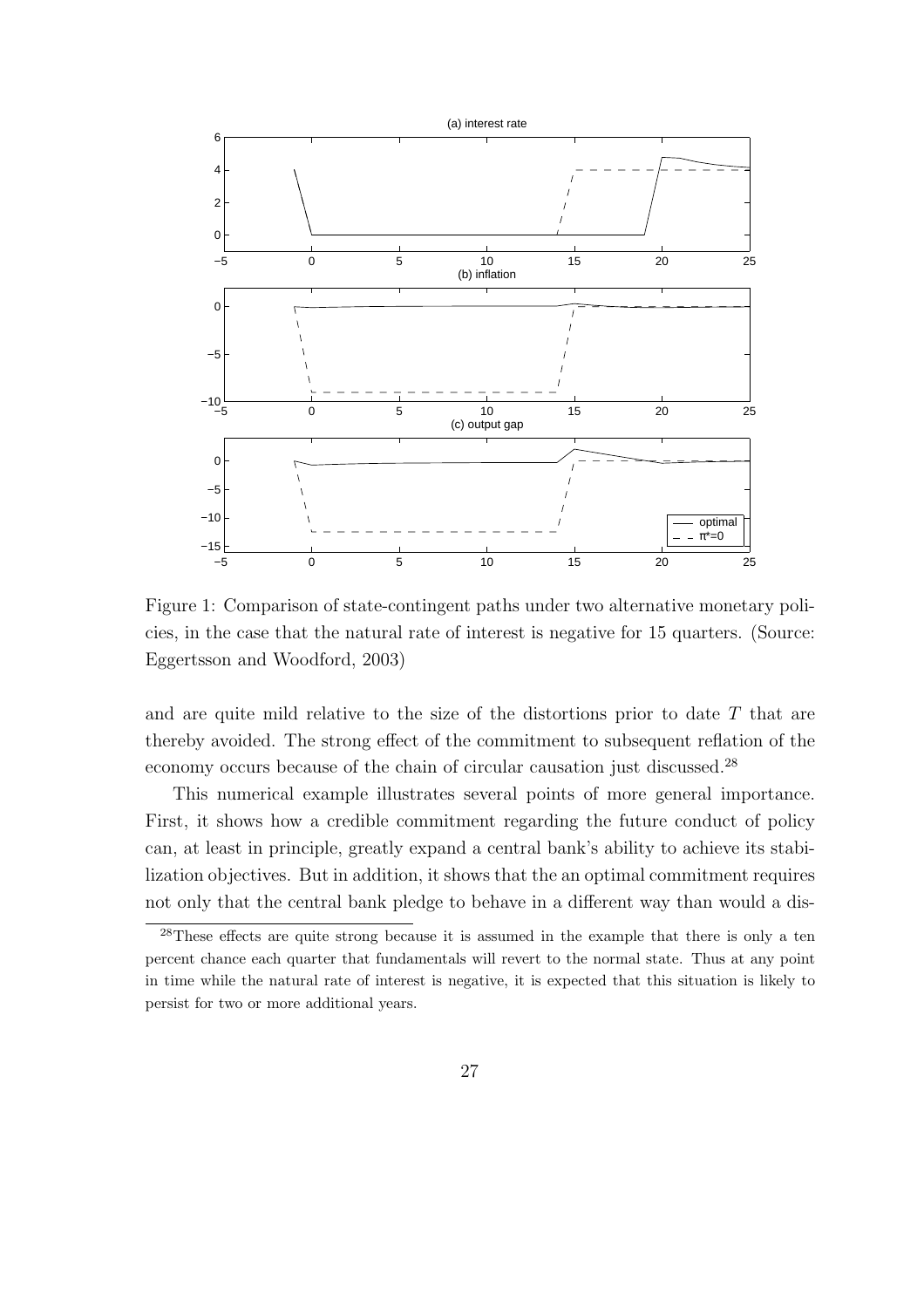cretionary optimizer; the conduct of policy must also be history-dependent. For the inflation rate that should be targeted once the natural rate of interest is positive is not the one that the central bank always targets in the case of fundamentals of that kind; rather, the central bank should temporarily behave differently because of what the economy's situation has been in the recent past, even though those circumstances no longer affect what it would be possible for policy to achieve from now on. As I have discussed above, this history-dependence of the optimal policy commitment strengthens the case for explicit discussion by the central bank of the way in which current conditions change the outlook for future policy. If it were desired simply to always target an inflation rate  $\bar{\pi} > 0$ , then it might not be necessary for the central bank to talk about this while in the liquidity trap; one might suppose that the central bank's long-run inflation target would already have been learned by the private sector from its previous behavior, and that people might confidently expect the central bank to return to the pursuit of this target once circumstances allowed it to be achieved, without any need for comment to that effect. But if it is desired that the public understand, while policy is constrained by the zero bound, that future policy will be different from what it usually is under similar circumstances, because of the current difficulties, then it is reasonable to suppose that the central bank may need to discuss this, rather than expecting this to be obvious from past experience. The case will be even stronger if the circumstances under which the zero bound becomes a constraint are fairly unusual.

It is also worth noting that the advantages of commitment to a history-dependent future policy do not depend on reaching the zero bound. It is simply important that there be some lower bound on the level of short-term nominal interest rates that the central bank is willing to target; none of the analysis just sketched depends on there being satiation in money balances when this bound is reached. In the analysis of Eggertsson and Woodford, there is no need for history-dependent policy unless there is some state in which the zero bound binds; but that is because they assume there is no other obstacle to lowering interest rates. If (as was arguably the case for the Fed in 2003) there is a positive level of interest rates  $i<sup>l</sup>$  below which the central bank does not wish to go, a similar analysis applies in the case of this lower bound, except that now history-dependent policy becomes valuable if the natural rate of interest ever drops below  $i^l$ , which is even more likely to occur if  $i^l$  is positive.<sup>29</sup> Regardless of where the

 $29$ The analysis can similarly be generalized to the case of an objective function in which the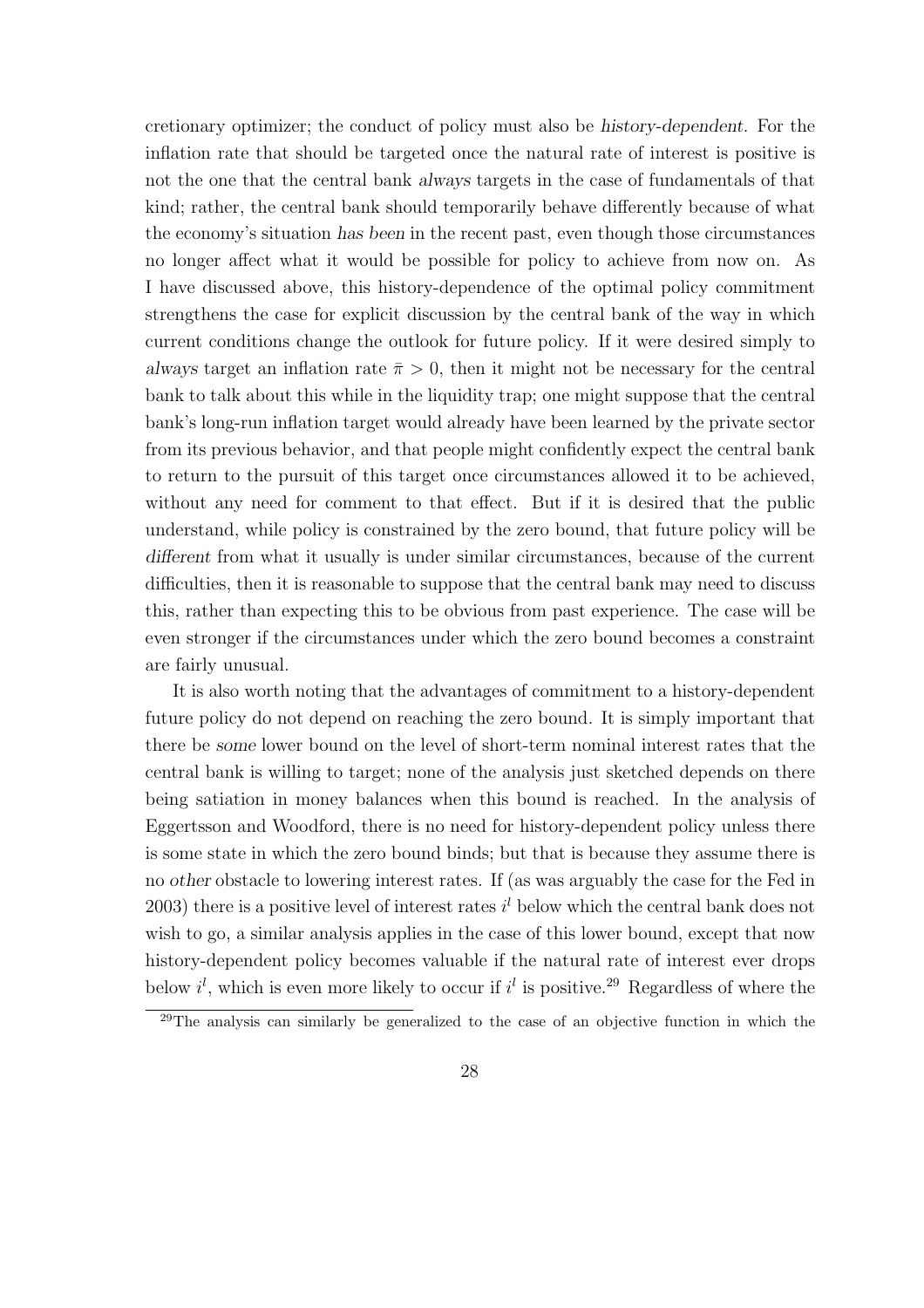lower bound lies, a commitment to lower interest rates later can substitute, at least partially, for being able to lower interest rates immediately, so that history-dependent policy can relax the constraint implied by the lower bound.

#### 2.2 Policy Signaling in Practice

The situation faced by the U.S. Federal Reserve in the summer of 2003 was arguably of the sort contemplated in the above analysis (though the model used in the calculations is obviously an extreme over-simplification). The federal funds rate operating target had been reduced to 1.0 percent by June of that year, and (at least according to speculation in financial markets and in the press) the FOMC may have been reluctant to move lower than that. Nonetheless, inflation remained low; according to the minutes of the August 2003 meeting of the FOMC, inflation was "already near the low end of what some members regarded as an acceptable range," and "a number of members expressed the view that some further disinflation was probable over the year ahead." While the committee was at least guardedly optimistic about real growth over the next year, it was believed that a substantial period of growth faster than the economy's potential growth rate would be needed to close "the economy's currently wide output gap."

Because of the risk of undesired further declines in inflation — that posed a particular risk insofar as once inflation expectations also fell, the level of real interest rates associated with the nominal interest rate floor would become an even higher one — the FOMC did not wish to tighten policy, despite the improving outlook for real activity. In this regard, it was not judged to be enough that they leave the funds rate target at one percent; for, as explained in section 1, it is primarily the expected future path of the funds rate (and other short rates tied fairly closely to it) that affects spending and pricing decisions, rather than the current level of the funds rate. And there was concern that the public's expectations regarding the future path of interest rates could move sharply upward as news about the real economy improved, because of the way in which the FOMC had typically responded to improvements in real activity in the past (as described, for example, by the "Taylor rule"). These

optimal inflation rate is assumed to be some positive inflation rate  $\pi^*$ , rather than zero. In this case, history-dependent policy is needed only if the natural rate of interest sometimes falls below the level  $i^{l} - \pi^{*}$ .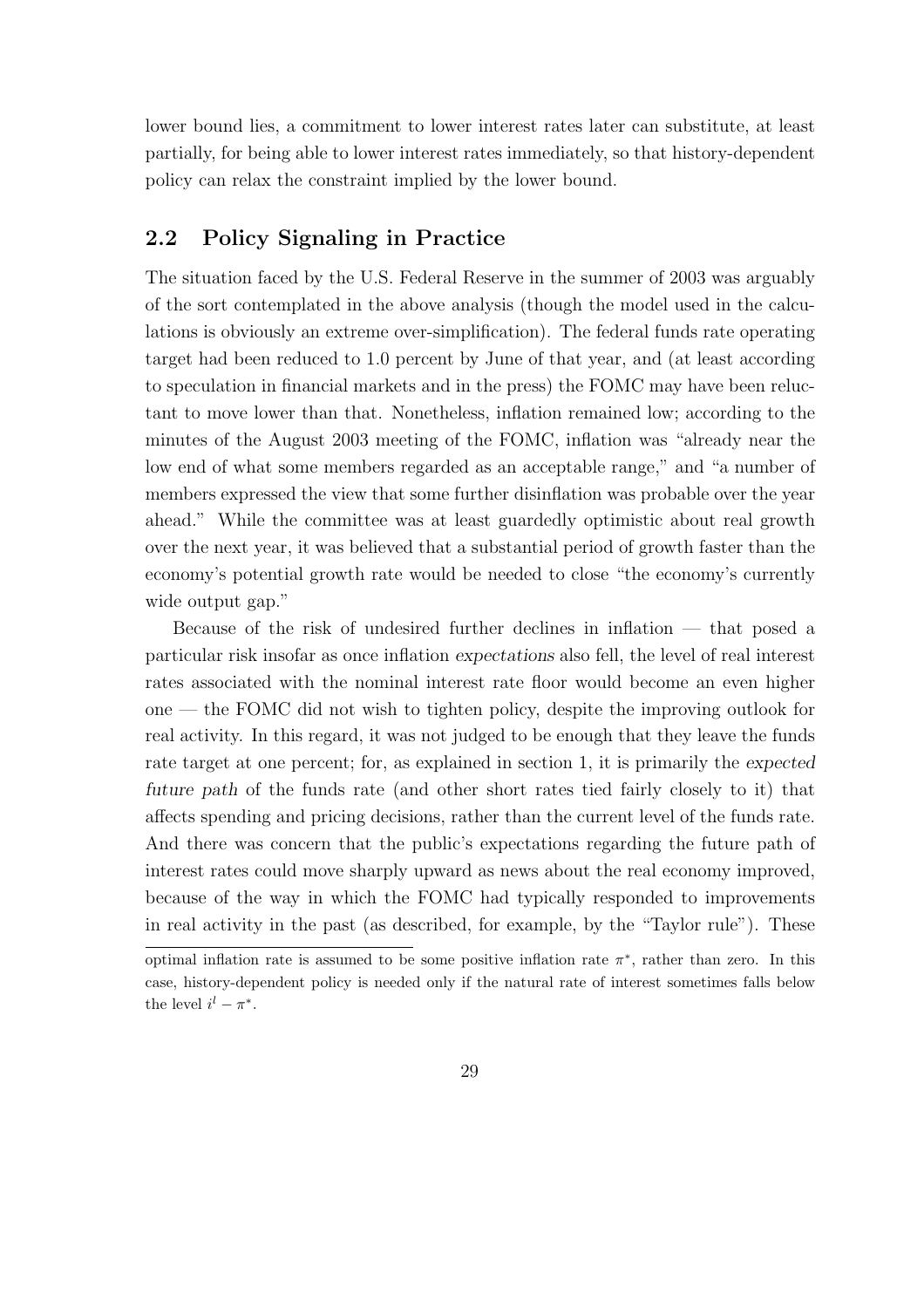expectations, if allowed to respond in that apparently reasonable way, might slow the recovery of real activity and plunge the U.S. economy into deflation.

The minutes of the August meeting indicate the committee's concern with the recent evolution of market expectations, as indicated by long-term bond yields. The minutes discuss the "dramatic" increase in the ten-year Treasury yield in particular that had occurred in July (see Figure 2, below). "The increase appeared to be based on a number of factors, including investors' interpretation of the Chairman's congressional testimony, the release of Committee members' relatively bullish economic projections, and incoming news regarding the economy and corporate earnings that was seen as signaling a more likely upturn in economic growth," as a result of which the markets were evidently anticipating that increases in the funds rate might come as early as the fall. While the minutes do not clearly identify the reason for the FOMC's decision to introduce an explicit comment on the likely nature of future policy into its post-meeting statement on this occasion, it seems likely that their concern with movements in long-term bond yields on the basis of speculation about their future policy decisions was an important element in the decision to not leave the judgment of the market about this matter to guesswork.<sup>30</sup>

After reporting that the funds rate operating target would remain at 1.0 percent for another month, and assessing the "balance of risks" ("The Committee judges that, on balance, the risk of inflation becoming undesirably low is likely to be the predominant concern for the foreseeable future"), the statement included a final sentence of a new type: "In these circumstances, the Committee believes that policy accommodation can be maintained for a considerable period." While no outright commitment was made, the minutes indicate that the members in favor of this statement believed it likely "that the Committee would want to keep policy accommodative for a longer period than had been the practice in past periods of accelerating economic activity."

In fact, the committee acted as though they regarded themselves as committed not to raise rates, without some months of advance warning. The "considerable period" language was repeated in the statements released following each of the next three meetings as well (i.e., through the end of  $2003$ ).<sup>31</sup> When the likelihood of

<sup>&</sup>lt;sup>30</sup>Concern about the effectiveness of their communication strategy was also indicated by the fact that the committee scheduled a meeting for September, prior to the next policy decision, to reconsider "its practices regarding the communication of its policy decisions and its assessment of the risks to its objectives.".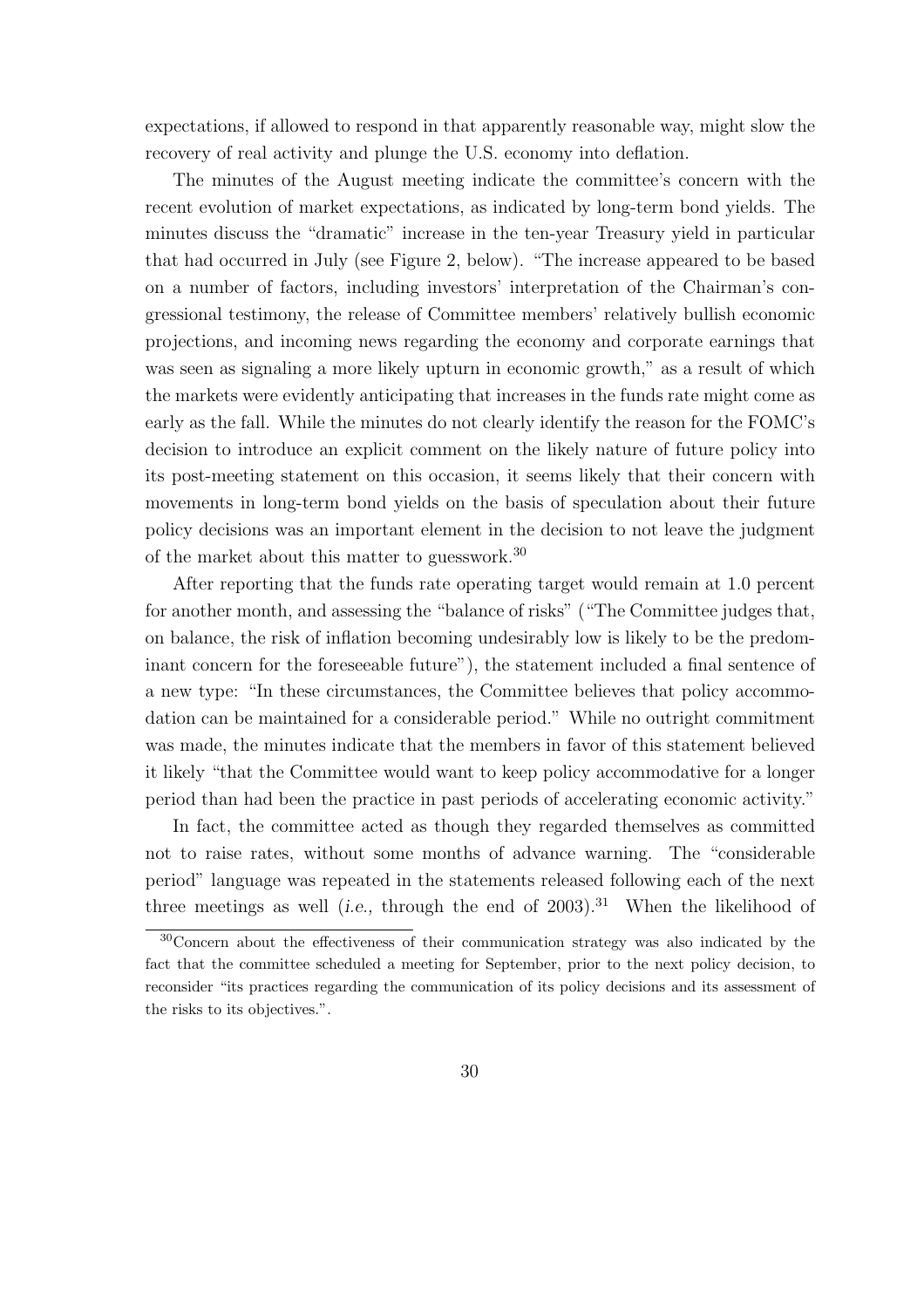

Figure 2: The federal funds rate target and the 10-year Treasury rate. Comments about likely future FOMC policy in post-meeting statements are indicated by letter codes:  $C =$  "considerable period",  $P =$  "patience",  $M =$  "measured pace."

interest-rate increases by the middle of 2004 became apparent, the fact that the funds rate would not remain at 1.0 percent indefinitely was indicated by dropping the "considerable period" language.<sup>32</sup> Instead, the final sentence of the statement released following the meeting at the end of January 2004 said that "the Committee believes that it can be patient in removing its policy accommodation." According to the minutes, "all the members agreed that a change in wording was desirable, not to signal a policy tightening move in the near term, but rather to increase the

<sup>&</sup>lt;sup>31</sup>The dates on which statements have been released containing various types of language regarding likely future policy are indicated in Figure 2 by the codes 'C', 'P', and 'M'. The code 'C' indicates a reference to maintaining accommodation for a "considerable period."

 $32$ The commitment to keep rates low "for a considerable period" had already been qualified in the December 2003 statement, by the inclusion of a reference tying this policy to continued low inflation and resource "slack".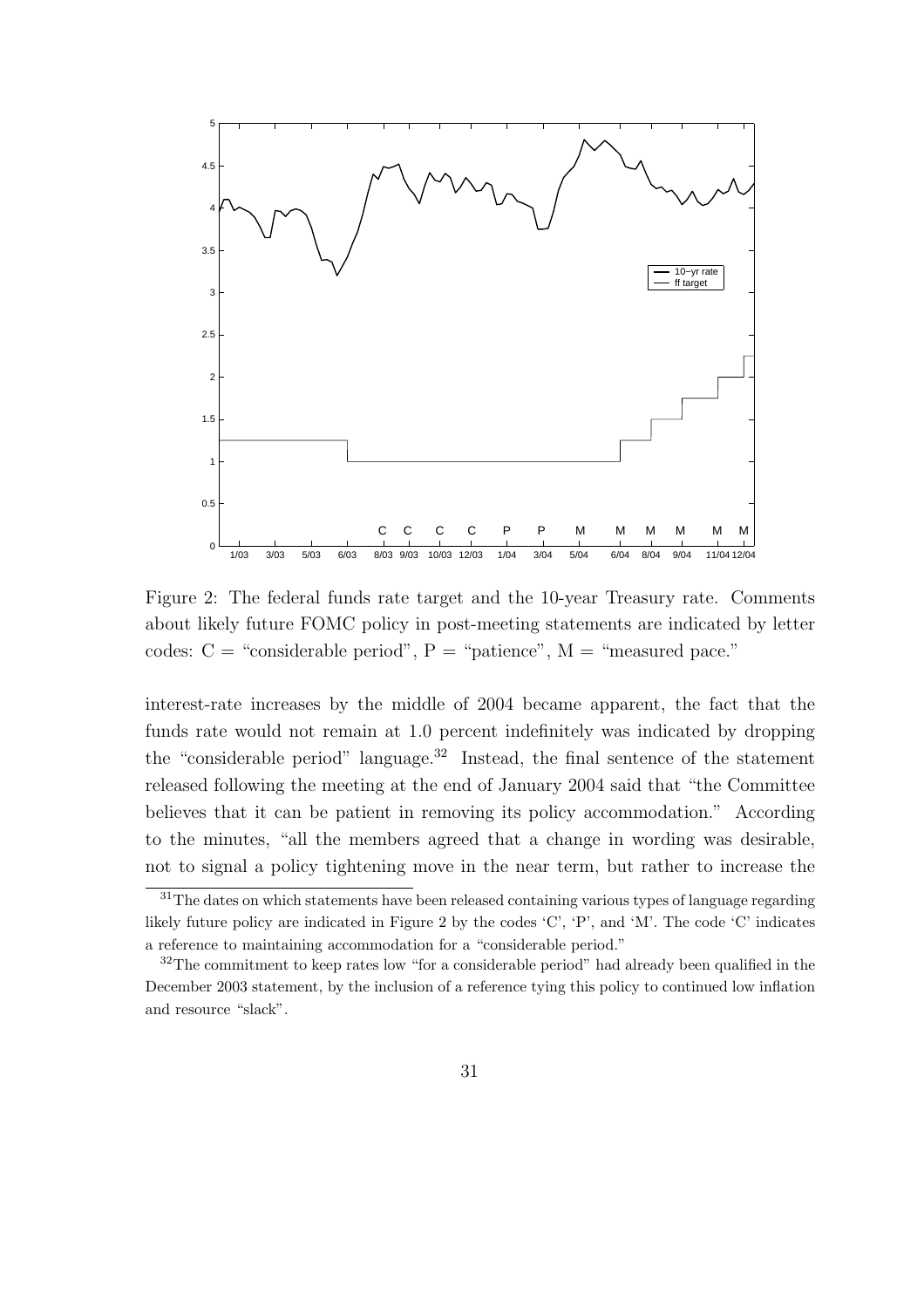Committees flexibility to take such an action when it was deemed to be desirable and to underline that any such decision would be made on the basis of evolving economic conditions." This language was included again in the March 2004 statement, while the May 2004 statement instead indicated that "the Committee believes that policy accommodation can be removed at a pace that is likely to be measured." Even at this meeting, the funds rate target was not raised; but notice had been given that it would now be raised, albeit at a "measured pace." The funds rate target was indeed raised, beginning at the next meeting; it has now (at the time of writing) been raised by 2.25 percentage points, through a succession of quarter-point increases at nine successive meetings. Throughout this period of steady increases, the post-meeting statements have continued to include the reference to expecting to remove policy accommodation at a "measured pace."

What has the new policy of commenting on the likelihood of future changes in the funds rate target achieved? The "considerable period" language seems to have been intended to influence market expectations in a way that would stimulate additional spending — higher spending, that is, than would have occurred if expectations had been allowed to change in the direction that it was feared they would in the absence of such assurances from the FOMC. As in the scenario described by Eggertsson and Woodford, a statement that interest rates would be kept low for a longer period of time was able to substitute for an immediate cut in rates.<sup>33</sup> The signal furthermore seemed to be effective. Governor Ben Bernanke, speaking the following year, argued that "the language of the statement in August 2003 and subsequent meetings persuaded the markets that an autumn tightening was not in the cards, and market expectations adjusted accordingly. Crucially, this change in expectations resulted in lower interest rates at all maturities, a development that helped support the expansion in the latter part of last year" (Bernanke, 2004). The decline in the 10-year bond rate following the introduction of this commitment is shown in Figure 2. While bond yields move for a

<sup>&</sup>lt;sup>33</sup>There is no indication in the minutes that the FOMC did not believe that interest rates could ever be cut below one percent. But for whatever reason, no further cut in the funds rate target was made, despite the desire to head off further disinflation, and to signal to the markets that policy would not be tightened as much as was widely believed. In discussing policy in the summer of 2003, Governor Donald Kohn speaks of a funds rate target of zero as having "uncertain consequences," and says that signaling about future policy instead "seemed to be the less-risky way" to stimulate demand (Kohn, 2005). This suggests that there was indeed a reluctance to cut the funds rate target, at least given the existence of an alternative lever of policy.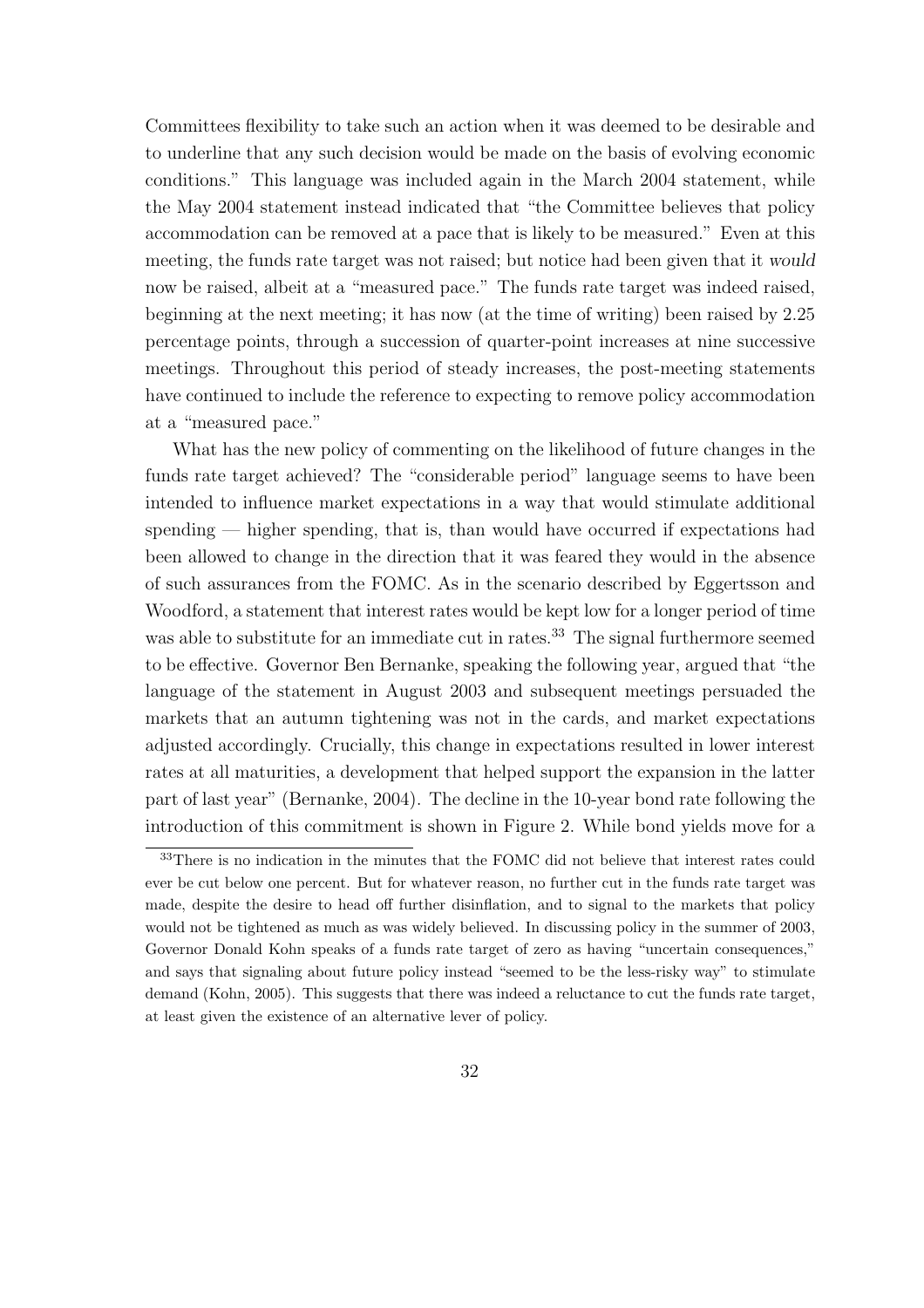variety of reasons, this decline even as fears of deflation dissipated and the outlook for the real economy continued to improve suggests that the new communication policy had its intended effect on expectations.<sup>34</sup>

The eventual transition to a higher level for the funds rate has also been managed in a way that has involved few surprises for the markets, and that has not resulted in a bond market rout, sending long rates to levels greater than those consistent with the intended medium-term level of interest rates. As it became clear in the spring of 2004 that the commitment to maintain rates at their existing (historically low) level was about to end, with no indication from the Fed as to how dramatic a change in policy might be coming, long bond yields again rose fairly sharply. But the introduction of the commitment to a "measured pace" in May allowed long rates to decline again, as shown in Figure 2. Since then, it has been possible to increase the funds rate target by a total of two percentage points, while the 10-year bond rate remains (at the time of writing) at about the same level as it was late in 2003, and below the level that it had reached in the summer of 2003, prior to the introduction of the "considerable period" language. This sort of outcome is not especially paradoxical when increases in the funds rate target occur within the context of a funds rate path that was already fairly predictable, so that the increases themselves cause no change in market expectations about the likely level of interest rates over the next several years (and may actually contribute to lower expectations regarding nominal interest rates some years out, insofar as they confirm that the central bank will be vigilant to contain inflation). Bernanke (2004) suggests that the new communications policy has also likely contributed to a recent decline in "overall financial market volatility ... by reducing the uncertainty surrounding the future course of policy."

The degree to which recent decisions about the funds rate operating target have failed to surprise financial markets is shown in Figure 3. In the figure, bars indicate the size of the changes in the FOMC's funds rate operating target that occurred at various dates in the period 2001-04. Associated with each date at which there was a change (or at which there was a meeting at which the FOMC chose not to change the target, so that the announcement of no change was itself news) is an asterisk indicating the size (in basis points) of the component of this change that was

<sup>&</sup>lt;sup>34</sup>Discussing the same period, Governor Kohn (2005) states "I would judge the outcome to have been successful. We did influence rates to better reflect the actual path of policy," with a good outcome for the economy as well.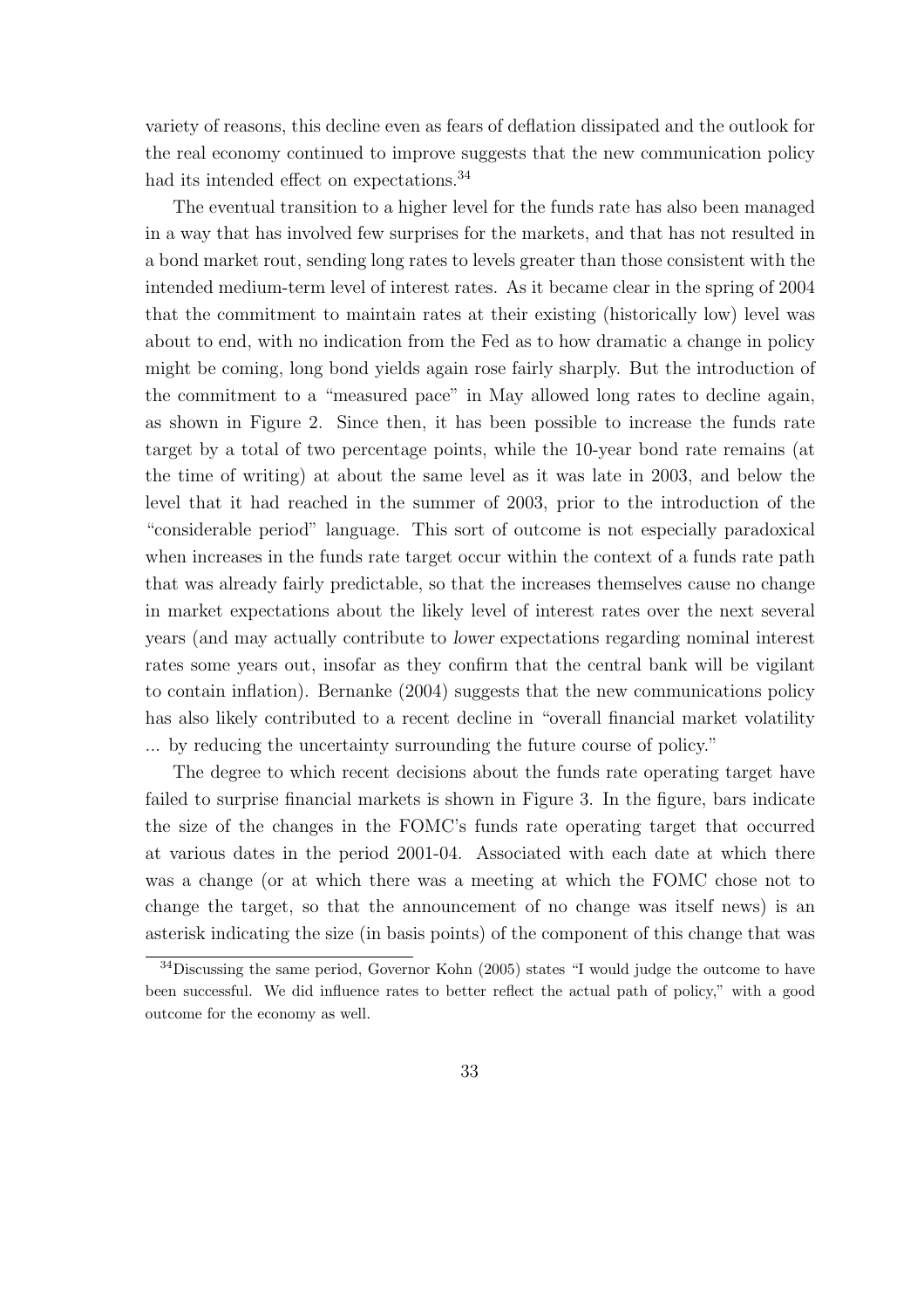

Figure 3: Federal funds rate target changes (indicated by bars), the surprise component of each change (indicated by asterisks), and change in the "slope factor" (indicated by circles). Sources: target changes: Federal Reserve Board; policy shocks: Gurkaynak et al. (2005); slope factor: Gurkaynak (2005).

not already anticipated by financial markets just before the announcement.<sup>35</sup> One observes that beginning with the August 2003 meeting, the surprise components of federal funds rate target announcements have been extremely small. Surprises were typically larger in earlier periods, even in periods when the target was left unchanged for several meetings in a row, and especially at times when a loosening or tightening cycle began, as in early 2001. Recently, instead, the surprises have been negligible, even when the Fed moved from its constant one percent target to a period of steady tightening.

At the same time, this does not mean that FOMC announcements have failed to affect the markets. In a recent paper, Gurkaynak (2005) investigates the effects of the

<sup>&</sup>lt;sup>35</sup>The surprise components are measured by observing the change in federal funds futures prices for the following month that occurs over a one-hour time window around the announcement. The data on policy surprises are taken from Table 2 of the data appendix to Gurkaynak et al. (2005), available on the IJCB website.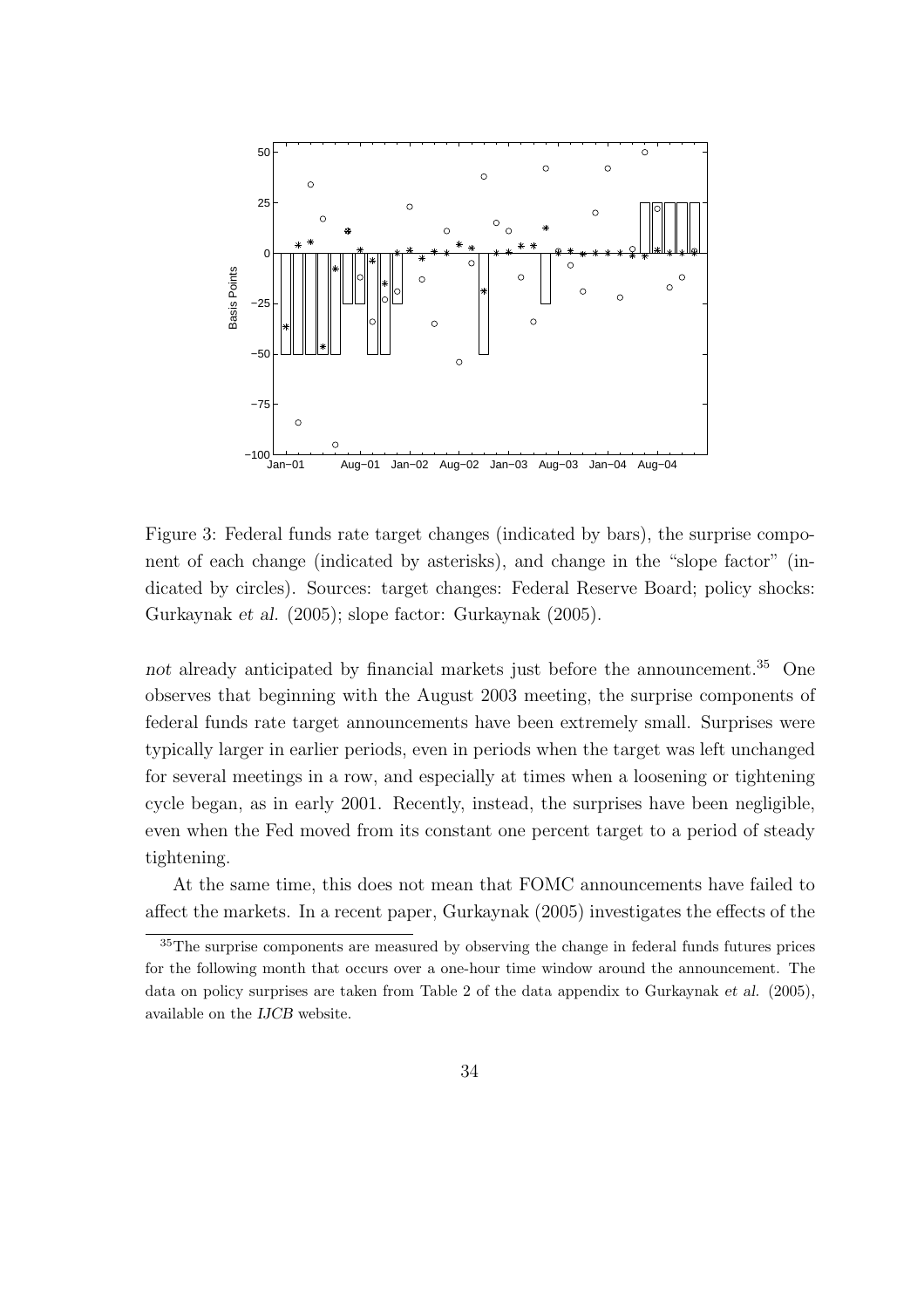release of FOMC statements on market expectations (as indicated by the fed funds futures market) regarding what the funds rate will be between the current meeting and the next, what it will be after the next meeting, and what it will be after the meeting after that. (The first of these changes in expectations is the "policy surprise" plotted in Figure 3.) Gurkaynak finds that while there has been almost no change in expectations regarding the current funds rate, there have still been changes in expectations regarding what the funds rate will be further in the future.

In particular, what he calls "slope surprises" (indicated by the circles in Figure  $3^{36}$ ) — changes in expectations regarding the funds rate two meetings in the future, over and above what one would typically expect given the news about the current funds rate target and the one expected to be chosen at the next meeting — have continued to be about two-thirds as volatile since the fall of 2003 as they were previously, over the period (since early 1998) for which they can be measured.<sup>37</sup> This indicates that under the new regime, FOMC statements still change expectations regarding the future path of the funds rate — which, as argued above, is essential if they are to effect the economy — but they now achieve this without a need for surprise changes in the current funds rate target.<sup>38</sup> Insofar as the avoidance of unexpected movements in short-term rates is desirable, to the extent that it is possible without compromising other stabilization objectives, this can be judged an improvement in the skill with which monetary policy is conducted.<sup>39</sup>

 $38$ In a related analysis, Gurkaynak et al. (2005) decompose changes in the term structure of interest rates upon the release of an FOMC statement into two (orthogonalized) principal components. They interpret the factor that is constructed to be uncorrelated with "policy surprises" as measure of changes in the expected future path of interest rates independent of any change in the current policy rate; as their figure indicates, the volatility of this "path factor" has also remained as large since August 2003 as it had been before.

 $39$ The observation that funds rate decisions are no longer surprises on the day of the meeting under the new regime contrasts with the findings of Ehrmann and Fratzscher (2005) about the effects of the Fed's change in disclosure policy in 1999. They find that funds rate decisions were not any more predictable on the day of the meeting under the regime where the FOMC released a

<sup>&</sup>lt;sup>36</sup>The values plotted for the slope surprises in Figure 3 are ten times as large as the definition used by Gurkaynak, to make the variations more visible in the figure.

<sup>&</sup>lt;sup>37</sup>Over the period between January 1998 and June 2003, the root-mean-square size of the slope surprise (under the normalization used in Figure 3) was 0.53, while in the period between January 2001 and June 2003 (shown in the figure), it was closer to 0.54. Between August 2003 and December 2004 (the last FOMC statement in Gurkaynak's sample), the r.m.s. size has been 0.33 — a reduction in volatility, but only a modest one.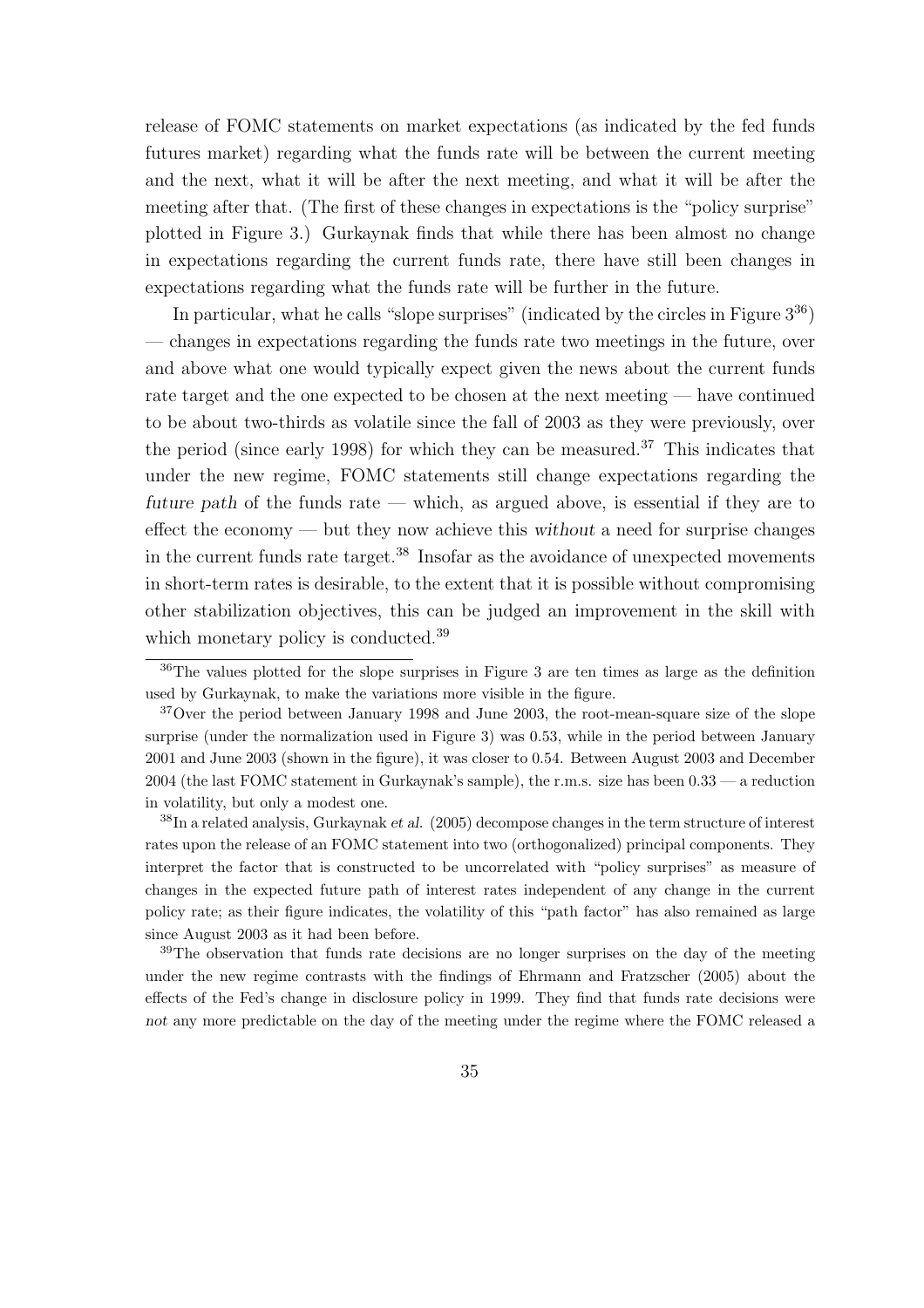The primary difficulty associated with the new policy of signaling funds rate target changes in advance has been some degree of discomfort, among at least some members of the FOMC, with the degree to which statements of this kind constrain the policy decisions that can be made at later meetings.<sup>40</sup> Of course, one of the advantages of such statements that I have suggested above is precisely that they can constrain a policy committee to not behave in the way that would otherwise seem appropriate ex post; such constraint can be desirable, because of the benefits that flow from being anticipated to conduct policy in a history-dependent fashion. For example, in the case of the optimal state-contingent policy depicted in Figure 1, it would be important that the central bank feel itself constrained not to raise interest rates in quarter 15, despite the fact that it has learned that (relatively unexpectedly) the natural rate of interest has returned to its normal, positive level, and despite the fact that failing to do so means creating a mildly inflationary boom. Policymakers who reason like discretionary optimizers will indeed be uncomfortable with such behavior, and they would be right to anticipate — when considering the advisability of such a commitment at the earlier time — that they will subsequently find the commitment an annoying constraint. But a policymaker who thinks more deeply should realize that it is nonetheless desirable to constrain oneself, at least in the case that the constraint can be expected to be understood by the public.

But in all likelihood, the discomfort is not solely due to a failure to understand the logic of Kydland and Prescott (1977), but also to frustration with the crudeness of the kinds of commitments that can be made using such simple statements as the ones just paraphrased. The signals that have been given thus far through the post-

<sup>&</sup>quot;balance of risks" statement than they had been previously, though they do find that the increased communication after 1999 did have the effect of increasing the degree to which funds rate decisions could already be forecasted by the markets immediately following the previous FOMC meeting (so that less learning occurred during intermeeting periods under the new regime), and also that FOMC meetings contributed less to financial market volatility under the new regime. Thus while the post-1999 "balance of risk" statements did increase the forecastability of policy (albeit not at such short horizons as a day in advance), the new policy signaling regime appears to be even more effective at this.

<sup>40</sup>For example, the minutes for the May 2004 meeting, at which the "measured pace" language was introduced, reports that "a number of policymakers were concerned that such an assertion could unduly constrain future adjustments to the stance of policy should the evidence emerging in coming months suggest that an appreciable firming would be appropriate," though all members eventually endorsed the language adopted.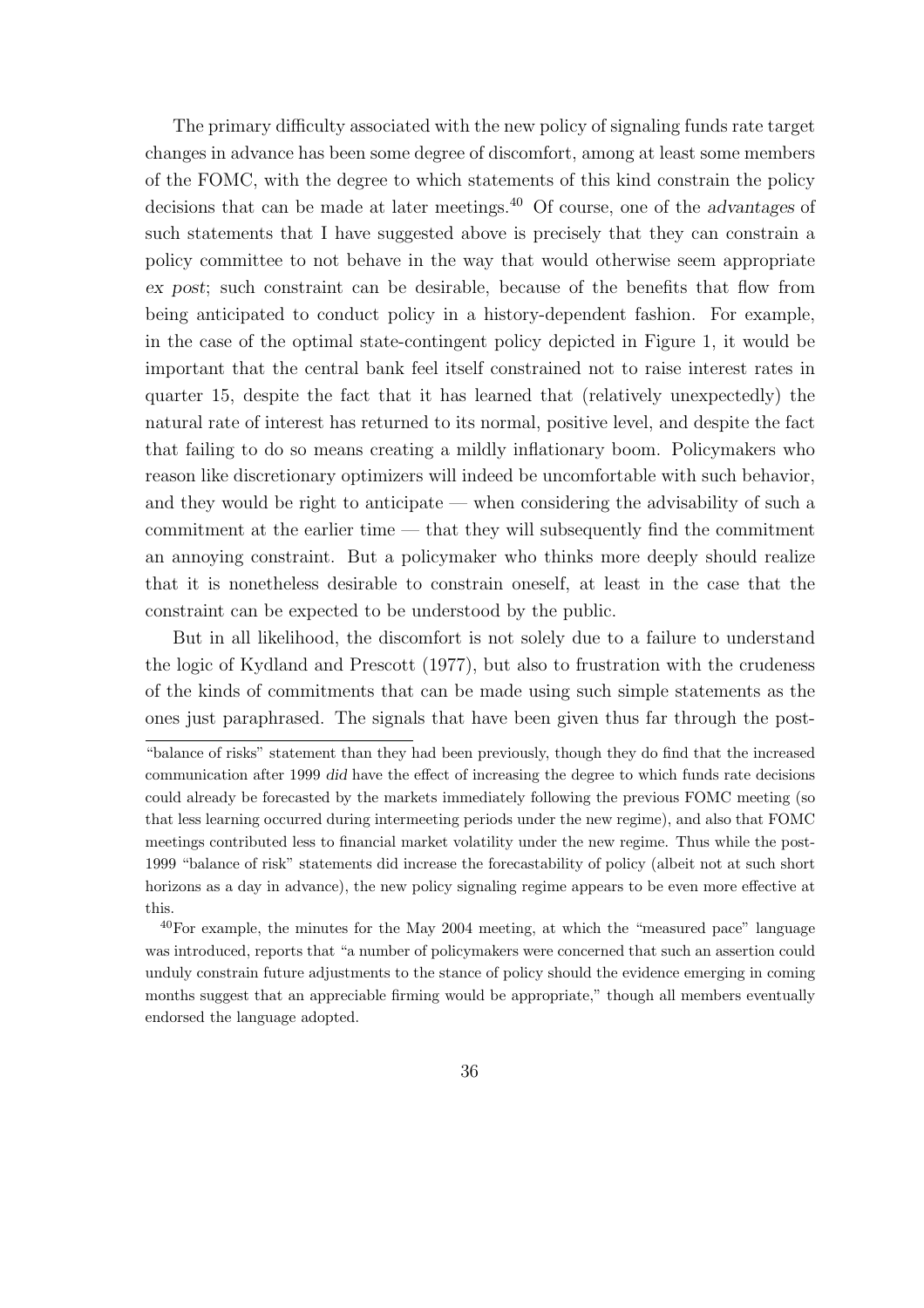meeting statements all attempt to say something about the likely path of the funds rate for the next several months; they refer (in a way that is open to interpretation) to rates of change and periods of time, but, except for the constant qualification that the statement is only an indication of "likely" policy, they do not speak of the way in which future policy should be contingent on circumstances that are not already evident. If the statements are interpreted as commitments to particular non-statecontingent paths for the funds rate — albeit commitments that specify the path only for a fairly short distance ahead — then they are likely to constrain policy in ways that are not fully ideal.

For while an optimal policy commitment will generally imply that policy should be history-dependent, as stressed above, it will also generally imply that policy should be state-contingent as well. For example, in the policy problem considered by Eggertsson and Woodford (2003), the optimal policy involves keeping the nominal interest rate at its lower bound for several quarters even after the natural rate returns to its normal level; but the exact number of quarters for which this should be done depends on the evolution of the exogenous disturbance, and is not known until date T is reached. Moreover, the fact that, in the particular numerical exercise considered in Figure 1, it is possible to make a definite commitment once period  $T$  is reached depends on the fact that there is assumed to be no further uncertainty about the evolution of fundamentals after date T. In the case of a more general disturbance process  $\{r_t^n\}$ , the number of periods for which interest rates should be kept low will also depend on the path of the natural rate after it has again become positive; under an optimal policy, the central bank would not generally know whether it was yet time to raise rates until the time to do so was reached.

The kind of commitment that needs to be communicated, in order to allow a closer approximation to fully optimal policy, is one that would indicate the way in which future policy should depend on future economic developments. This might seem so complex as to not be usefully explained to the public; but my own view is that even a very general indication of the kind of factors that should be crucial for future policy decisions would greatly help to clarify the public's view of the likely state-contingent evolution of interest rates and of the economy. In the context of the simple policy problem considered above, Eggertsson and Woodford show that the optimal time and degree to which interest rates should eventually be raised can be explained in terms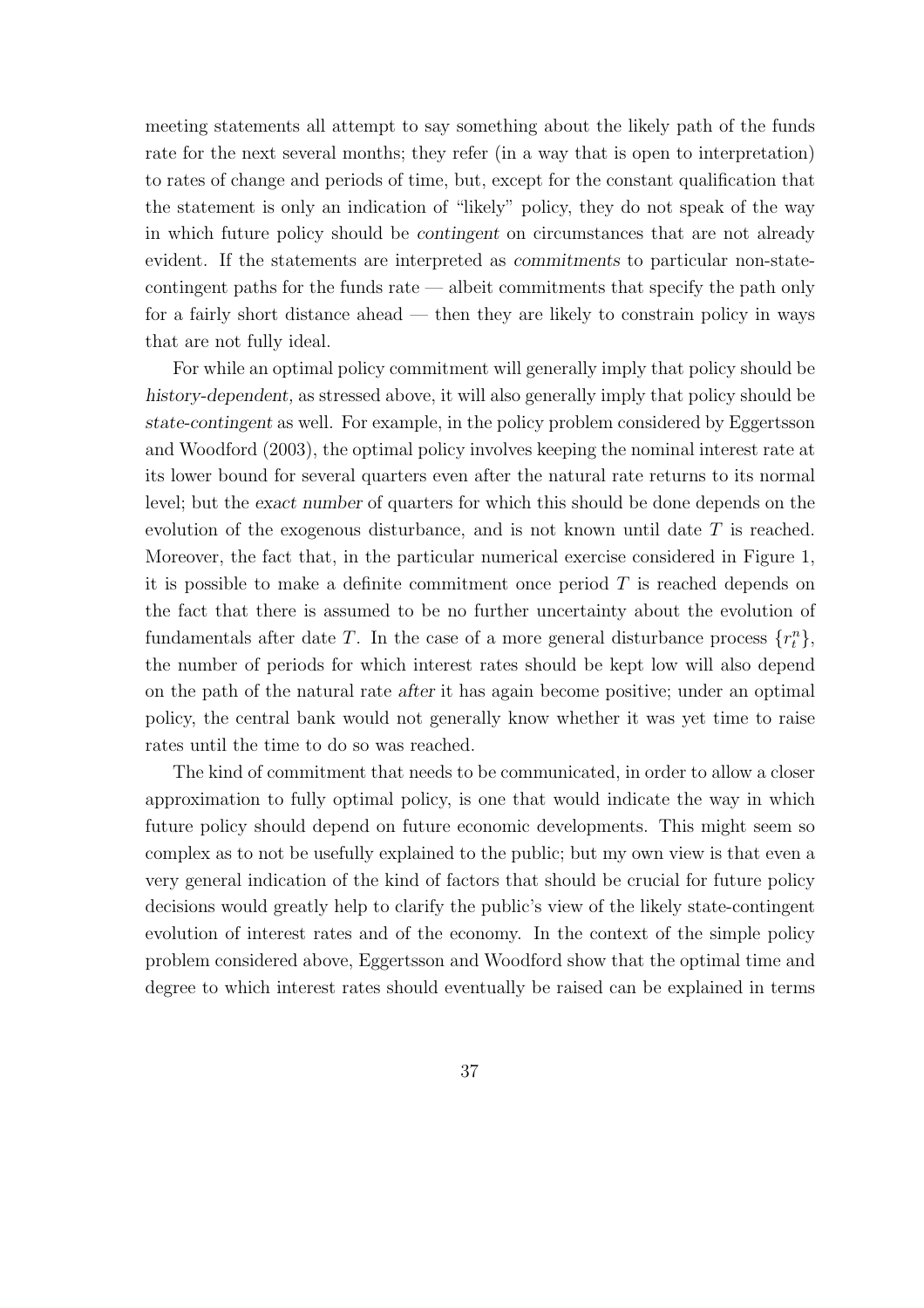of a fairly simple formula. Under the policy rule that they propose,  $41$  the central bank should set its policy rate so as to achieve a particular pre-announced target level for an output-gap-adjusted price-level target, $42$  to the extent that this is consistent with the interest-rate lower bound. The interest rate will thus be kept at the lower bound as long as it continues to be impossible to reach (or exceed) this target, even with interest rates at the lower bound; rates should be raised above the lower bound once the target level for the output-gap-adjusted price level is reached, and not sooner. A commitment of this kind would imply that the lower-bound policy should be expected to continue for a considerable period, in the case that the output-gap adjusted price level is currently well below the target; and a policy commitment that emphasized this target (and hence the size of the gap that would remain to be closed at any given time) would even allow the private sector some basis for judging the likely length of such a period. But it would also automatically imply that increases in interest rates would likely be appropriate soon, as the gap with respect to the target shrank, and would furthermore provide guidance as to how policy should be expected to be conducted thereafter, all without any need for a change in the language of the commitment. And it would be a form of commitment that would make evident the state-contingency of the implied path of interest rates.

The FOMC has made some effort to communicate the contingent nature of its statements about the outlook for future policy.<sup>43</sup> In December 2003, the statement that rates were likely to remain low for a "considerable period" was explicitly linked to the observation of "inflation quite low and resource use slack." According to the minutes of the January 2004 meeting, this language had been intended to "underscor<sup>[e]</sup> the notion that a move away from the current degree of policy accommodation would depend on economic conditions rather than simply on the passage of time."

<sup>41</sup>Other approaches to the implementation of the optimal state-contingent policy in a similar model are discussed by Svensson (2004) and by Sugo and Teranishi (2005).

 $42$ This variable is equal to the log price level plus a positive multiple of the output gap. Thus the price level target is automatically increased slightly in the event of a negative output gap.

 $43$ Bernanke et al. (2004) note that during the period of the FOMC's commitment to keep rates low for a "considerable period," each FOMC statement also discussed labor market conditions, which might have been interpreted as indicating that a change in the policy would be conditional upon labor market developments. As evidence in support of the conditionality have been understood by market participants, they find that Treasury yields became more responsive to news in the monthly payroll number in the employment report during this period.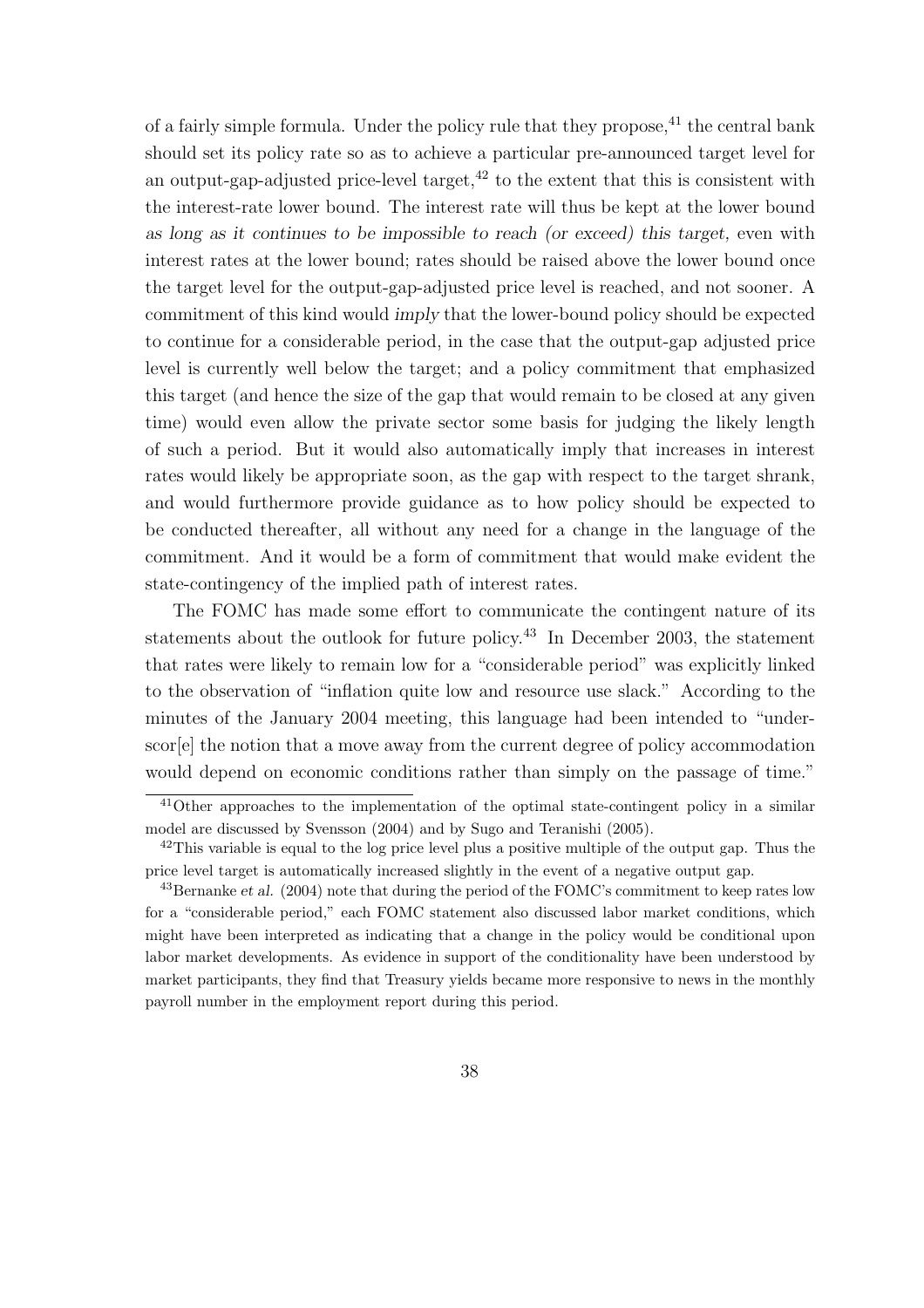These minutes also indicated that the language adopted in the statement released after the January meeting, referring to "patience" rather than to a "considerable period," was intended to indicate more clearly that an increase in interest rates later in the year was possible, "and to underline that any such decision would be made on the basis of evolving economic conditions." While the reference to "patience" itself may have been a rather cryptic way of indicating that policy would be state-contingent, the eventual publication of the minutes would have made this clearer; and the current policy of expedited release of the minutes makes the possibility of clarifying the state-contingent character of future policy through the minutes, rather than through the post-meeting statement itself, a realistic possibility.<sup>44</sup>

It would likely be desirable for the FOMC to experiment further with clarifications of this kind. As the period in which regular quarter-point interest-rate increases at each meeting were fully predictable comes to an end, it will become more important for the FOMC to attempt to communicate about the state-contingent character of policy, if it is to comment on future policy at all. Recent experience suggests that comments on future policy can help, both in reducing the number of policy surprises and in keeping bond-market expectations in line with the FOMC's own outlook for rates over the medium term, and these indications of success in steering expectations should increase the effectiveness of policy. But a continuation of this success under more normal circumstances will require the development of more flexible ways of speaking about the likely character of future policy.

# 3 Assumptions About Future Policy in Inflation-Forecast Targeting

Probably the most important advances in communications policy over the past ten to fifteen years have been made by the inflation-targeting central banks, among which banks such as the Sveriges Riksbank, the Bank of England, and the Reserve Bank of New Zealand have been especially important innovators in the development of new methods of communication with the markets and the general public. The Inflation

<sup>44</sup>Governor Kohn (2005) lists as an important reason for the earlier release of the minutes the desire to "help spell out the linkage the Committee may see between any policy inclination and its economic outlook" and "convey the conditionality of Committee thinking."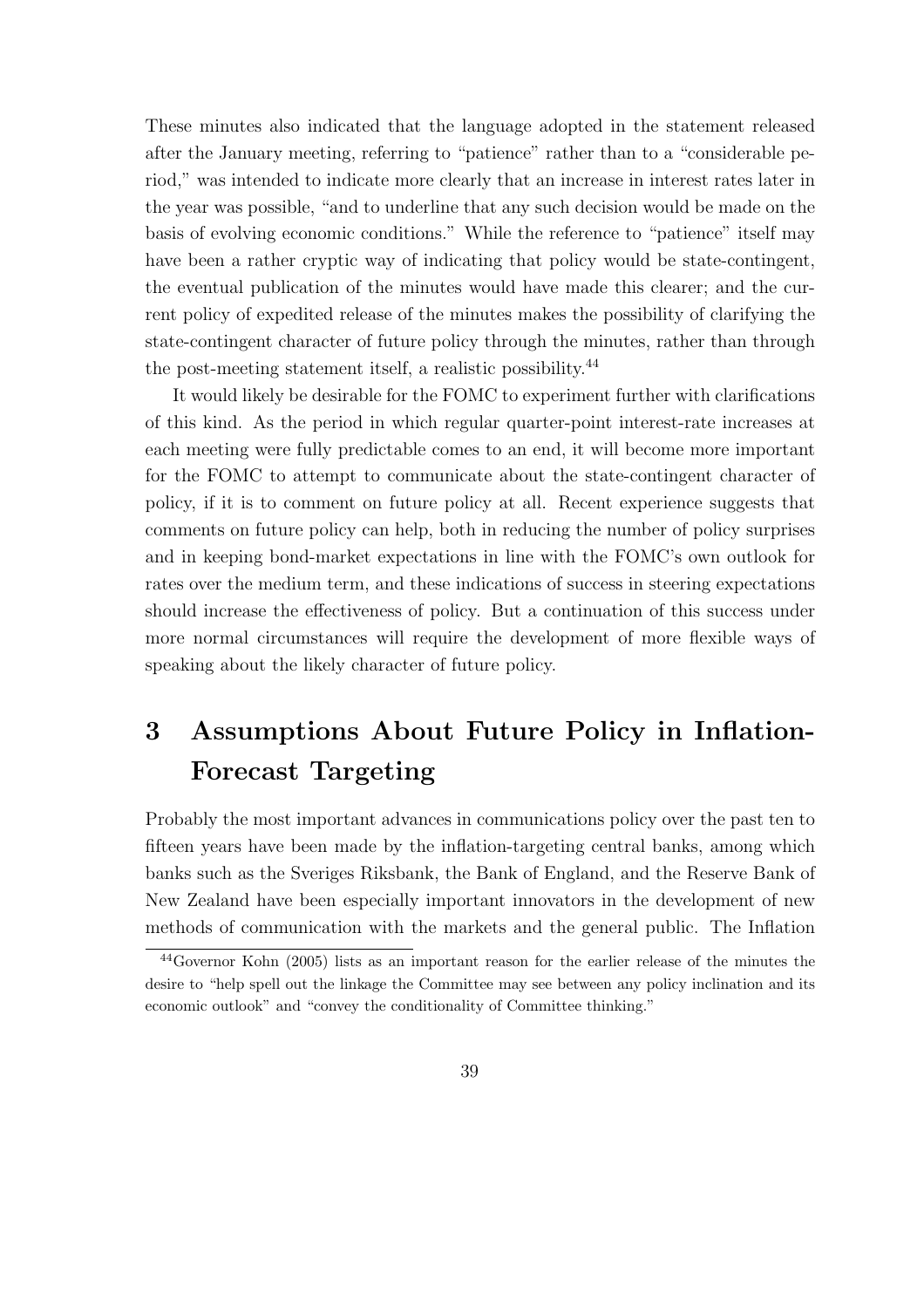Reports of these banks provide good practical examples of communication with the public about the central bank's policy commitments. These reports do not pretend to give a blow-by-blow account of the deliberations by which the central bank reached the position that it has determined to announce; but they do explain the analysis behind the decision that has been reached. This analysis provides information about the bank's systematic approach to policy by illustrating its application to the concrete circumstances that have arisen since the last report; and it provides information about how conditions are likely to develop in the future through explicit discussion of the bank's own projections. Because the analysis is made public, it can be expected to shape future deliberations; the bank knows that it should be expected to explain why views expressed in the past are not later being followed. Thus a commitment to transparency of this sort helps to make policy more fully rule-based, as well as increasing the public's understanding of the rule.

The periodic publication of Inflation Reports is a key element in the kind of policy regime that Svensson (1999) calls "inflation-forecast targeting." Under this approach, the central bank does not only announce a quantitative target (its inflation target) that defines the goal of policy. It is also committed to a particular kind of decision procedure, under which projections are made of the future evolution of inflation and other variables under a particular assumed stance of policy, and the assumed policy is to be implemented (until the matter is reconsidered in the next decision cycle) only if the projections satisfy a certain target criterion. For example, in the case of the Bank of England, the criterion given primary emphasis (at least in the public justification of the policy decisions that are taken) is one that requires projected CPI inflation to equal 2.0 percent at a horizon eight quarters in the future.<sup>45</sup> And finally, it explains its policy decisions to the public in terms of their conformity with the target criterion. In the case of the central banks just mentioned, this means the publication of Inflation Reports several times per year, that give prominent attention to the projections that justify the current stance of policy.

While the development of inflation-forecast targeting represents a substantial advance, both in the commitment of central banks to the conduct of policy in accordance with an explicit rule and in the transparency of communication with the public about

<sup>45</sup>Before 2004, the criterion required the projection of a different inflation measure, RPIX inflation, to equal 2.5 percent at the 8-quarter horizon (Vickers, 1998; Goodhart, 2001). The change in target criterion is discussed in Bank of England (2004a).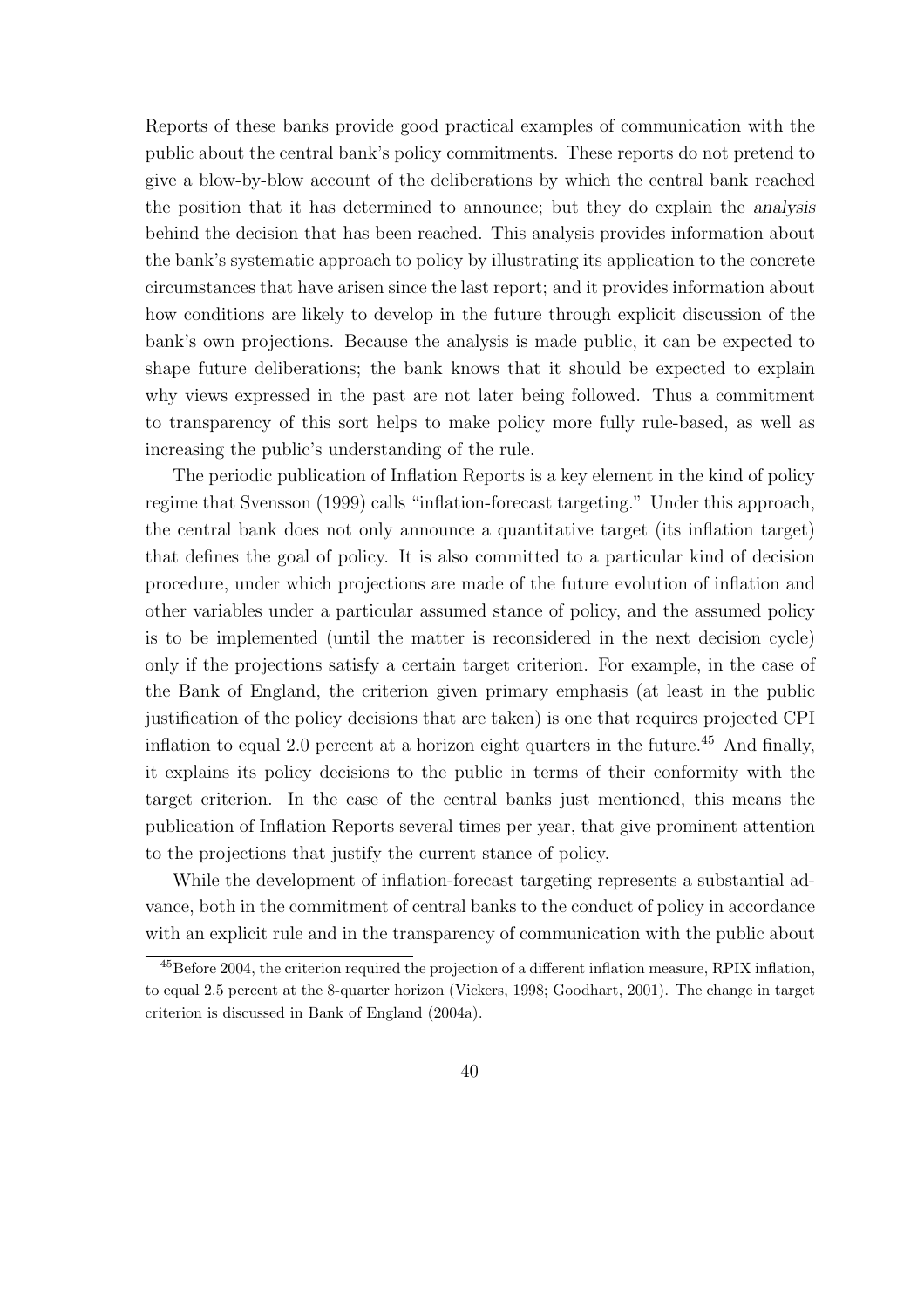policy deliberations, the precise techniques that are used continue to be refined. One of the most debated aspects of current practice has been the question of what kind of assumption to make about the future conduct of policy when preparing the projections that will be used to judge the appropriateness of current policy.

#### 3.1 Constant-Interest-Rate Projections

Computation of projected paths for variables such as inflation and output some years into the future requires that one make assumptions about the future conduct of monetary policy — at least over the horizon of the projection, and, in the case of a model of the transmission mechanism that incorporates forward-looking behavior by the private sector, even farther. This is a particularly delicate aspect of such exercises, because of the implied need for the central bank to take a stand on the question of how it is likely to conduct policy in the future, and even more critically, because of concern that public discussion of the assumptions being made could be interpreted as a statement of the bank's intentions. Statements of intentions regarding future policy have often been regarded as problematic, for reasons of the kind already discussed above.

A common way of seeking to avoid any statement about future policy has been to base policy deliberations — or at least, the way these deliberations are presented in the banks' Inflation Reports — on projections of the future evolution of inflation and other variables under an assumption that the interest-rate target (repo rate) will remain constant over the horizon of the projection, at the level that is chosen currently. (This was, for example, the assumption made in the base-case projections that were presented in the overview section of the Bank of England Inflation Reports, prior to August 2004; and it is still the assumption made in the base-case projections in the Inflation Reports of the Sveriges Riksbank.) The policy decision is then a search for an interest rate with the property that constant-interest-rate projections assuming that particular rate satisfy a particular target criterion (for example, projected CPI inflation of 2.0 percent two years in the future).<sup>46</sup> The Inflation Reports then justify the interest-rate decision that has most recently been made by presenting these

<sup>46</sup>Former Bank of England MPC member Charles Goodhart (2001) describes himself as having tried to set interest rates in this way, and says "This was, I thought, what the exercise was supposed to be" (p. 177). Jansson and Vredin (2003) describe the similar procedure used by the Sveriges Riksbank.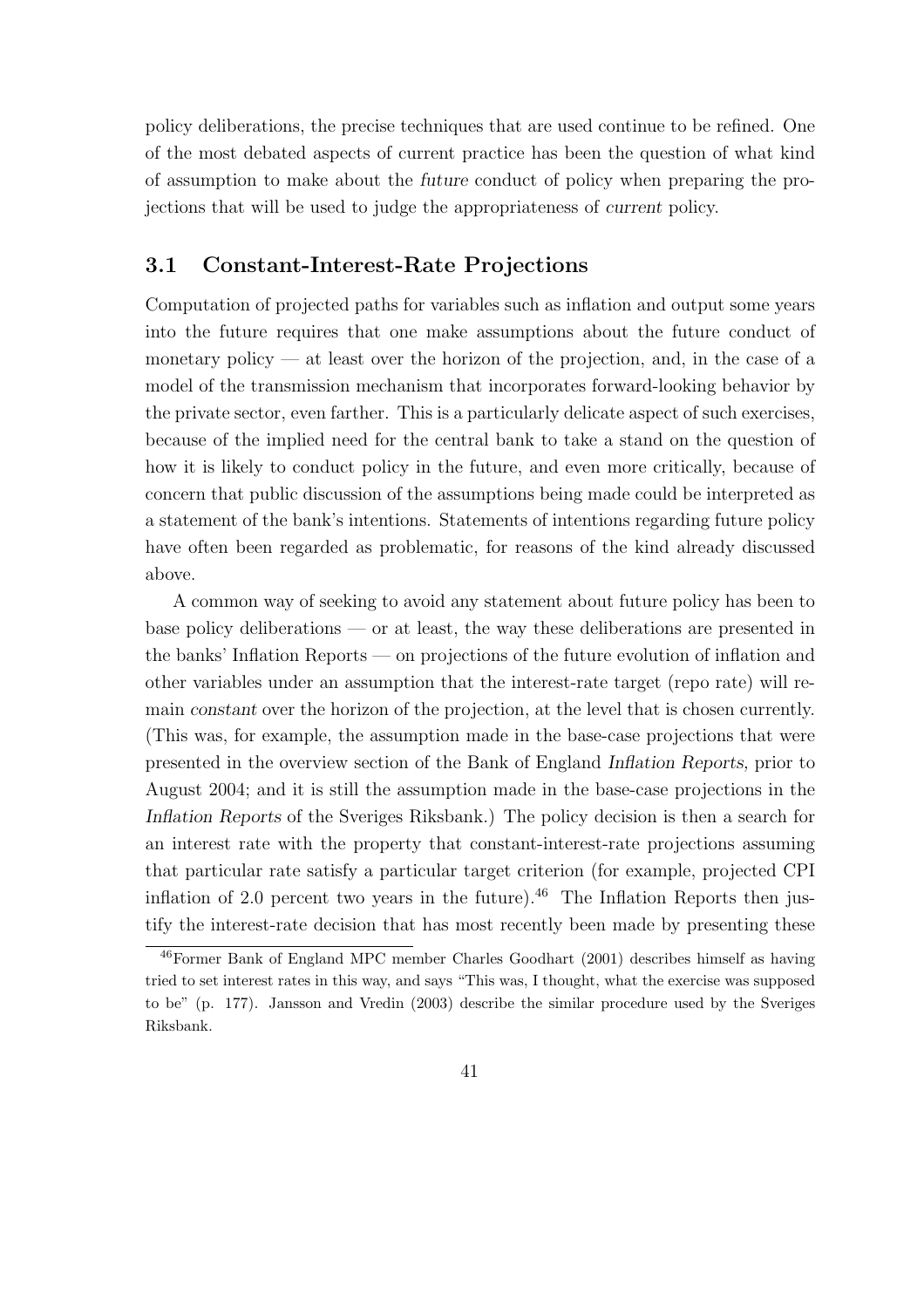projections and noting that they conform fairly well to the criterion in question.

This way of avoiding any need for the central bank to show its cards with regard to future policy has the advantage of being simple to explain to the public — as long as the public is not sophisticated enough to ask what it really means — but has a number of unappealing implications.<sup>47</sup> First of all, many optimizing models of the monetary transmission mechanism have the property first demonstrated by Sargent and Wallace (1975) for a rational-expectations IS-LM framework, namely, that the equilibrium path of the price level (and hence of the inflation rate) is indeterminate under the assumption of a fixed nominal interest rate (or indeed, any exogenously specified interest-rate process).<sup>48</sup> If such a model were to be used for the central bank's projection exercise, the staff would be unable to compute predicted paths for inflation or other variables under the hypothesis of any constant level of nominal interest rate, and so unable to assert that one particular level would imply satisfaction of the target criterion.<sup>49</sup>

Alternatively, many backward-looking models (including optimizing models in which expectations are assumed to be based on extrapolation from past time series) have the property discussed by Friedman (1968), namely, that maintaining a constant nominal interest rate indefinitely will lead to explosive inflation dynamics, through a Wicksellian "cumulative process."<sup>50</sup> Goodhart (2001) suggests that the Bank of England's model has this latter property, and that as a result, "the rate of change of most variables visible at the two-year horizon in the Bank's forecast generally (though not invariably) tends to persist, and on occasion to accelerate, in the third and subsequent years"  $(p. 171).<sup>51</sup>$  An example of this property is shown in the

<sup>50</sup>See Bullard and Mitra (2002) and Preston (2005) for analyses of forward-looking models with least-squares learning by the private sector.

<sup>51</sup>Goodhart (2005) indicates that "in medium run simulations at the Bank of England running much beyond [a] two-year horizon, the constant two-year rate assumption had to be linked into a Taylor-type reaction function to prevent nonsensical trends from developing as the horizon extended

 $47$ Goodhart (2001) reviews what he calls "the prima facie case against" this approach before offering his defense of it. Other critical discussions include Leitemo (2003), Svensson (2003), and Honkapohja and Mitra (2003).

<sup>48</sup>See Woodford (2003, chap. 4) for further discussion.

<sup>49</sup>Leitemo (2003) discusses possible interpretations of the constant-interest-rate projection exercise that would allow it to yield a policy recommendation even in the case of a forward-looking model of the transmission mechanism; but these do not eliminate the other unappealing features of such a procedure.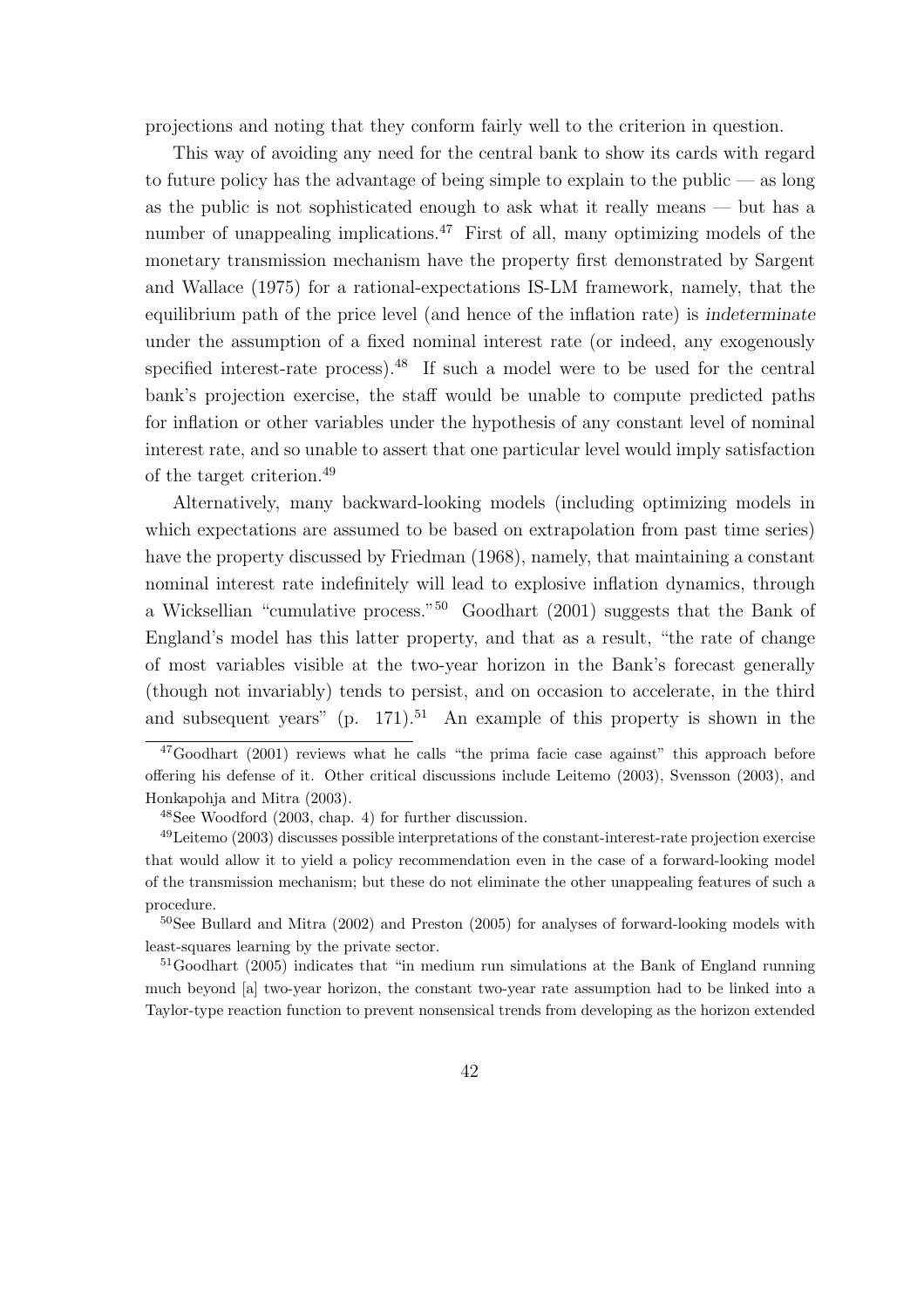box on pp. 42-43 of the August 2004 Inflation Report (Bank of England, 2004b), where the constant-interest-rate inflation projection from the February 2004 report is extended another year into the future. While the projection showed CPI inflation rising to about 2.0 percent, under the most likely scenario, by early 2006, it showed inflation continuing to rise, to about 2.4 percent, by early 2007, with no indication of convergence even at that level. In this case, it is possible to ask which constant interest rate would imply satisfaction of the target criterion at a certain finite horizon, but only at the expense of making it clear that hitting the target at (say) the 8-quarter horizon does not also imply expecting to hit it in subsequent quarters. Hence it cannot be the case that one expects to be content to maintain the constant-interestrate policy indefinitely, even in the absence of any developments that cannot already be foreseen.

Moreover, if one's model currently implies that inflation will depart significantly from the target rate at the three-year horizon if interest rates are maintained at their current level for that long, then it also implies that one should expect that a year from now — barring unforeseen developments — if interest rates have been maintained at their current level, it will then be forecasted that inflation will depart from the target at the two-year horizon if interest rates are not changed. For example, in the case just mentioned, the projection in February 2004, based on an assumption that the repo rate would remain at 4.0 percent over the following three years, implied showed CPI inflation accelerating to about 2.4 percent by early 2007. But this projection would then imply that under the most likely scenario, keeping the repo rate at 4.0 percent throughout 2004 would be expected to result in the Bank's projecting in February 2005 that CPI inflation should reach 2.4 percent in only two years, at which point (if not sooner), the exercise should require the repo rate to be raised. Thus the projection would imply that one should not expect the repo rate to remain at its current level for an entire year, even in the absence of any "news". It should have been expected to be raised fairly soon, as indeed it was (by 75 basis points over the next six months).

beyond two years (p. 7)." Goodhart argues that this does not present any problem for an exercise in which the constant-rate assumption is maintained only over a two-year horizon. But if one admits the acceptability of imposing a reaction function as the policy assumption beyond the two-year horizon, it is unclear why one should not be willing to impose a reaction function for earlier dates as well, at least to the extent that the MPC is not willing to take a stand on a particular direction of likely near-term deviation from the 'typical' reaction function.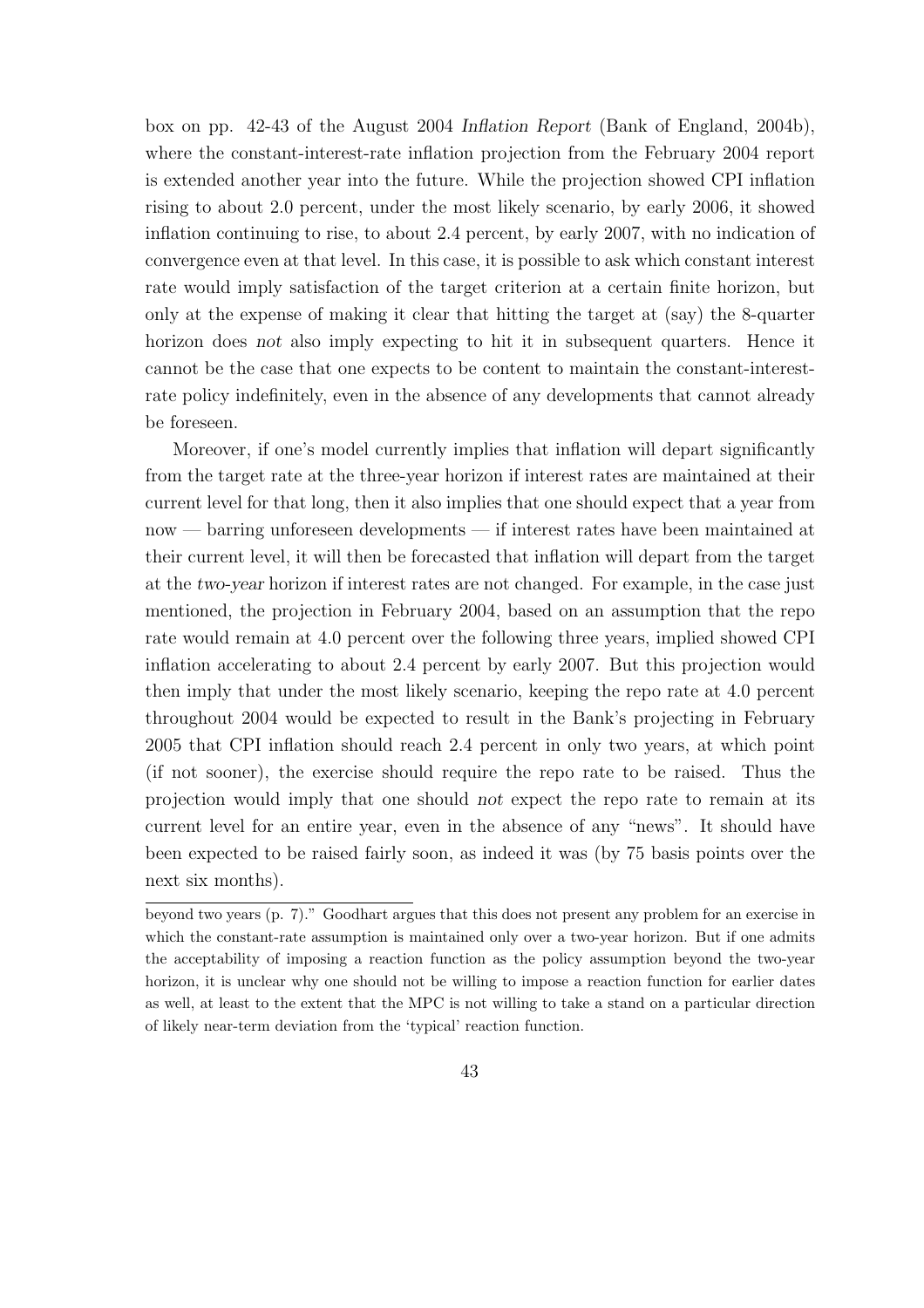The publication of constant-interest-rate projections — and the public justification of policy decisions by reference to them  $-$  is in no way intended to suggest that the central bank intends to maintain interest rates constant over the period of the projection. (Indeed, the most important justification for the use of constant-interestrate projections seems to be a desire not to express any intention regarding future policy.) Nor can it be defended as representing the central bank's own best current estimate of the future path of interest rates; after all, the implication of the projections explained above would be evident above all within the central bank itself.<sup>52</sup>

But this implies that the targeting procedure is based on forecasts that are not actually believed, even in the central bank itself. Such a procedure has the paradoxical implication that the central bank may choose a policy under which it does not truly expect the target criterion to be satisfied, though it may believe that it would be under the counterfactual hypothesis of the constant interest rate.<sup>53</sup> Such a state of affairs can hardly be defended as conducive to transparency in the conduct of monetary policy. If policy is genuinely based on constant-interest-rate conditional projections, then one's policy decisions are not aimed at ensuring satisfaction of the

<sup>53</sup>In the case of the February 2004 projections of the Bank of England already discussed above, the constant-interest-rate projection used as the main basis for policy deliberations at the time indicated inflation near 2.0 percent at the 8-quarter horizon, but surging above two percent over the next year. As shown in the Bank's subsequent discussion of its decision to de-emphasize the constant-interestrate projections (Bank of England, 2004b, pp. 42-43), a projection based on market anticipations regarding the future path of interest rates (according to which interest rates would soon be raised above the 4.0 percent decided upon in February) instead implied that inflation should remain well below two percent over the entire two-year period, though this projection would imply an inflation rate nearing two percent if extended three years into the future. If the latter projection were really the one regarded as more realistic by the MPC in February, this would imply that they were not really basing their decision on projected inflation at the 8-quarter horizon.

<sup>&</sup>lt;sup>52</sup>Even before the Bank of England ceased to use the constant-interest-rate projections as the base case in its Inflation Report, it was fairly clear that these projections did not represent the Bank's own forecast of how the economy was most likely to evolve. This was conceded at least implicitly in the Bank's published discussions of the accuracy of its projections, for example in the Inflation Reports of August 2001 and August 2002. In these discussions, the Bank gave exclusive attention to the projections that it also published in which an interest-rate path was assumed corresponding to current market expectations, rather than to the projections conditional on the constant interest-rate path. If the Bank regarded the constant-interest-rate assumption as the best available forecast of its behavior, it would want to test the accuracy of the projections made under that assumption, rather than under contrary assumptions that might be made by traders in financial markets.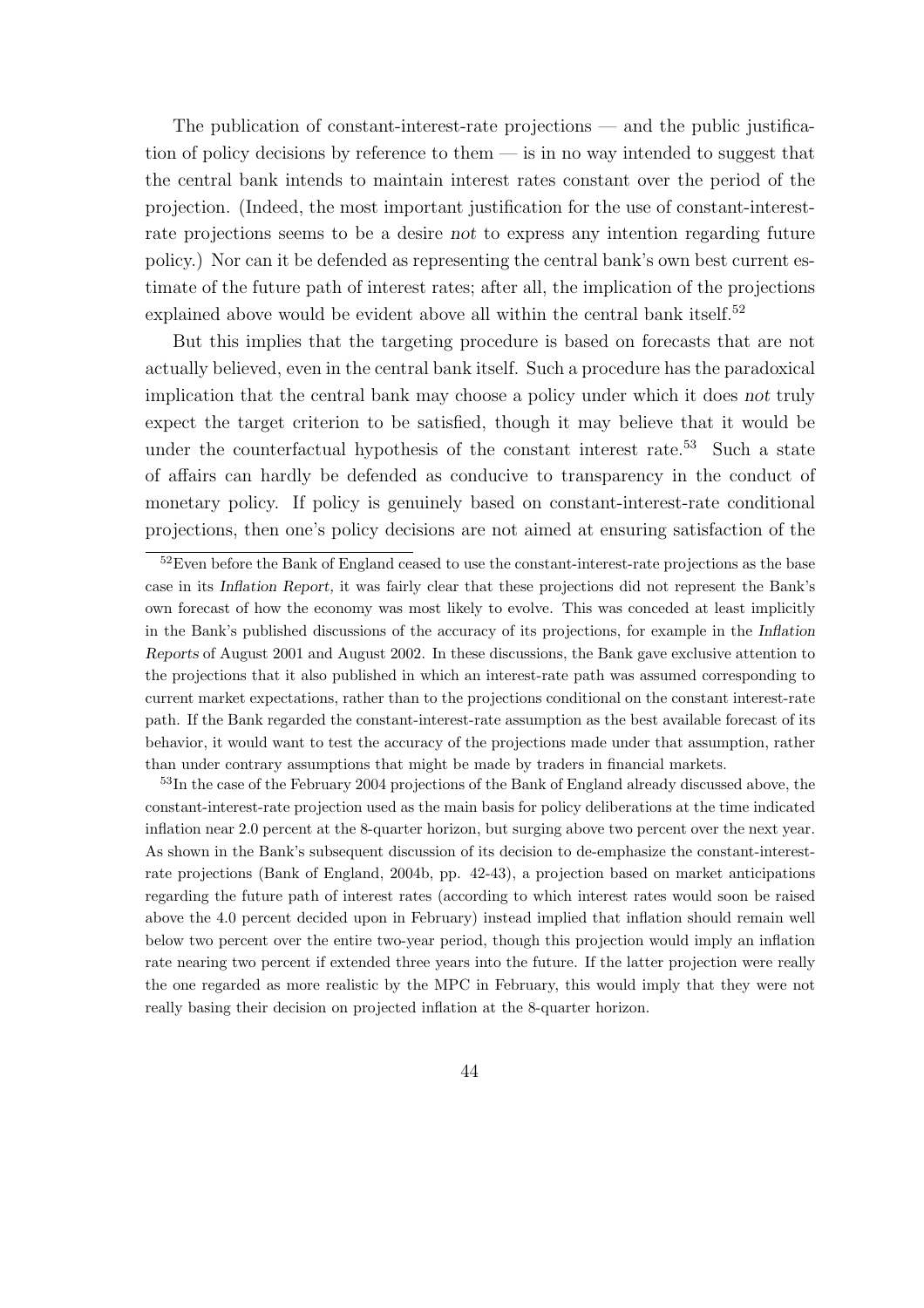target criterion that is announced to the public; and the projections published by the central bank are not accurate forecasts that should better help the private sector to correctly anticipate the economy's evolution. On the other hand, if the central bank genuinely does expect the target criterion to be satisfied, then policy is not actually determined in the way that the official rhetoric implies that it is; and if the forecasts are unbiased, then they are not the kind of forecasts that they are officially described as being.

#### 3.2 Projections Based on Market Expectations

The Bank of England has evidently accepted the force of at least some of the criticisms that have been raised of the use of constant-interest-rate projections, and since the August 2004 Inflation Report it has ceased to emphasize those projections in its justification of current policy.<sup>54</sup> It now focuses its evaluation of policy on a set of projections that are conditional on the path of short-term interest rates implied by the term structure of yields on longer-term Treasury securities.<sup>55</sup> This allows the projections to be based on a more realistic assumption regarding future interest rates, while still allowing the MPC to remain silent as to whether the interest-rate assumptions used in the projection exercise agree with their own.<sup>56</sup> The way in which

<sup>56</sup>The explanation of the interest-rate assumption includes the following qualification: "It is important to stress that the market rate path does not represent the MPC's forecast of official interest rates.... Financial markets may judge economic prospects differently from the MPC" (Bank of

<sup>54</sup>The Minutes of the monthly Monetary Policy Committee meetings in 2004 indicate considerable emphasis on the projections based on market expectations, as opposed to the constant-interest-rate projections, in the actual policy decisions from at least March 2004 onward. The August Inflation Report was the first one to recognize this change in the MPC's thinking by presenting the marketexpectations projections as the base case.

<sup>&</sup>lt;sup>55</sup>The Sveriges Riksbank has also begun, in its 2005:Q1 *Inflation Report*, to give more prominence to projections conditional on an interest-rate path inferred from the term structure. However, the Riksbank continues to base its "main scenario" on the assumption that the repo rate will remain unchanged. The alternative scenario is also presented, late in the report, to "provide a broader base for discussions of monetary policy" (Sveriges Riksbank, 2005, p. 5), but is not referred to in the main discussion of inflation risks under current policy. The Inflation Reports of Norges Bank currently give greatest prominence to a baseline scenario in which the interest-rate assumption is described as "based on market interest rate expectations" (see, e.g., Norges Bank, 2005, p.2), but which seems actually to represent a view of the Bank itself as to the most likely path of interest rates, as discussed further below.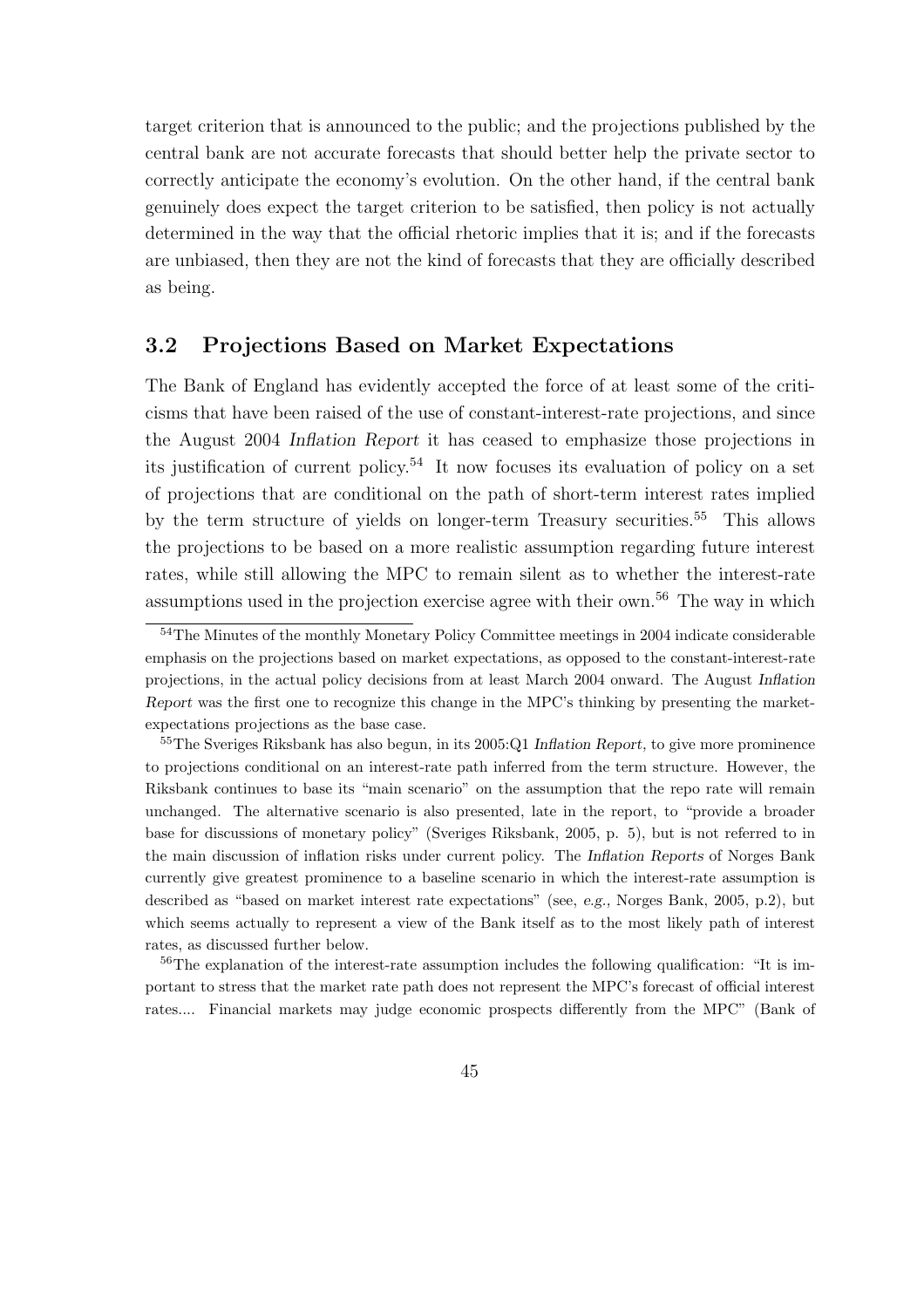these projections are used in the MPC's decision procedure has not been explicitly discussed. Apparently, the idea is that if the projections based on market expectations satisfy the target criterion, then the MPC should set the repo rate at the level expected by the markets. Thus in August 2004 the rate was raised from 4.50 to 4.75 percent, to conform to market expectations of a repo rate averaging 4.6 in 2004:Q3 and rising to an average of 4.9 in 2004:Q4. In November 2004, it was left unchanged, because market expectations at this time forecasted only an average of 4.7 in both 2004:Q4 and 2005:Q1; and in February 2005, it was again left unchanged, because this continued to be what the markets expected.<sup>57</sup> If the projections based on market expectations were to fail to satisfy the target criterion, then presumably policy should deviate from the market expectation, though it is not clear by how much; this situation appears not yet to have arisen.

While this alternative avoids some of the problems associated with constantinterest-rate projections, it does not avoid all of them, and introduces some new problems of its own.<sup>58</sup> The problems of inconsistency that arise when policy deliberations (or at least the public justification of these deliberations) are based on an interest-rate assumption different from what the MPC believes is most likely to occur remain, as long as the assumed path does not actually represent the MPC's forecast. The new approach makes the contradiction less glaring, since it is no longer obvious in which particular way the MPC should be expecting something different from what is assumed. But if the MPC does disagree with the assumed interest-rate path, the procedure is still incoherent and/or misleading; and it is hard to see how continued coyness of the MPC as to whether it agrees or not with its stated assumptions can serve the goal of clarifying the way in which policy is conducted.

The problem that the interest-rate assumption would not allow an equilibrium path to be computed, in the case of a standard forward-looking model, or would imply unstable dynamics, in the case of many backward-looking models, is also not avoided by the new proposal. These problems arise whenever a path for the nominal interest rate is assumed, that is independent of the evolution of the endogenous variables in the model; they have nothing to do with the constancy of the assumed

England, 2004b, p. 41).

<sup>57</sup>See Table 6.A, "Market expectations of the Bank's official interest rate," in each of these issues of the Inflation Report.

<sup>58</sup>See also Goodhart (2005) for criticism of the new procedure.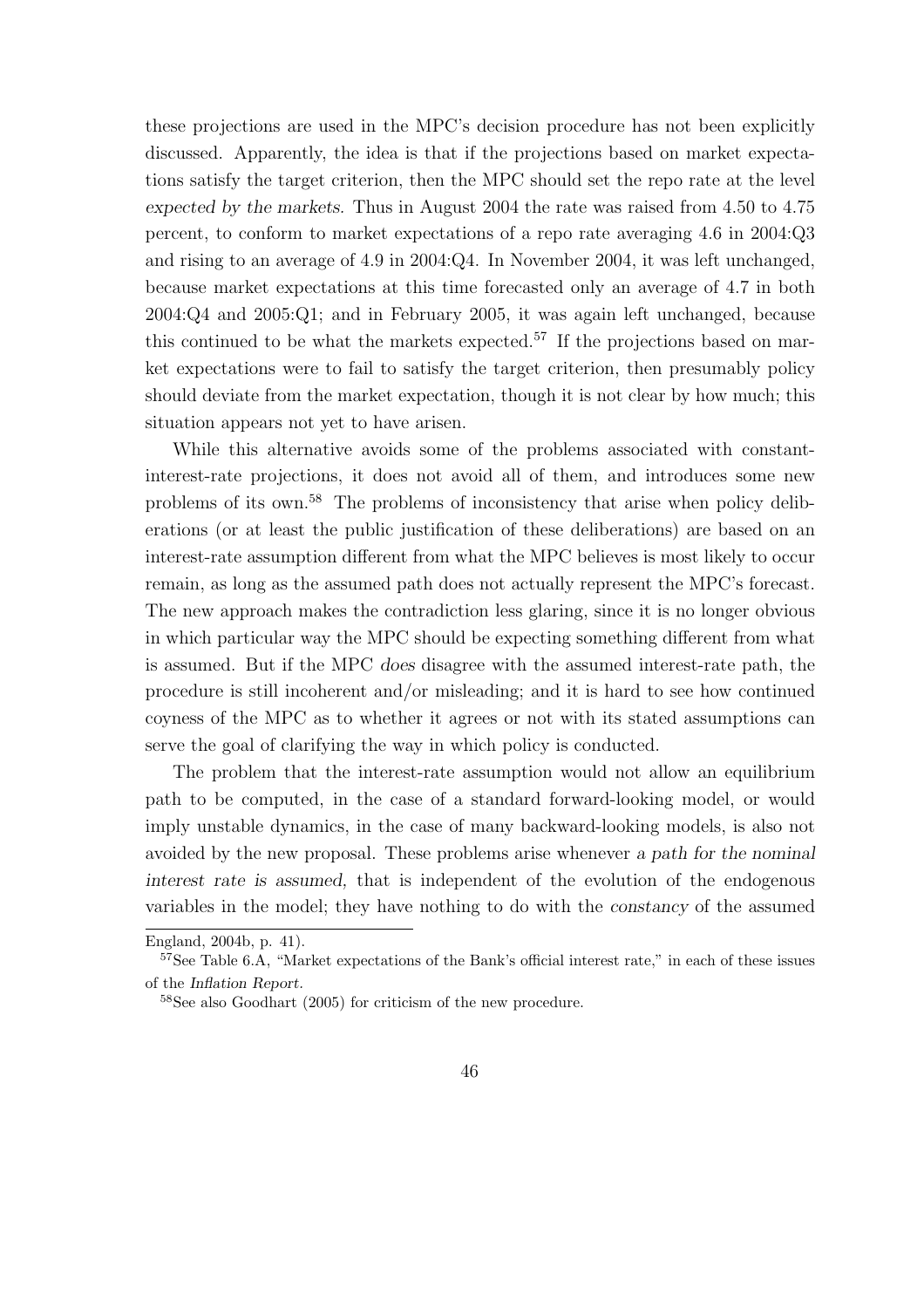path.<sup>59</sup> When a particular path for interest rates is inferred from the term structure and plugged into a model of the monetary transmission mechanism as if it were given exogenously, the same problems will arise as in the case of a constant-interest-rate assumption. (Even if nominal interest rates are assumed to rise over the coming year, the fact that they are assumed to rise by an amount independent of any increase in inflation gives rise to unstable dynamics: higher inflation will lower the real interest rate, stimulating higher inflation, and so on.) The only solution for this problem is to include in one's model a realistic representation of endogenous variation in short-term nominal interest rates.

At the same time, a decision procedure using projections based on market expectations introduces some new problems. Most importantly, it runs the risk of making policy too sensitive to market expectations regarding policy, in a way that fails to provide any anchor for those expectations or any stable course for policy. Consider an extreme version of the approach to policy sketched above, in which the central bank simply infers market expectations regarding the path of its policy rate, and sets the rate in accordance with market expectations. As Blinder (1998) points out, "following the markets" in this way would be quite dangerous, for there would then be no reason for the markets to expect one kind of policy rather than any other; arbitrary notions could easily become self-fulfilling, and the sources of significant instability and/or inefficiency.

Of course, the approach to policy that has apparently been adopted by the Bank of England is more sophisticated than that; there is no commitment to follow the markets' lead, unless the Bank's projections imply that doing so is consistent with a projection of inflation near two percent two years in the future. But it is not clear

<sup>59</sup>Here I am interpreting a projection based on "market expectations" as one that computes a particular forward path for interest rates from the term structure, and then substitutes that interest-rate path into the structural model as the specification of monetary policy. One could imagine carrying out such an exercise in other ways — in the next section I discuss an alternative — and it is not clear from published discussions exactly what kind of computations are undertaken by the Bank of England staff. But the interpretation discussed here is not only the simplest version of such an exercise, it is the only version that would allow a central bank to avoid making any assumptions of its own about how it will conduct policy in the future. Thus even if it is not the kind of projection exercise currently used at the Bank of England, it is a type of exercise that might well be attempted by a central bank seeking to follow their lead in using projections based on market expectations.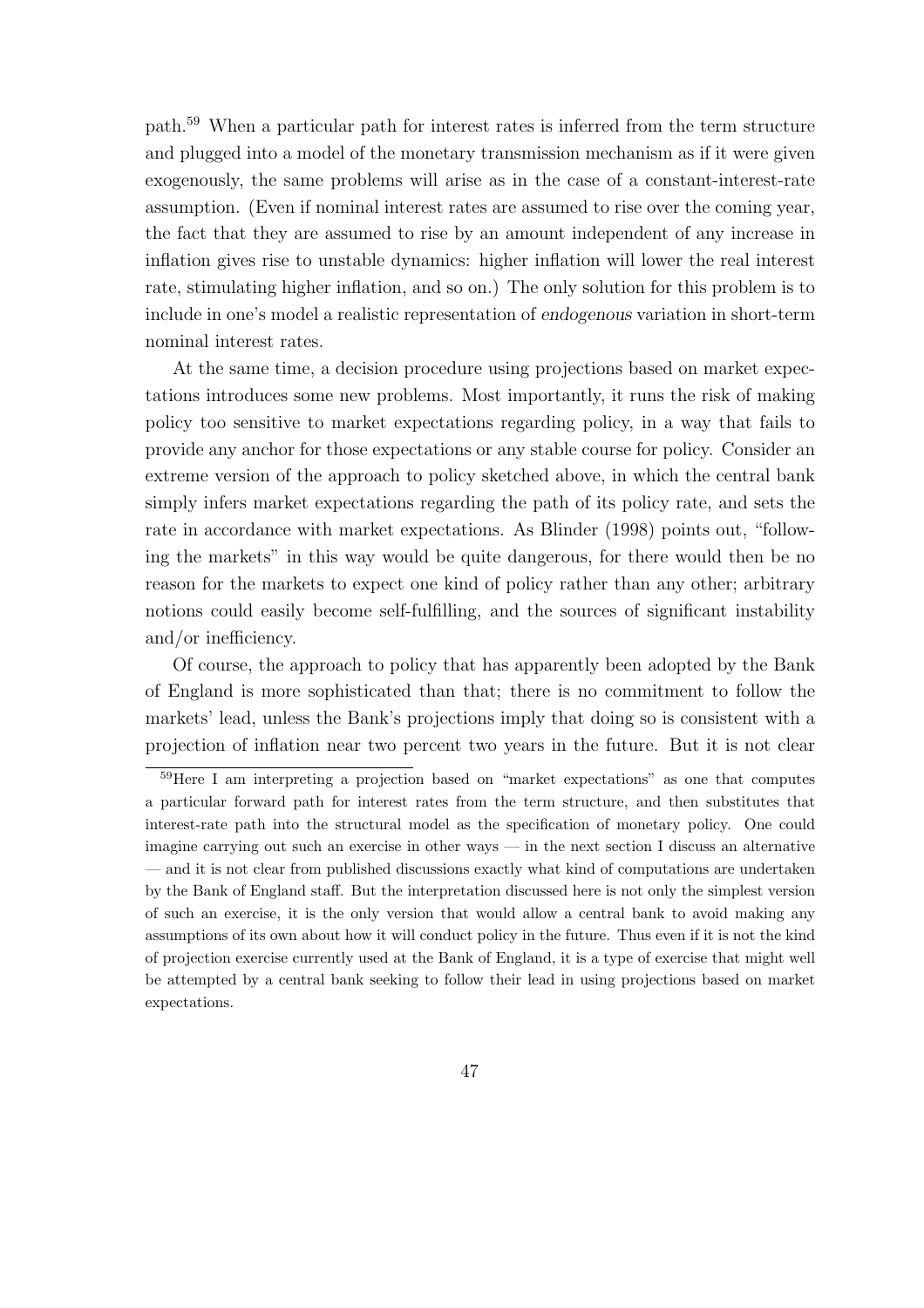to what extent such a qualification should succeed in preventing fluctuations due to self-fulfilling expectations. This is because, even when arbitrary fluctuations of that kind occur, inflation may still be (correctly) predicted at any point in time to revert back to its target level within a few quarters.

As an example, consider the simple model of the monetary transmission mechanism discussed above, according to which inflation and output are determined each period by equations (2.1) and (2.2). Let  $s_t$  be an exogenous random process that has no relation to economic "fundamentals"<sup>60</sup> — what is sometimes called a "sunspot" variable — and suppose that its dynamics can be described by a first-order autoregressive equation,

$$
s_t = \rho s_{t-1} + \epsilon_t,\tag{3.1}
$$

where  $0 < \rho < 1$  is the coefficient of autocorrelation and  $\{\epsilon_t\}$  is a bounded white-noise disturbance. I wish to consider the possibility of an equilibrium in which inflation and output fluctuate in response to variation in the sunspot variable, simply because people have come (for arbitrary reasons) to expect this, and have observed that the variable does indeed help them to forecast the economy's future evolution. Consider, for example, the possibility of an equilibrium in which

$$
\pi_t = \phi s_t,
$$

for some coefficient  $\phi \neq 0$ . Equation (2.1) will be satisfied as long as the equilibrium fluctuations in the output gap are given by

$$
x_t = \frac{1 - \beta \rho}{\kappa} \phi s_t.
$$

Equation (2.2) will also be satisfied as long as the nominal interest rate satisfies

$$
i_t = r_t^n + \left[\rho - (1 - \rho) \left(\frac{1 - \beta \rho}{\kappa}\right) \sigma^{-1}\right] \phi s_t.
$$
 (3.2)

Now suppose that in each period  $t$ , the exogenous state of the world (including the current values of  $r_t^n$  and  $s_t$ ) is first revealed; then futures markets are open, in which traders bet on the value of that period's interest rate  $i_t$ ; and finally, the central bank chooses its operating target for  $i_t$ , after learning the market forecast  $i_{t|t}$ 

<sup>60</sup>In particular, it is unrelated to the real factors that cause variation in either the natural rate of output or the natural rate of interest.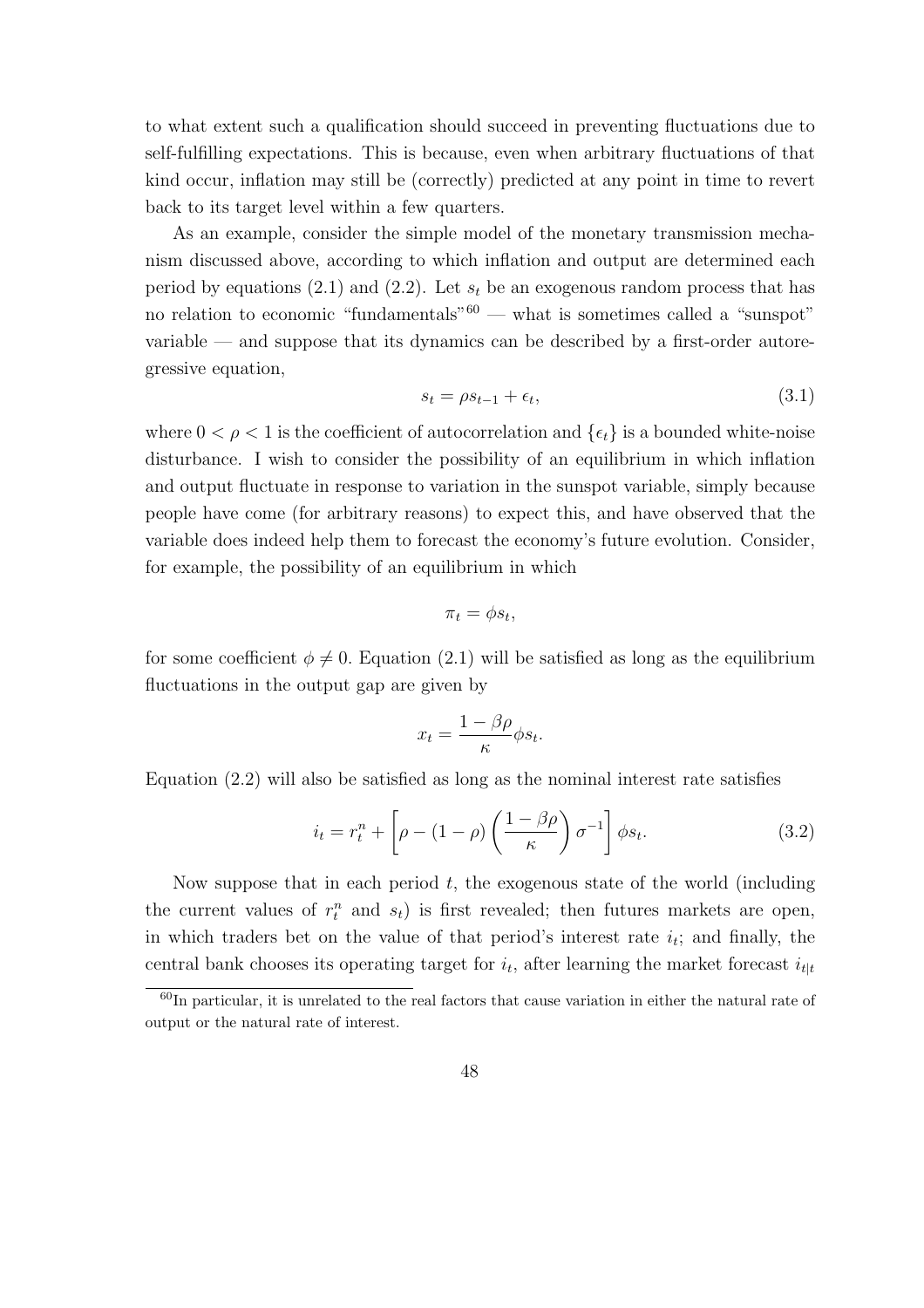implied by the futures prices, and period  $t$  inflation and output are then determined in accordance with equations  $(2.1) - (2.2)$ . In the equilibrium just conjectured, the market expectation should be given by

$$
i_{t|t} = r_t^n + \left[\rho - (1 - \rho) \left(\frac{1 - \beta \rho}{\kappa}\right) \sigma^{-1}\right] \phi s_t.
$$

If the central bank observes this, and sets  $i_t = i_{t|t}$ , then (3.2) will be satisfied, and the equations given above for inflation and output will represent a rational-expectations equilibrium.

But should the central bank be willing to follow the markets and set  $i_t = i_{t|t}$ ? In the equilibrium just described, a correct forecast of the future path of inflation will in any period be given by

$$
E_t \pi_{t+j} = \rho^j \phi s_t,
$$

for arbitrary  $j \geq 0.61$  If the central bank forecasts in this way, conditional on policy that coincides with market expectations, it will conclude that the inflation rate should converge back to its long-run target value (here assumed to equal  $zero^{62}$ ) as the horizon  $j$  is extended farther into the future; and this will be true no matter how large  $\phi$  is, and hence no matter how large the short-run fluctuations in inflation and output due to self-fulfilling expectations may be. Furthermore, if  $\rho$  is not close to 1, the convergence will be predicted to be nearly complete after only a few quarters.<sup>63</sup>

 $62$  For simplicity, I here assume that the target inflation rate is zero. This allows me to avoid discussing the question whether it makes sense to suppose, as in the Calvo pricing model used here, that prices should remain fixed in nominal terms between the occasions on which they are reoptimized, even when the central bank's target rate of inflation is positive and inflation is positive on average. The point made here about the possibility of sunspot equilibria in which inflation reverts quickly to the target level would be equally valid if the target rate of inflation were assumed to be positive.

<sup>63</sup>For example, in the case that  $\rho = 0.7$  and periods represent quarters, one could have an equilibrium in which actual inflation varies over a range as wide as 6 percentage points (3 points above and below the target), solely as a result of self-fulfilling expectations, but in which projected inflation 8 quarters in the future would never be more than 10 basis points away from the target.

<sup>&</sup>lt;sup>61</sup>Substitution of the interest rate path  $\{i_{t+j|t}\}$  expected by the markets into the model consisting of equations  $(2.1) - (2.2)$  would not yield this as the only possible equilibrium, because of the indeterminacy problem already referred to in the case of any exogenously specified interest-rate path. But it would be one possible projection consistent with both the model and with market expectations regarding the path of interest rates; and since it is the correct forecast, in the conjectured equilibrium, I shall suppose that the central bank is sophisticated enough to produce this forecast.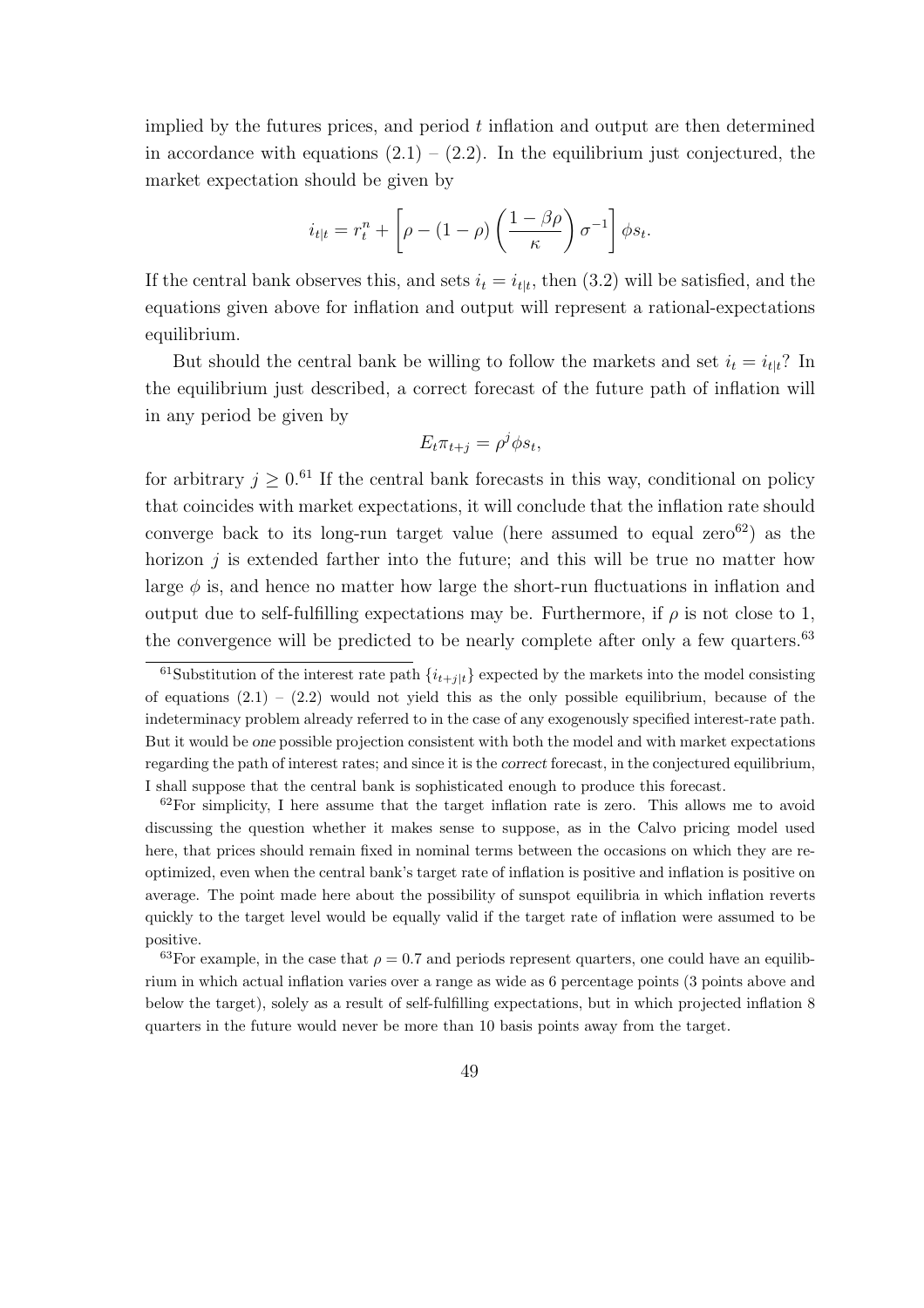It is thus not obvious that a central bank that pays attention only to the projected inflation rate two or more years in the future would find any reason not to follow the markets at all times, even if this policy allowed large transitory fluctuations in inflation (and associated large swings in output relative to potential) to occur, due solely to self-fulfilling expectations.<sup>64</sup>

One might argue that in the case just described, the possibility of fluctuations in response to the sunspot disturbance would be eliminated as long as the central bank were to establish a reputation for responding to even small departures of the projected inflation rate two years in the future from the target value. For example, if the central bank were to commit itself to a rule of the form

$$
i_t = i_{t|t} + \psi \hat{E}_t \pi_{t+8},
$$
\n(3.3)

for some coefficient  $\psi > 0$ , where  $\hat{E}_t \pi_{t+8}$  represents the central bank's projection of inflation 8 periods in the future, conditional on its conducting policy in the way anticipated in the futures markets, then the only possible rational-expectations equilibrium would have to be one in which  $E_t\pi_{t+8} = 0$  at all times. This would preclude any equilibrium of the kind conjectured above, except the one with  $\phi = 0$ . However, this result depends on assuming that the central bank would respond systematically (albeit to only a small extent) to even small departures from satisfaction of its target criterion, which seems unlikely given that the policy rate is ordinarily moved only in discrete steps. More to the point, even rule (3.3) would allow the existence of sunspot fluctuations of arbitrary amplitude, in the case of a sunspot variable  $s_t$  that evolved as an MA(7) process (or any lower-order MA process), so that  $E_t s_{t+8} = 0$  at all times.

Another problem with the current procedure of the Bank of England is that it is unclear how the MPC is intended to determine the correct current repo rate in the event that the interest-rate path expected by the markets is judged to imply projections inconsistent with the Bank's target criterion. Would an attempt be made to determine the current repo rate that would lead to an acceptable projection, under the assumption that the path of the repo rate after the current month would follow the path anticipated by the markets? This would typically require an extreme adjustment

 $64$ The problem just described arises because of the use of a target criterion that involves only the economy's projected state 8 quarters and more in the future; it could be eliminated by the use of a nearer-term target criterion. This would be desirable on other grounds as well, as discussed in Woodford (2004).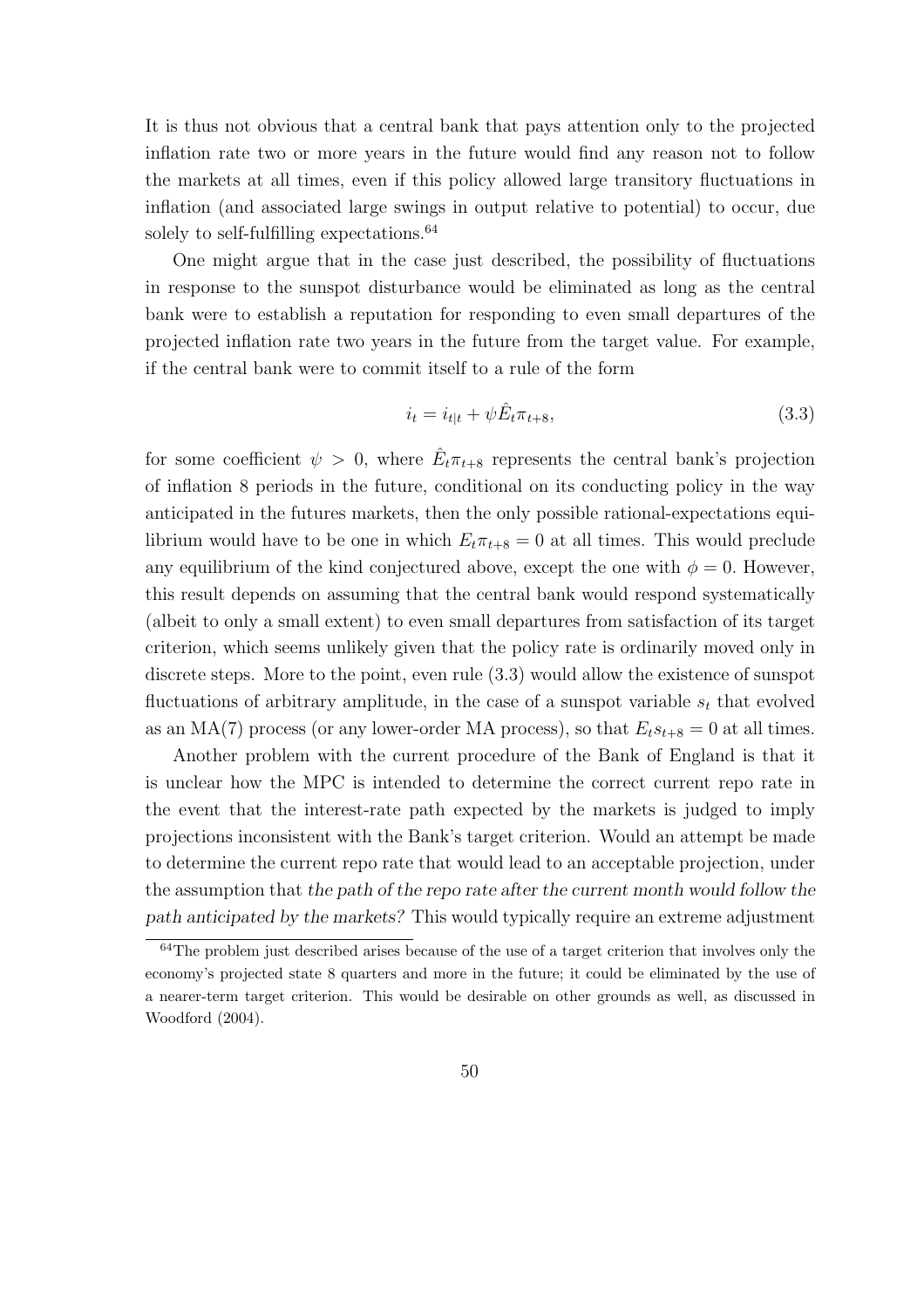of the current repo rate, as a change in the repo rate for only one month would have to change the path of inflation over the following two years by enough to get the projected inflation rate two years in the future on track. A more sensible approach would surely involve adjusting the entire path of interest rates to one that the MPC would view as more sound, rather than acting as if the committee expected itself to behave in the future in the way currently anticipated by the markets, even though it was planning to depart substantially from the markets' expectation in the short run. But in this case, projections would have to be produced on the basis of an assumption about future policy other than the one corresponding to market expectations. The idea that the MPC would be able to avoid taking a stand (at least in its internal deliberations) on a reasonable future path of interest rates, by insisting on using the markets' forecast in its projections, is not tenable.

#### 3.3 Projections Based on a Model of Central-Bank Behavior

The kind of forecast-targeting procedure recommended by Svensson and Woodford (2005) as a way of implementing optimal monetary policy is of a different sort than either of the two approaches just discussed. In this procedure, one projects the economy's future evolution under alternative contemplated policy decisions, assuming that in future decision cycles the central bank will again act to ensure satisfaction of the target criterion. This amounts to asking what action is needed in order to project that that the criterion should be satisfied in the current period, taking as given that it is expected to be satisfied in later periods (as a result of the policy actions to be taken in those periods). Such a calculation yields a determinate outcome as long as there is a determinate rational-expectations equilibrium implied by the target criterion; this is always the case if the target criterion is selected according to the method of Giannoni and Woodford (2002).

Thus I would argue that policy should be based on a projection exercise that includes a model of the central bank's own future behavior — one that is furthermore consistent with the procedure that it actually follows in making its policy decisions. This is the kind of projection exercise used as the basis for policy decisions at some central banks, notably the Reserve Bank of New Zealand, which also publishes some information about the non-constant interest-rate path implicit in its projections, along with its projections for inflation and other variables.<sup>65</sup>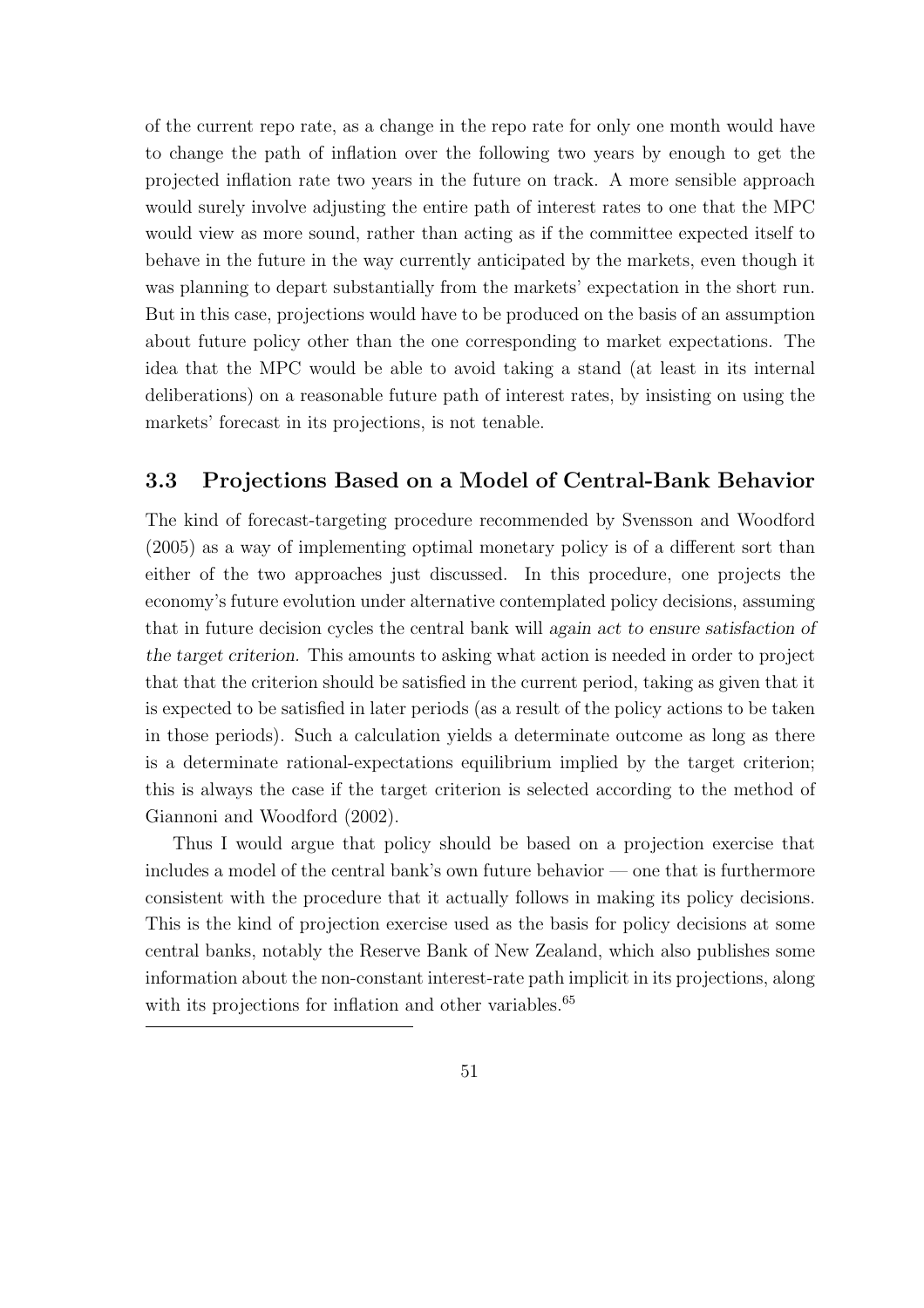Charles Goodhart (2001, 2005) objects that such a procedure is impractical, on the ground that it would be much more difficult for a monetary policy committee to reach agreement on an entire future path for interest rates, rather than allowing them to decide only about the current interest rate each time they meet. But the procedure described by Svensson and Woodford does not involve a multi-dimensional decision problem in each decision cycle. As with the constant-interest-rate projection method, one makes a decision for the current period only, on the basis of projections of the future that (necessarily) incorporate a hypothesis about future policy; the hypothesis about future policy is simply a more realistic one than the notion that interest rates will not change, regardless of how inflation and output evolve. And there is no greater need for agreement among the members of the policy committee about that particular aspect of the model specification than about the other assumptions involved in making projections for the future.<sup>66</sup> The fact that the Inflation Reports of Norges Bank have begun to include projected paths for money-market interest rates that (at least for the final two years of the projection period) represent the judgment of the Bank rather than market expectations also suggests that agreement on a path is not necessarily such a complex multidimensional decision.

Goodhart also argues that revealing a projected non-constant path for interest rates is problematic, because "any indication that the MPC is formally indicating a future specific change in rates ... would be taken to indicate some degree of com-

<sup>66</sup>The members of the monetary policy committee might wish, under certain circumstances, to modify the model's default rule for the future conduct of policy because they do not regard it as correctly representing their intentions regarding near-term future policy. But this would only occur to the extent that it was in fact possible for them to agree that current conditions would justify a departure from typical policy, as in the case of the recent response to the perceived threat of deflation in the U.S., discussed above.

<sup>65</sup>The models used at some other banks, such as the Bank of Canada, similarly include equations intended to represent future policy; but these banks do not publish their projections. Norges Bank is another inflation-forecast-targeting central bank that has recently begun to publish projections based on a non-constant interest-rate path that appears to represent the Bank's own view of the most likely scenario, though it is unclear how this path is determined. The interest-rate assumption is described as "based on market interest rate expectations," and the interest-rate path assumed in the baseline scenario typically coincides with the path implied by forward rates for the first several quarters, though it may deviate from market expectations in later quarters if the Bank disagrees with the apparent expectations of the markets (Norges Bank, 2005, chart 3.2).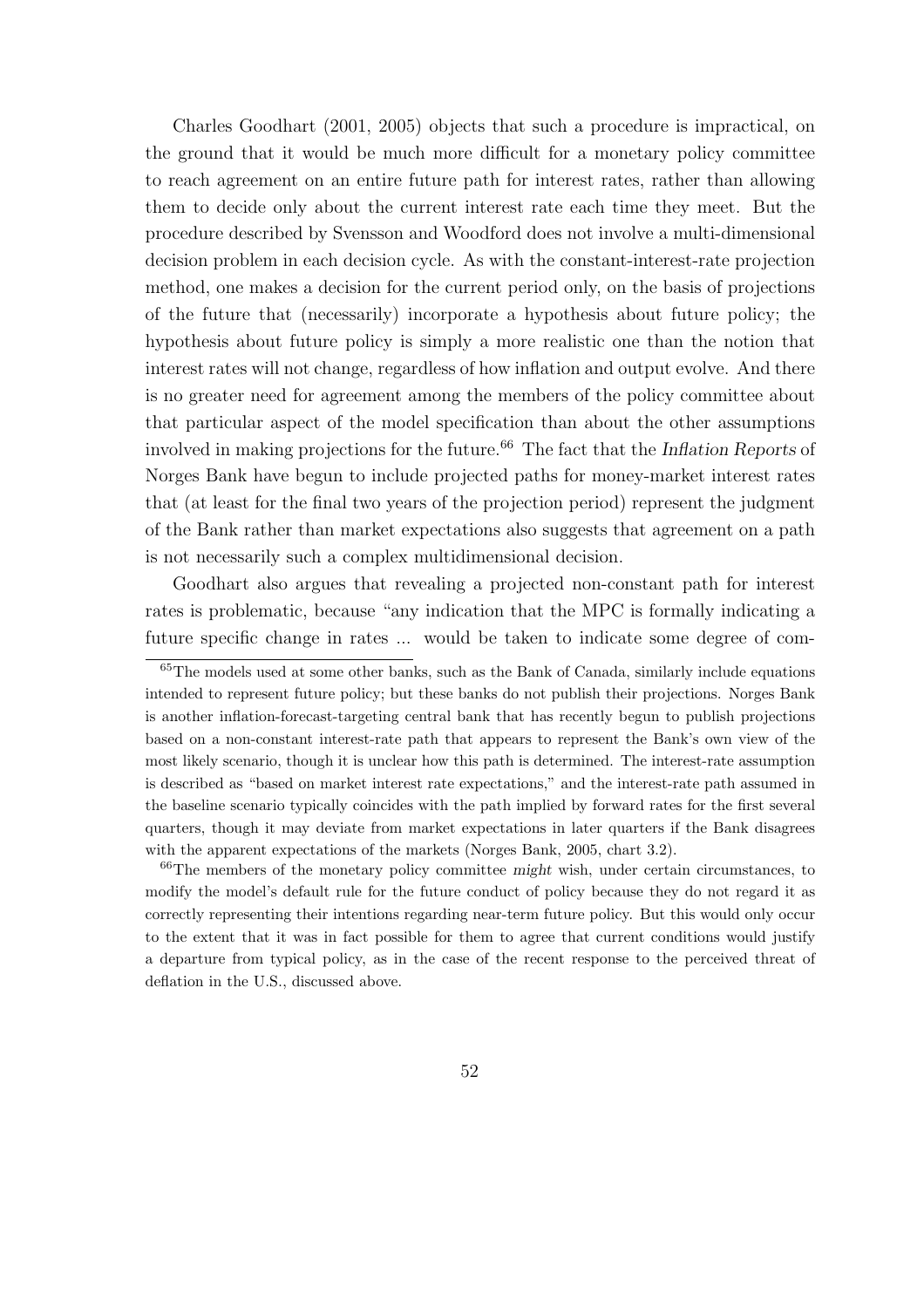mitment" (2001, p. 175).<sup>67</sup> This is clearly a delicate issue in the proper explanation to the public of how the central bank's projections are to be interpreted. Yet the danger is not as great in this case as in the case of the signals regarding future policy that have recently been included in the post-meeting statements of the FOMC in the U.S. For as has just been noted, the MPC would not have to decide on a forward path for interest rates, that is then fed into the bank's model in order to generate the projections; instead, the model could incorporate an equation representing typical policy. The resulting projections would include a path for the policy rate, and to the extent to which the MPC announced that this projection represented its best judgment about how the economy was likely to evolve, it would be endorsing a forecast of its future decisions. But it would be fairly easy in this case for the discussion of the projections to include a disclaimer stating that the interest-rate projection is not intended to pre-judge the policy decisions that the MPC will actually make at later dates.

And the experience of New Zealand suggests that it is possible to reveal interestrate projections to the public without being understood to have made an advance commitment about the path of the official cash rate. Archer (2004) discusses the RBNZ's experience with the publication of a forward path for interest rates. While he mentions the possibility of the projected interest rate path's being misinterpreted "as a policy plan" (p.9), this is cited as a concern expressed to him by other central bankers, rather than as a problem that has arisen in practice in New Zealand. The main practical problem that he cites with regard to the publication of an interest-rate path is that it has not always been possible to produce a model-based projection that coincided with the policymaker's assessment of the likely future path of interest rates, in which case the quantitative projection and the discussion of future policy in the Monetary Policy Statement do not agree with one another. According to Archer, "it is noteworthy that on all such occasions, market analysts and position takers expressed frustration at the inconsistency" between the two contrasting messages regarding future policy (p. 10). The problem in such cases has been a failure of policymaker confidence in the assumptions reflected in the model-based projection. It is not clear why this problem should be greater in the case of projections regarding the path of interest rates than with other variables, though central banks may well be especially careful about what they say about this particular aspect of the future

 $67$ See also Goodhart (2005, p. 6).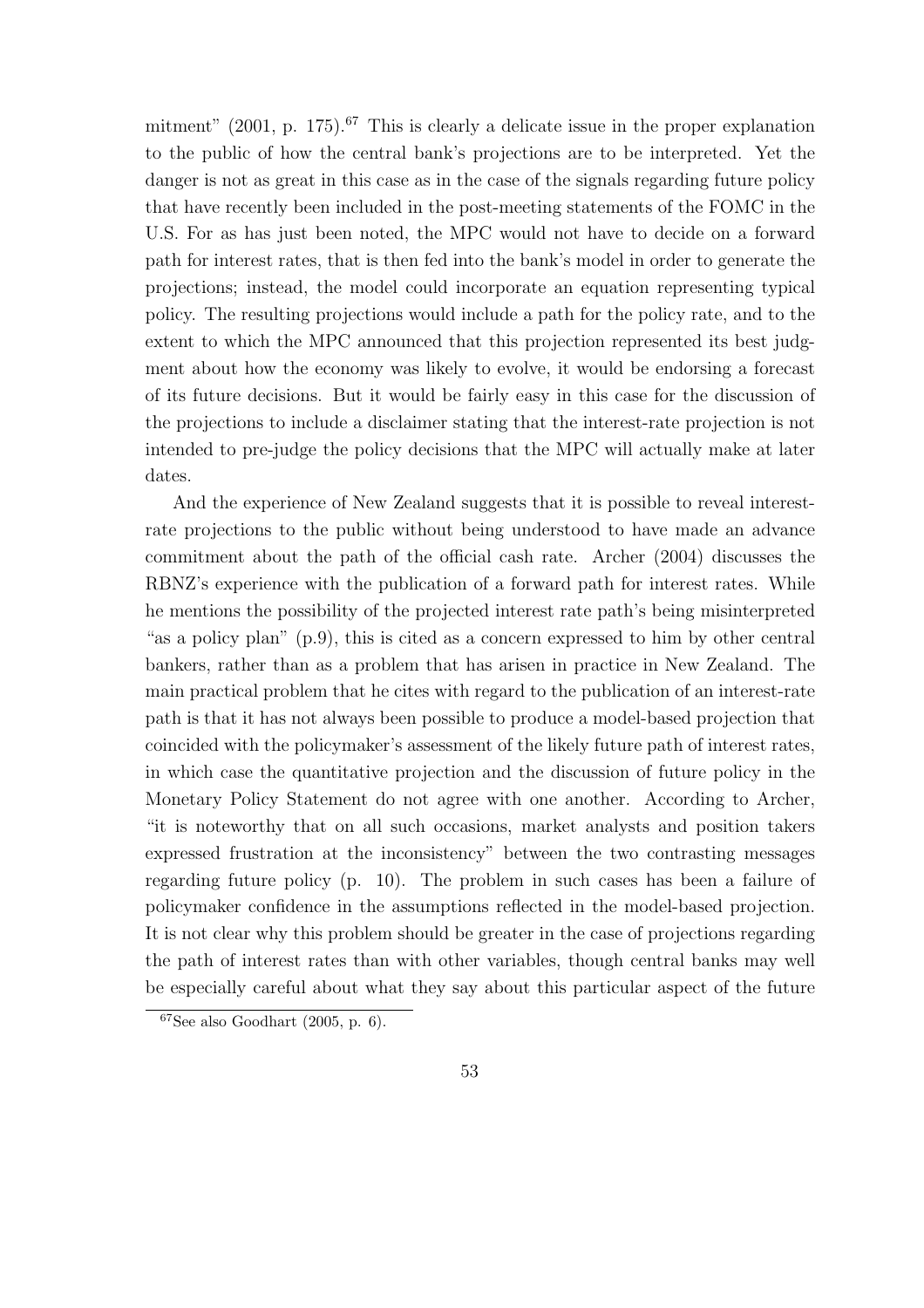outlook.

Moreover, a "fan chart" for the path of interest rates ought to make it clear that the bank is not committing itself to a definite path; rather, the expected evolution will depend on a variety of contingencies that can at best be assigned probabilities. The practical possibility of communicating about this kind of uncertainty is illustrated by the way that the Bank of England currently discusses the interest-rate assumptions used in its projections "based on market interest-rate expectations." When explaining the particular interest-rate path that is assumed in the projections, the Inflation Report always takes care to note that "there is a high probability that official interest rates will not follow this path .... Given the great uncertainties, the economy will almost certainly not evolve in the way either the MPC or the markets expect," and a fan chart is presented indicating the degree of market uncertainty about interest rates at progressively longer horizons, based on the prices of options on futures contracts.<sup>68</sup> The fan chart would seem an effective device for communication about the uncertainty around the published interest-rate path. In the case of an interest-rate path implied by a quantitative model augmented by a policy equation, it would be possible to generate the probability distributions that are plotted in the fan chart in the same way as the fan charts for inflation and output are currently generated.

Once one admits that the model used in one's projections needs an equation representing monetary policy, and not simply an interest-rate path as the specification of current and future policy, it is nonetheless possible to carry out exercises under which the projections are made to be consistent with a particular interest-rate path specified from outside the model. One might add an interest-rate equation to the model representing the central bank's reaction function (say, some version of a "Taylor rule"), and then allow the intercept term in this equation to specified arbitrarily at each future date. If one wants to produce projections consistent with a particular constant-interest-rate path, for example, one could search for the sequence of (nonconstant) intercept terms that will result in a projected path for the (endogenous) short-term nominal interest rate with exactly this feature; one could use the same approach to produce projections consistent with market expectations inferred from the term structure of interest rates. An advantage of this roundabout approach over a simple postulation of a nominal interest-rate path is that it will allow one to obtain a

 $68$ See, for example, Chart 6.1 in Bank of England (2004b, p. 41); the quotation in the text is from the same page.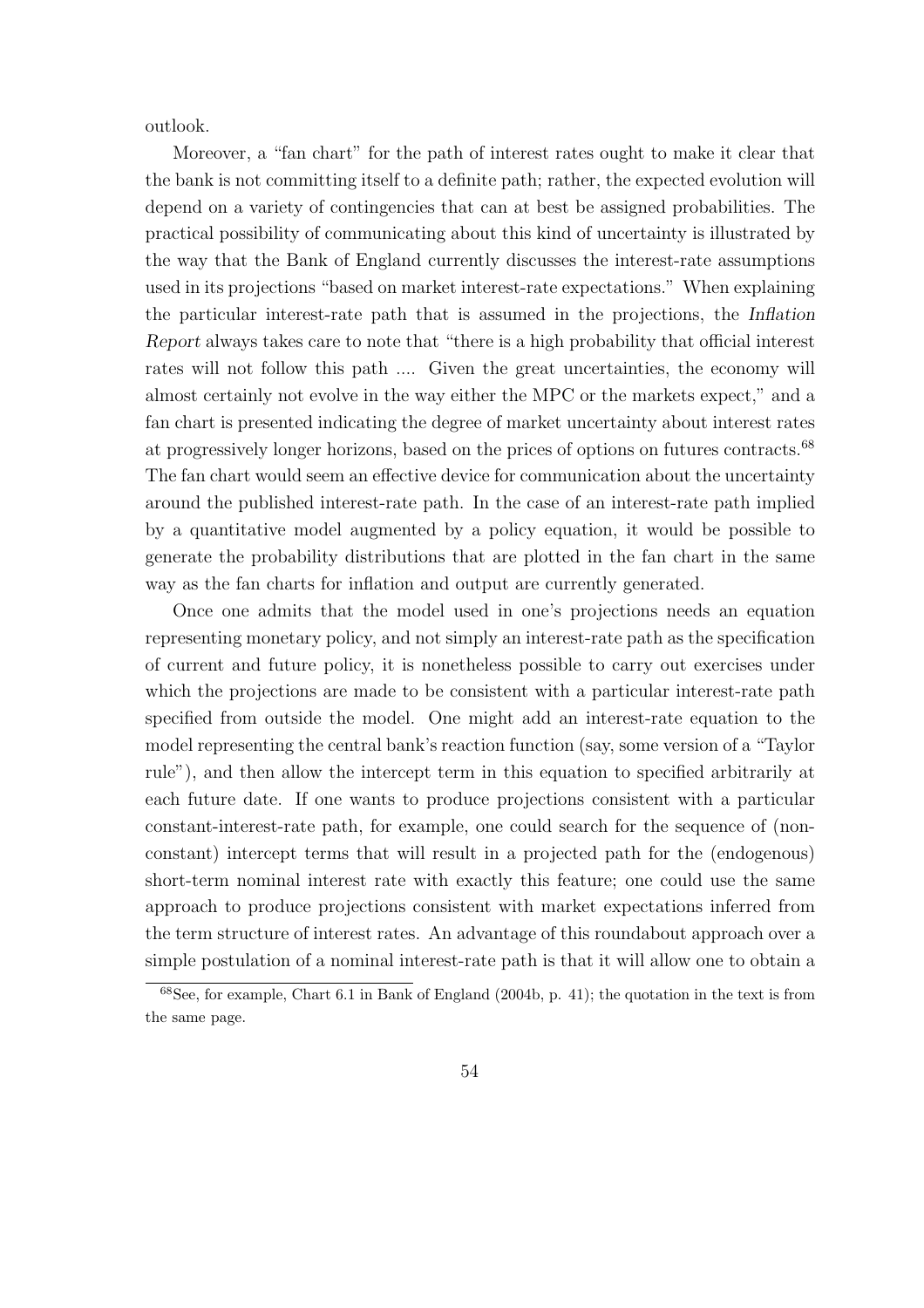determinate rational-expectations equilibrium in the case of a forward-looking model of the monetary transmission mechanism, and some central banks have begun to use methods of this kind as a consequence of adopting forward-looking models.<sup>69</sup> While this would avoid one of the problems with approaches that use an assumed interestrate path discussed above, it solves only the problem of determinacy of equilibrium; such procedures would still be vulnerable to the other criticisms offered in sections 3.1 and 3.2.

Thus there seems no coherent alternative to an approach to inflation-forecast targeting in which the central bank's projections are produced on the basis of an assumption that the MPC is willing to make about the way in which its own future policy should endogenously respond to alternative possible future conditions. This need not involve an attempt to determine in advance the actual future path of interest rates (except, of course, in a "central case" scenario that is understood to be unlikely to actually occur), and the central bank might or might not wish to reveal much about the interest-rate path implicit in its projections for other variables. My own view is that communication about this path can help to facilitate the transmission mechanism of policy. For example, Archer (2004) concludes that the slope of the path announced by the RBNZ has effected the slope of the market yield curve in New Zealand, and an ability to influence the expectations reflected in the yield is exactly what a central bank should wish, as argued in section 1. But even if a central bank were to wish to communicate less about this aspect of its deliberations — and it must be admitted that even the RBNZ limits the amount of detail with which it describes the interest-rate path implied by its projections — it should not allow such concerns to prevent it from considering the appropriate character of future policy in its forecast-targeting exercise. And to the extent that it is concerned at all about transparency and accountability, it should not pretend to the public that its deliberations make no assumptions about future policy.

## 4 Conclusion

The increased willingness of the FOMC under the Chairmanship of Alan Greenspan to speak openly about both current policy decisions and the Committee's view of

<sup>69</sup>In the case of a purely backward-looking model of the transmission mechanism, the alternative procedure would lead to an identical outcome and would only be more cumbersome computationally.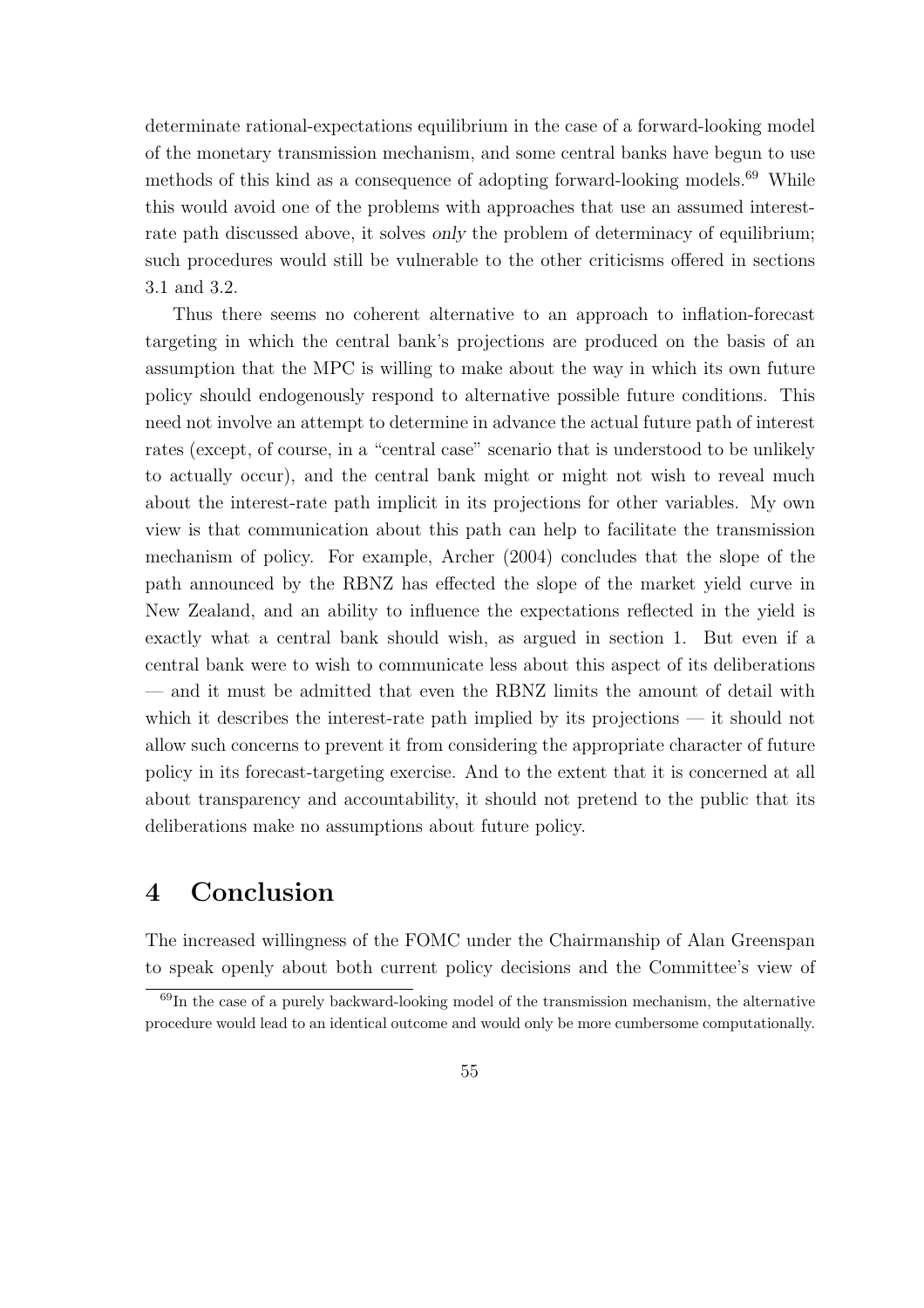likely future policy has greatly increased the ability of markets to anticipate Fed policy. There is every reason to believe that this has been beneficial, not only from the point of view of reducing the uncertainty with which traders and other economic decisionmakers must contend, but also from that of enhancing the accuracy with which the FOMC is able to achieve the effects on the economy that it desires, by keeping the expectations of market participants more closely synchronized with its own. It is very much to be hoped that the FOMC will continue to build on this legacy under its next Chairman.

Despite the worldwide movement toward greater transparency and increased communication on the part of central banks — at least as notable in the case of the inflation-targeting central banks as it has been in the U.S. — both of the case studies just discussed indicate that there continues to be a good deal of uncertainty in central banks about the degree to which it is desirable to publicly indicate the bank's own view of the likely future path of interest rates. Nonetheless, it seems likely that in coming years central banks will develop even more effective ways of communicating about this issue.

In the case of the inflation-forecast targeting central banks, the logic of the approach to the conduct of monetary policy  $-$  and in particular, the approach to communication with the public about monetary policy decisions — that they have already adopted (and found to be largely successful) will, in my view, almost inevitably force these banks to base the projections that are at the heart of their public explanation of their policy decisions on an explicit model of their own likely future approach to policy. Their existing commitment to transparency will also require them to publicly explain the assumptions about future policy that are implicit in such projections, at least to some extent, and with suitable caveats about the fact that such policy assumptions do not represent a commitment to actually set policy in the precise way indicated by the projection. Insofar as the FOMC increases the amount that it makes public about the projections upon which its own deliberations are made which would certainly be a logical development of the current trend toward greater transparency, even if the Fed does not adopt inflation targeting — this could also become an issue that will have to be confronted at the Fed under the next Chairman.

One cannot be quite as certain about the future role of explicit indications about the expected path of interest rates of the kind with which the FOMC has experimented over the past two years. Thus far, I believe that the new approach has been a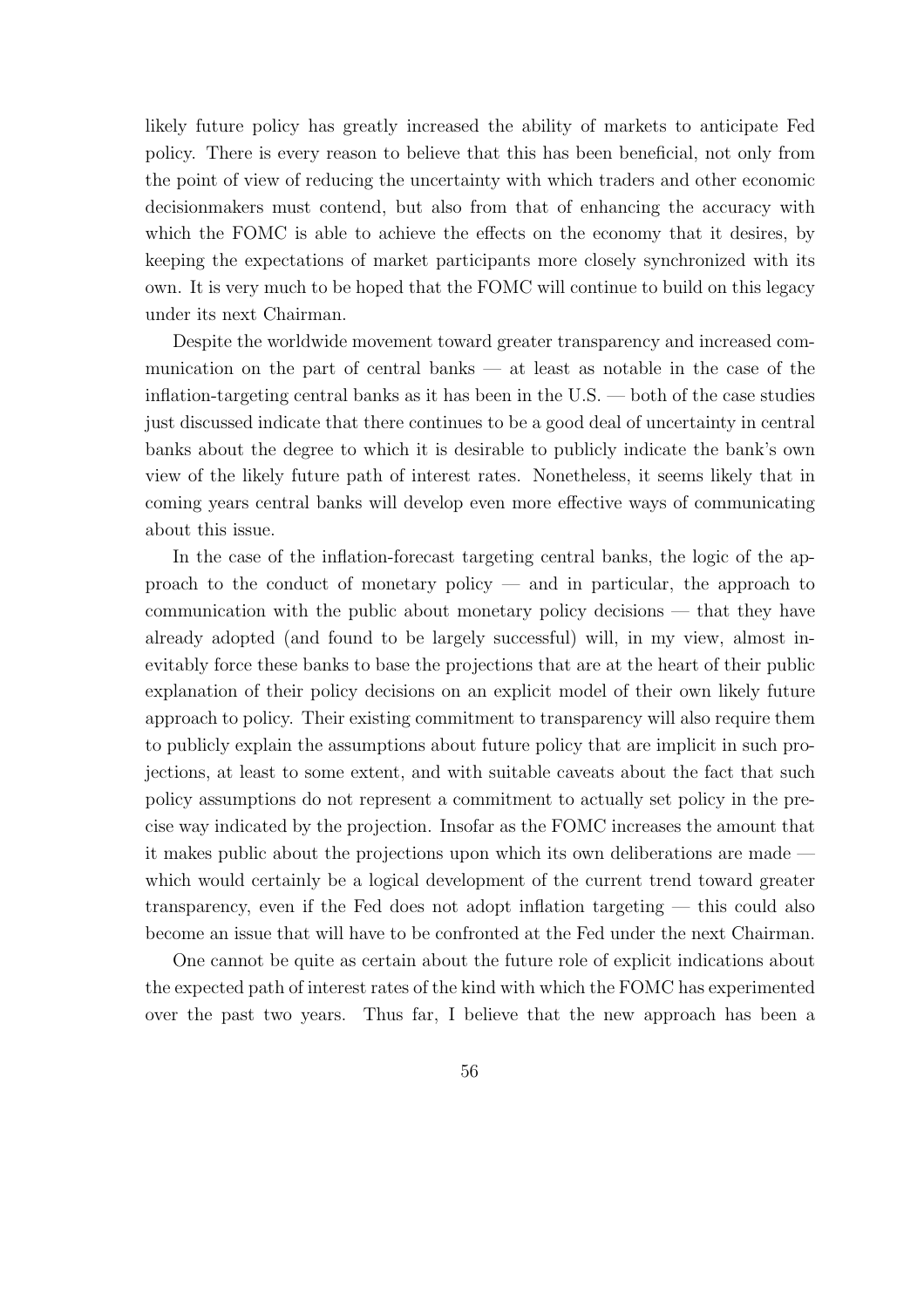successful one. On the other hand, one might argue that this kind of explicit comment on the intended path of interest rates (as opposed to more general discussion of the considerations that will be taken into account in future policy decisions) is most useful under relatively special circumstances such as the ones faced by the Fed in the summer of 2003; other ways of guiding expectations about future policy might prove more suitable under more ordinary conditions. At the very least, an extension of the current policy will require the development of a more extensive lexicon of possible statements about expected future policy. But while Fed communication policy will surely develop further, the challenge of efficient communication with the markets about the future conduct of policy is one that should continue to engage the FOMC in coming years, and the relative success of recent innovations should encourage further efforts to increase the degree to which the FOMC is able to share its view of the future evolution of policy with the public.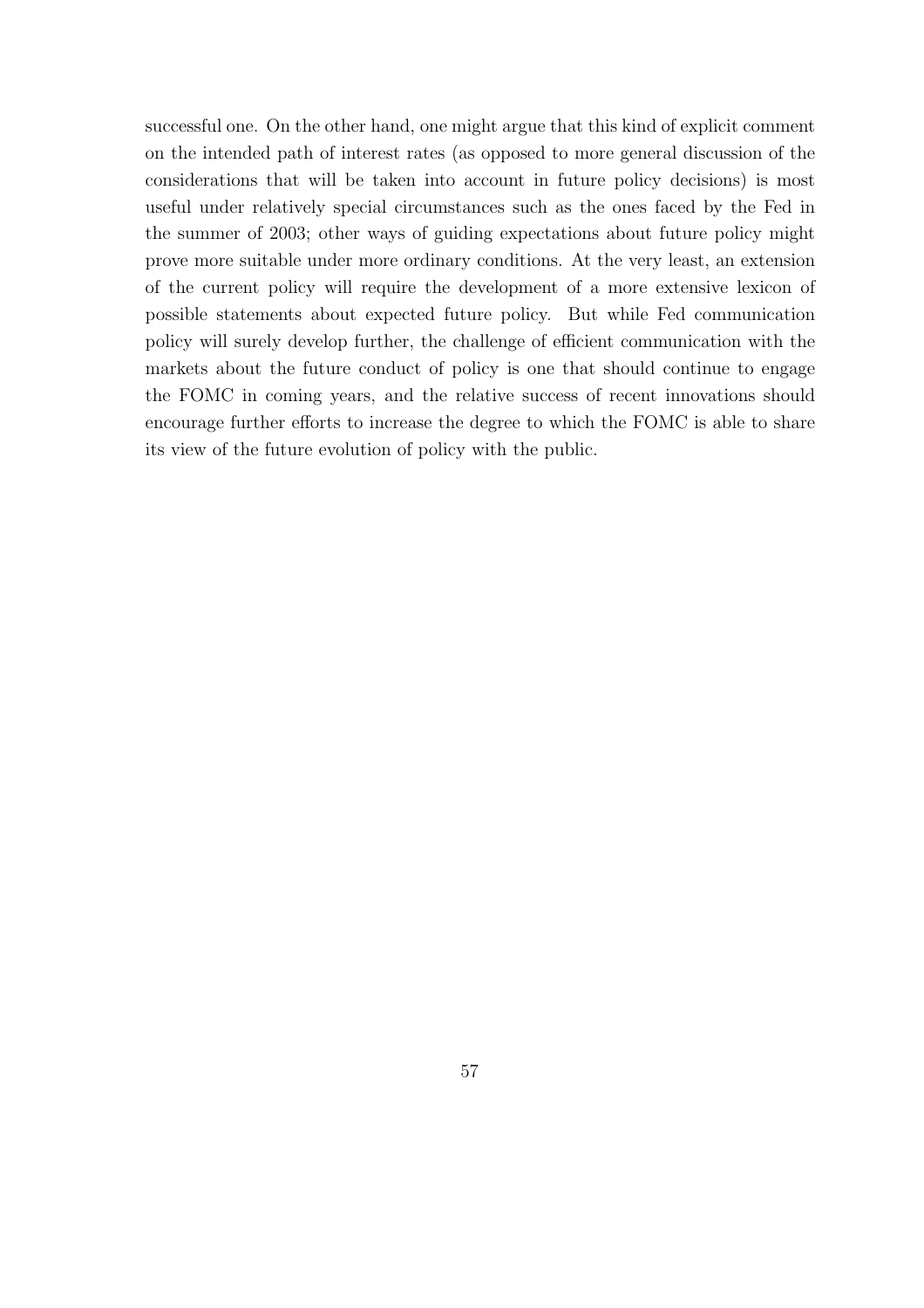### A The Model of Morris and Shin (2002)

Morris and Shin consider a stylized game in which each of a continuum of market participants, indexed by i, chooses an action  $a_i$  (a real number) after observing a public signal  $y$  and a private signal  $x_i$ . As explained in the text, the payoff of each agent  $i$ depends on her own action  $a_i$ , the average action  $\bar{a}$  chosen by market participants as a whole, and an unknown "fundamental" state  $\theta$  (another real number). The public signal is common knowledge, and given by

$$
y = \theta + \eta,
$$

where the random noise term  $\eta$  is independently of the value of  $\theta$ , according to a normal distribution with mean zero and variance  $1/\alpha$ . Each of the market participants' private signal is given by

$$
x_i = \theta + \epsilon_i,
$$

where the random noise term  $\epsilon_i$  is distributed independently of  $\theta$ ,  $\eta$ , and each of the other  $\epsilon_j$ , according to a normal distribution with mean zero and variance  $1/\beta$ . Thus  $\alpha$  and  $\beta$  measure the precision of the public and private signals respectively.

Morris and Shin assume that the payoff of each market participant is inversely related to a loss function of the form

$$
L^{iMS} \equiv (1 - r)(a_i - \theta)^2 + r[E_j(a_j - a_i)^2 - E_k E_j(a_j - a_k)^2], \tag{A.1}
$$

where  $0 < r < 1$  and, as in the text, I use the notation  $E_i(\cdot)$  for the average of some quantity over the continuum of agents indexed by  $j$ .<sup>70</sup> This differs from the specification (1.1) given in the text by the presence of the second term inside the square brackets. The additional term is additive and independent of the action of agent  $i$ , so it has no effect on equilibrium behavior. It matters only for the evaluation of welfare, and is introduced by Morris and Shin to justify their assumption that the dispersion of actions across market participants is of no consequence for welfare, even though it is a concern that is given considerable weight in the decisions of individuals.

Under these preferences (whether written as in  $(1.1)$  or as in  $(A.1)$ ), the optimal action of agent  $i$  will be given by

$$
a_i^* = E[r\bar{a} + (1-r)\theta|y, x_i],
$$

<sup>70</sup>Morris and Shin write integrals for this operator.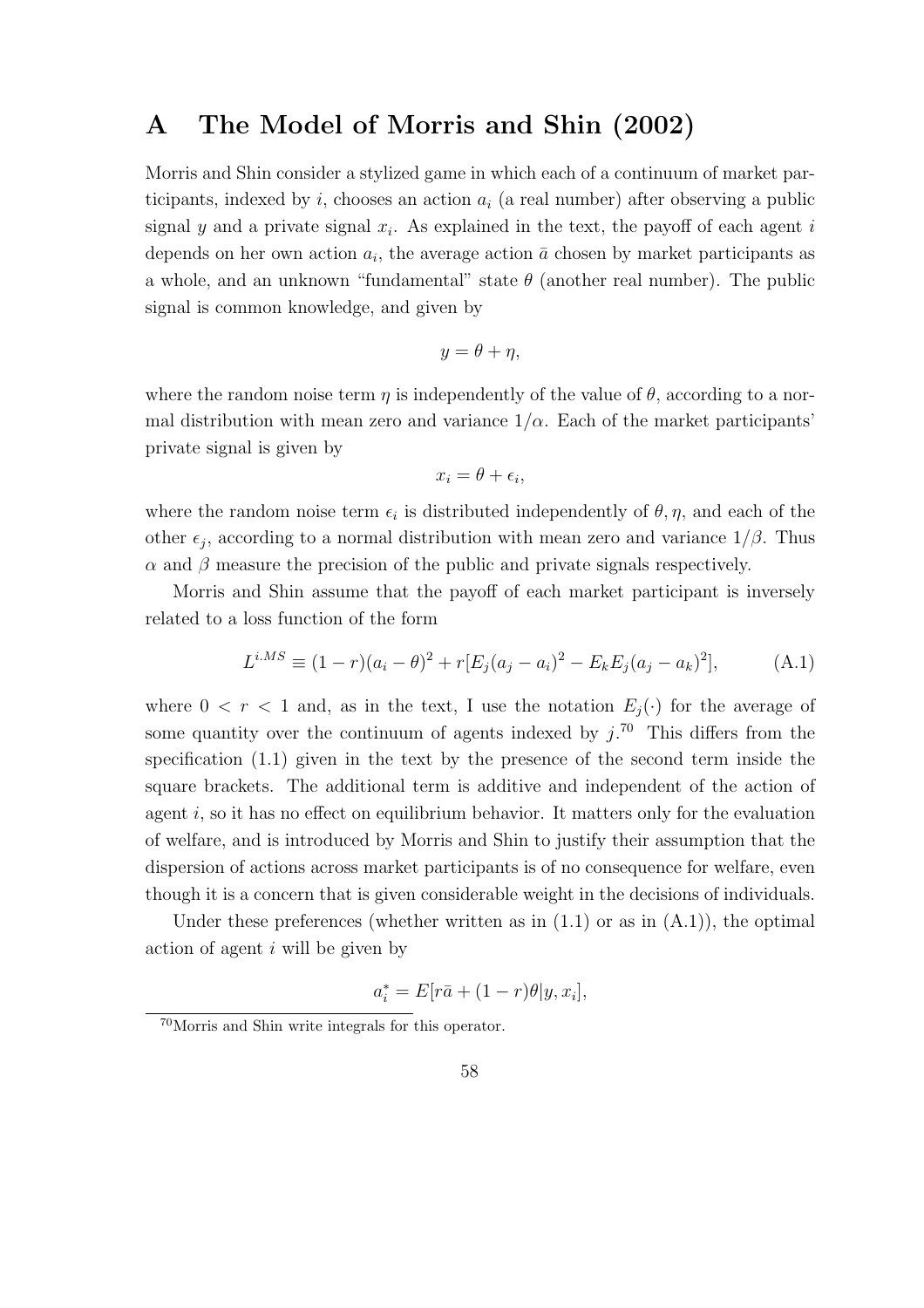i's estimate of a weighted average of the fundamental state  $\theta$  and the average action of others  $\bar{a}$ . (Here  $E[\cdot|\cdot]$  is the conditional expectation operator, averaging over possible realizations of  $\theta$  and the random signals.) Thus a higher value of r implies a greater tendency to choose an action similar to what one guesses that others are doing (greater strategic complementarity).

Under the assumption of prior beliefs about  $\theta$  given by an improper uniform prior on the real line, an agent's optimal estimate of the fundamental state after observing both private and public signals will be

$$
E[\theta|y, x_i] = \frac{\alpha}{\alpha + \beta}y + \frac{\beta}{\alpha + \beta}x_i,
$$

a weighted average of the two signals with weights that depend on the relative precisions of the signals. One can then show that the equilibrium action of each market participant will be given by

$$
a_i^* = \frac{\alpha y + \beta (1 - r) x_i}{\alpha + \beta (1 - r)}.
$$
\n(A.2)

Expression (A.2) shows how the weight that market participants put on their private information decreases as a result of an increase in the precision  $\alpha$  of the public signal.

Morris and Shin measure social welfare by the negative of the social loss function

$$
L^{soc, MS} = \frac{1}{1 - r} E_i L^{i, MS},
$$

which is easily seen to correspond to the expression  $(1.2)$  in the text. It then follows from the description (A.2) of equilibrium behavior that

$$
\Lambda^{MS} \equiv E[L^{soc,MS}|\theta] = \frac{\alpha + \beta(1-r)^2}{[\alpha + \beta(1-r)]^2}.
$$
\n(A.3)

The key result of Morris and Shin is that the function on the right-hand side of (A.3) is not necessarily decreasing in  $\alpha$ , for given values of  $\beta$  and r. In particular, one can show that  $\partial \Lambda^{MS}/\partial \alpha > 0$  if and only if

$$
\frac{\alpha}{\beta} < (1-r)(2r-1). \tag{A.4}
$$

Since the right-hand side of  $(A.4)$  is positive for all  $1/2 < r < 1$ , there exist parameter configurations that satisfy (A.4). Hence it is possible to construct examples in which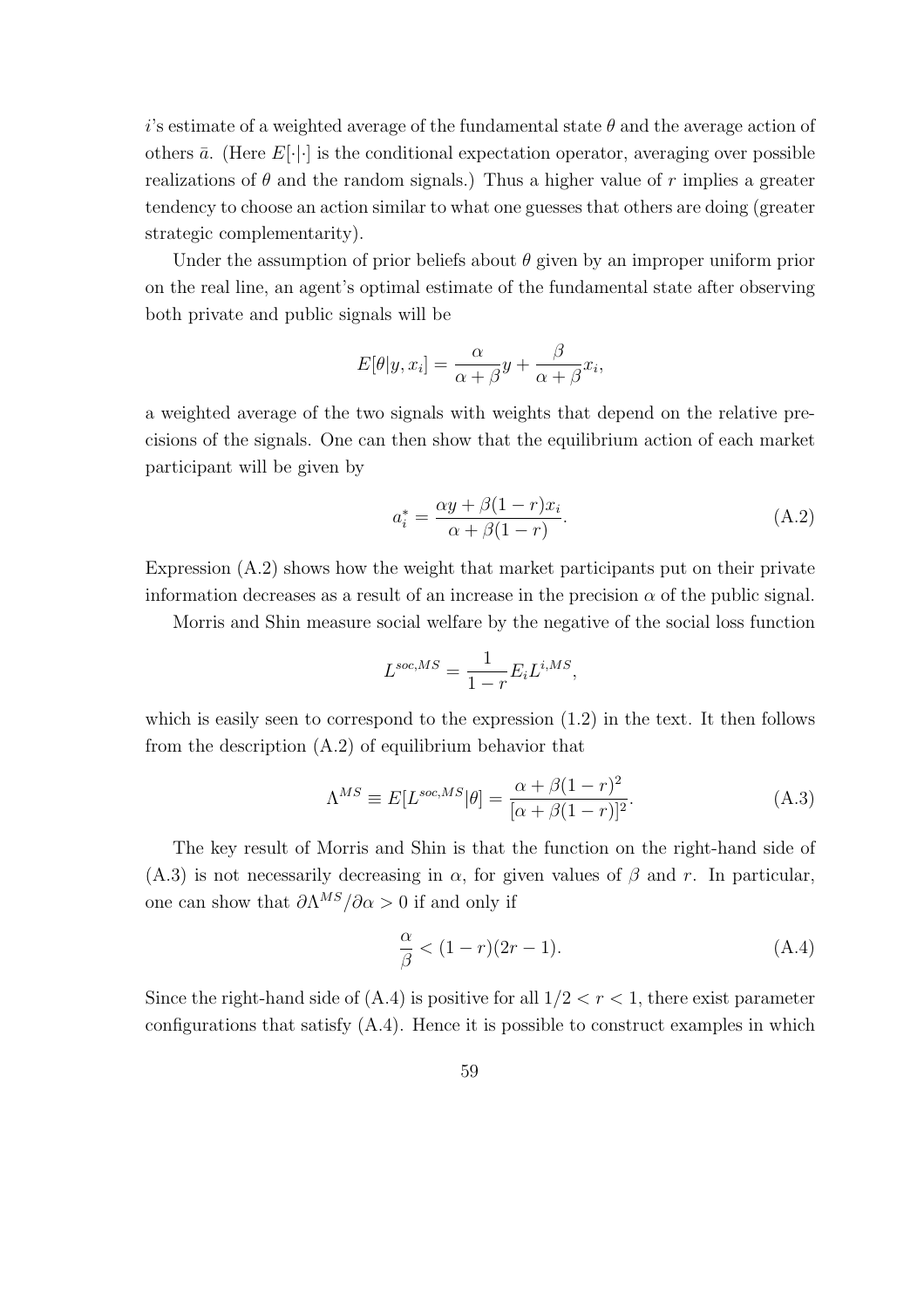a (small enough) increase in the precision of the public signal would increase expected social losses, under the Morris-Shin measure. As noted in the text, however, condition  $(A.4)$  is fairly stringent. Svensson (2005) points out that the right-hand side of  $(A.4)$ is no greater than  $1/8$  for any value of r; hence the perverse case cannot arise unless  $\alpha < \beta/8$ . Moreover, the right-hand side is only positive if  $r > 1/2$ , so the perverse case does not arise, even when  $\alpha$  is much smaller than  $\beta$ , unless  $r > 1/2$ , so that the weight on the conformity-with-others objective in market participants' preferences is greater than the weight on the conformity-with-fundamentals objective.

The possibility of a perverse case also depends on the (completely unmotivated) inclusion of the final term in the individual loss function  $(A.1)$ . Suppose that one instead represents individual preferences by the loss function (1.1) proposed in the text, and uses as a social loss function the corresponding population average,

$$
L^{soc} = \frac{1}{1-r} E_i L^i
$$

Equilibrium actions are again given by (A.2), but the implied expected level of social losses is now

$$
\Lambda \equiv E[L^{soc}|\theta] = \frac{\alpha + \beta(1 - r^2)}{[\alpha + \beta(1 - r)]^2}.
$$
\n(A.5)

.

The right-hand side of  $(A.5)$  is easily seen to be a globally decreasing function of  $\alpha$ , for any values of  $\beta$  and r. Thus in this case, the release of a more precise estimate by the public authority will necessarily improve social welfare, regardless of how imprecise the estimate may be that it is possible for the authority to release, and of how great may be the concern of market participants to behave as others do.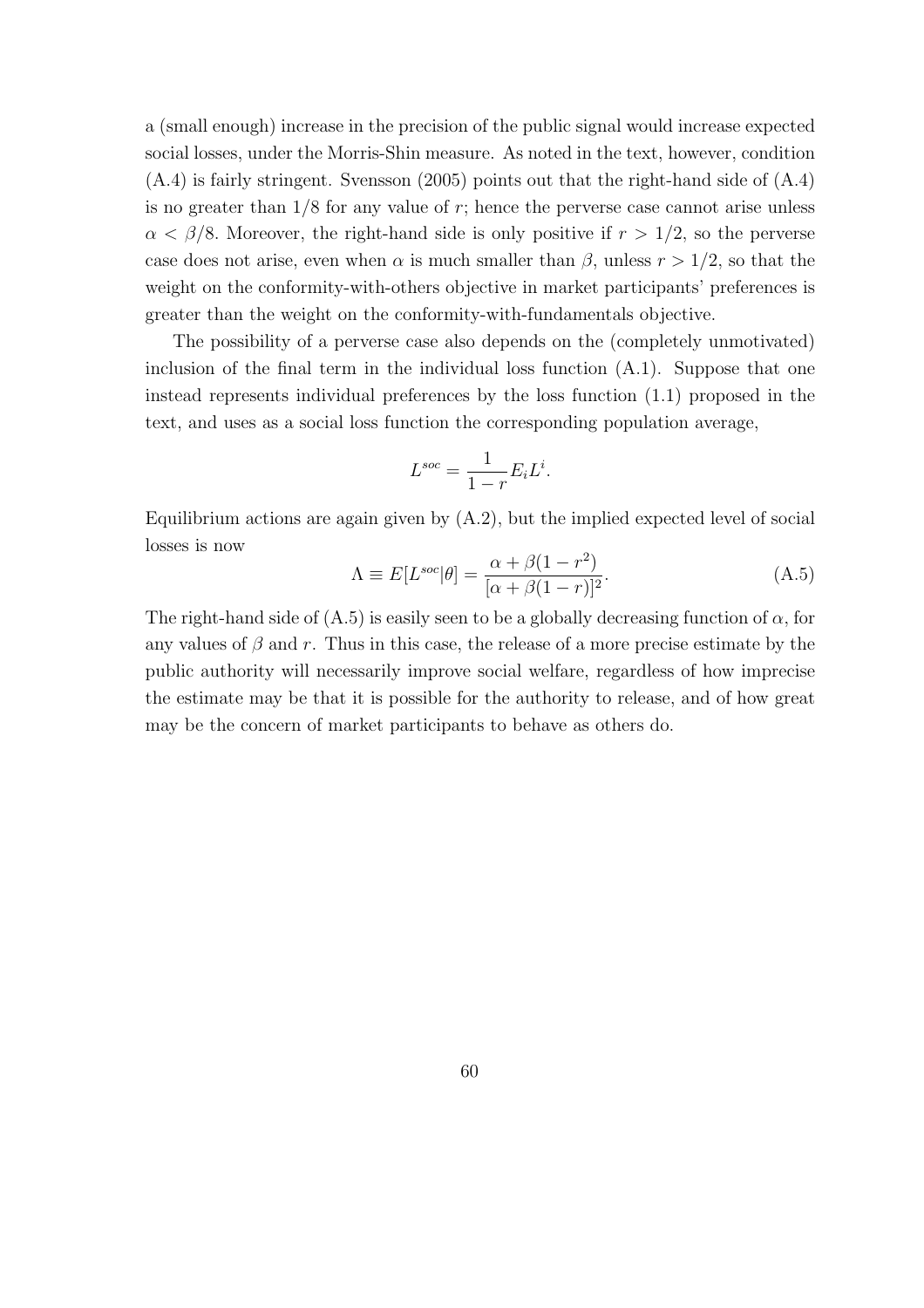## References

- Adam, Klaus, and Roberto M. Billi, "Optimal Monetary Policy under Commitment with a Zero Bound on Nominal Interest Rates," unpublished, University of Frankfurt, August 2003.
- Amato, Jeffery D., Stephen Morris, and Hyun Song Shin, "Communication and Monetary Policy," Oxford Review of Economic Policy 18: 495-503 (2002).
- Amato, Jeffery D., and Hyun Song Shin, "Public and Private Information in Monetary Policy Models," BIS working paper no. 138, July 2003.
- Angeletos, George-Marios, and Alessandro Pavan, "Transparency of Information and Coordination in Economies with Investment Complementarities," American Economic Review 94(2): 91-98 (2004).
- Archer, David, "Communication with the Public," unpublished, Reserve Bank of New Zealand, May 2004.

Bank of England, Inflation Report, February 2004a.

—- —-, Inflation Report, August 2004b.

- Bernanke, Ben S., "Central Bank Talk and Monetary Policy," remarks at the Japan Society corporate luncheon, New York, October 7, 2004.
- Bernanke, Ben S., Vincent R. Reinhart, and Brian P. Sack, "Monetary Policy Alternatives at the Zero Bound: An Empirical Assessment," Brookings Papers on Economic Activity 2004:2, pp. 1-78.
- Blinder, Alan, Charles Goodhart, Philipp Hildebrand, David Lipton, and Charles Wyplosz, How Do Central Banks Talk? Geneva Report on the World Economy no. 3, International Center for Monetary and Banking Studies, 2001.
- Bullard, James, and Kaushik Mitra, "Learning about Monetary Policy Rules," Journal of Monetary Economics 49: 1105-1129 (2002).
- Clarida, Richard, Jordi Gali and Mark Gertler (1999), "The Science of Monetary Policy: A New Keynesian Perspective," Journal of Economic Literature 37: 1661-1707.

Demiralp, Selva, and Oscar Jorda, "The Announcement Effect: Evidence from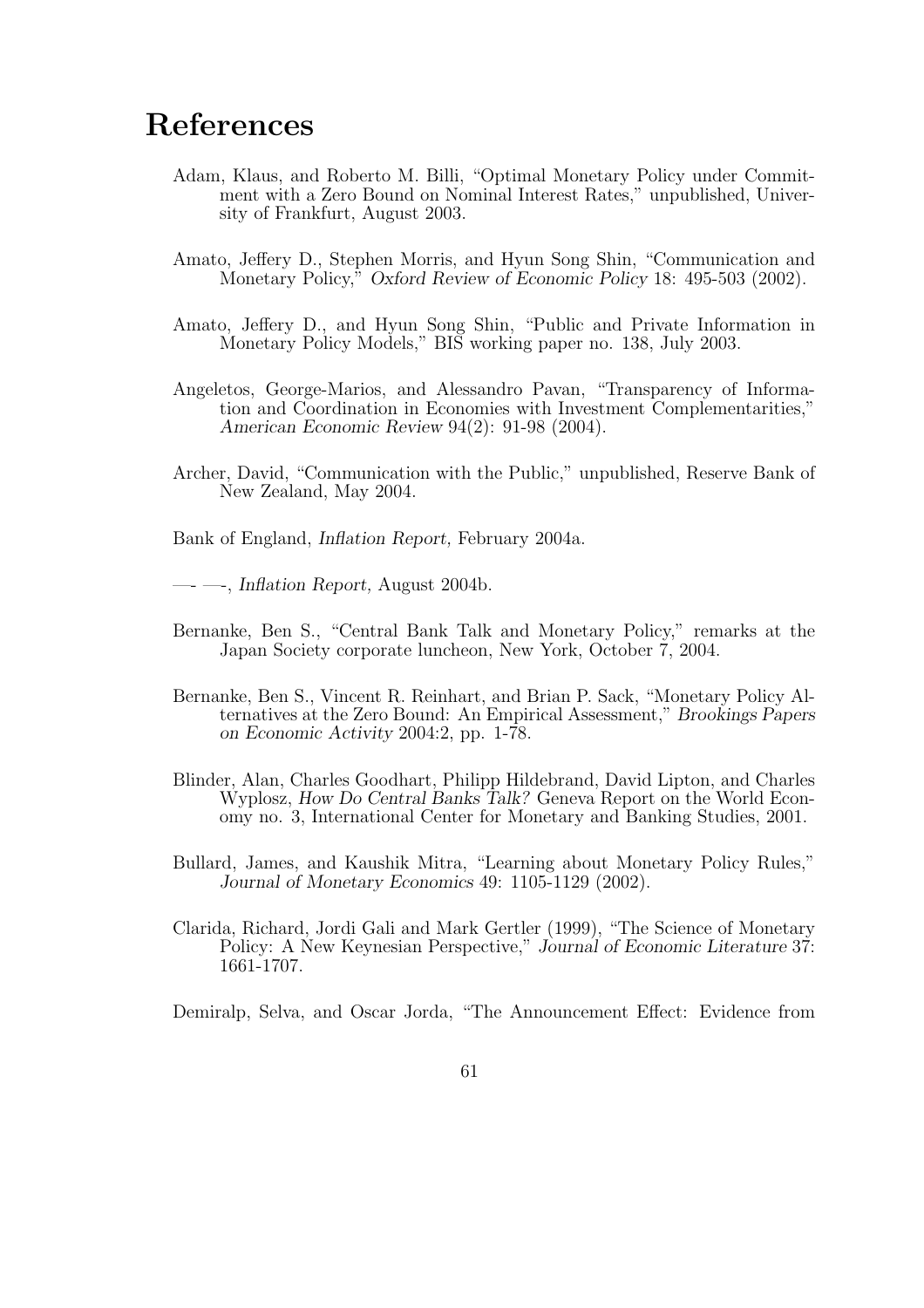Open Market Desk Data," Federal Reserve Bank of New York Economic Policy Review 8: 29-48 (2002).

Economist, "It's Not Always Good to Talk," July 22, 2004, page 71.

- Eggertsson, Gauti B., and Michael Woodford, "The Zero Bound on Interest Rates and Optimal Monetary Policy," Brookings Papers on Economic Activity 2003:1, pp. 139-233.
- Ehrmann, Michael, and Marcel Fratzscher, "Transparency, Disclosure and the Federal Reserve," ECB working paper no. 457, March 2005.
- Eusepi, Stefano, "Central Bank Transparency under Model Uncertainty," unpublished, Federal Reserve Bank of New York, January 2005.
- Fujiki, Hiroshi, and Shigenori Shiratsuka, "Policy Duration Effect under the Zero Interest Rate Policy in 1999-2000: Evidence from Japan's Money Market Data," Bank of Japan Monetary and Economic Studies 20(1): 1-31 (2002).
- Giannoni, Marc P. and Michael Woodford, "Optimal Interest-Rate Rules: I. General Theory," NBER working paper no. 9419, December 2002.
- Goodhart, Charles A.E., "Monetary Transmission Lags and the Formulation of the Policy Decision on Interest Rates," Federal Reserve Bank of St. Louis Review, July/August 2001, pp. 165-181.
- —-, "The Interest Rate Conditioning Assumption," unpublished, London School of Economics, May 2005.
- Gurkaynak, Refet S., "Using Federal Funds Futures Contracts for Monetary Policy Analysis," Federal Reserve Board, Finance and Economics Discussion Series working paper no. 2005-29, June 2005.
- —- —-, Brian Sack, and Eric Swanson, "Do Actions Speak Louder than Words? The Response of Asset Prices to Monetary Policy Actions and Statements," International Journal of Central Banking 1: 55-93 (2005).
- Hellwig, Christian, "Heterogeneous Information and the Benefits of Transparency," unpublished, UCLA, December 2004.
- Honkapohja, Seppo, and Kaushik Mitra, "Problems in Inflation Targeting Based on Constant Interest Rate Projections," unpublished, University of Helsinki, August 2003.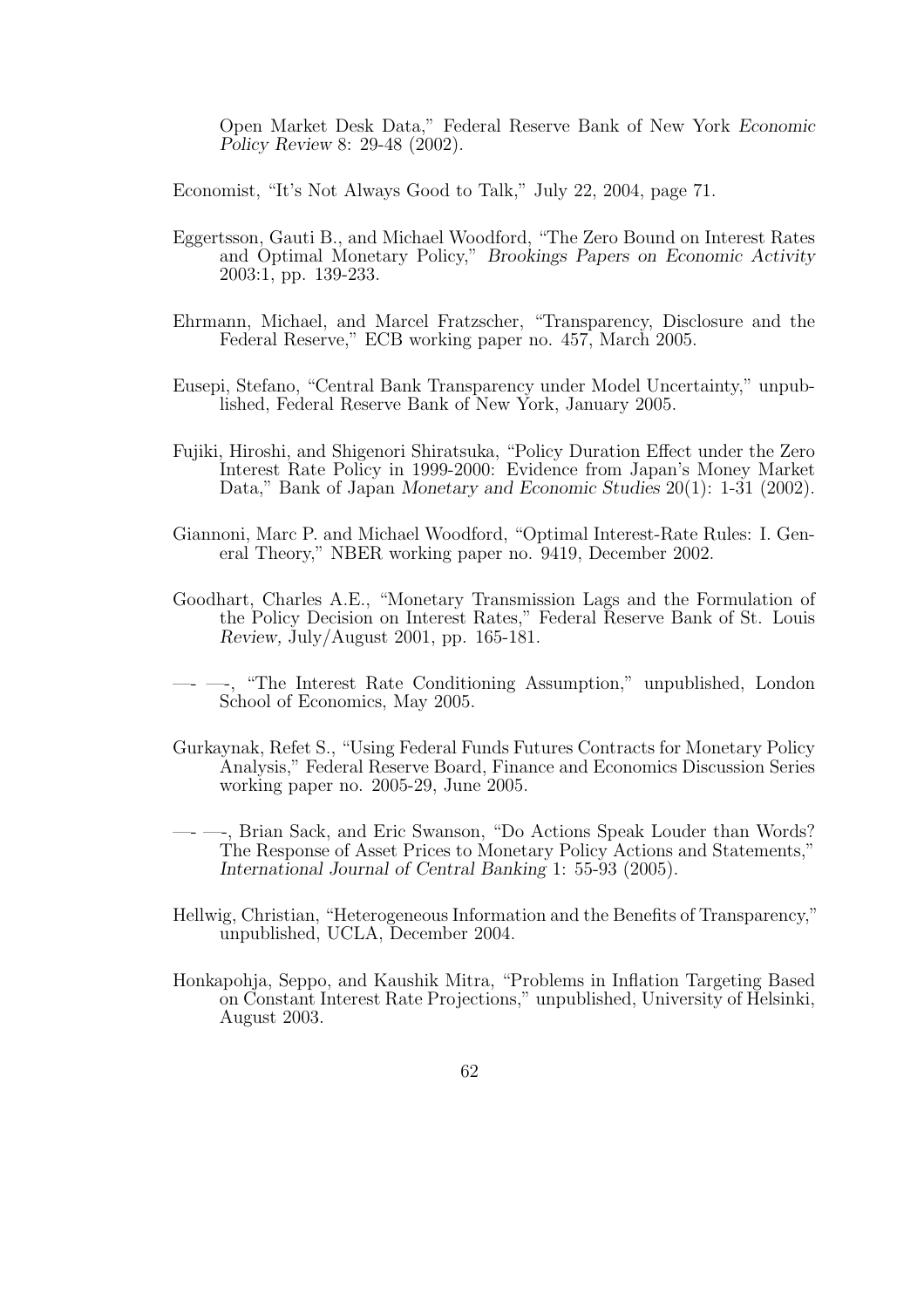- Issing, Otmar, "Communication, Transparency, Accountability: Monetary Policy in the Twenty-First Century," Federal Reserve Bank of St. Louis Review  $87(2, pt. 1)$ , pp. 65-83 (2005).
- Iwamura, Mitsuri, Takeshi Kudo, and Tsutomu Watanabe, "Monetary and Fiscal Policy in a Liquidity Trap: The Japanese Experience 1999-2004," unpublished, Waseda University, August 2004.
- Jansson, Per, and Anders Vredin, "Forecast-Based Monetary Policy: The Case of Sweden," International Finance 6: 349-380 (2003).
- Jung, Taehun, Yuki Teranishi, and Tsutomu Watanabe, "Optimal Monetary Policy at the Zero-Interest-Rate Bound," Journal of Money, Credit and Banking, forthcoming 2005.
- King, Mervyn, "What Has Inflation Targeting Achieved?" in B.S. Bernanke and M. Woodford, eds., The Inflation Targeting Debate, Chicago: University of Chicago Press, 2005a.
- --, "Monetary Policy: Practice Ahead of Theory," 2005 Mais Lecture, delivered at Cass Business School, London, May 17. 2005b.
- Kohn, Donald L., "Central Bank Communication," remarks at the annual meeting of the American Economics Association, Philadelphia, January 9, 2005.
- Krugman, Paul (1998), "It's Baaack! Japan's Slump and the return of the Liquidity Trap," Brookings Papers on Economic Activity 1998:2, pp. 137-187.
- Kydland, Finn E., and Edward C. Prescott, "Rules Rather than Discretion: The Inconsistency of Optimal Plans," Journal of Political Economy 85: 473-491 (1977).
- Lange, Joe, Brian Sack, and William Whitesell, "Anticipations of Monetary Policy in Financial Markets," Federal Reserve Board, FEDS paper no. 2001-24, April 2001.
- Leitemo, Kai, "Targeting Inflation by Constant-Interest-Rate Forecasts," Journal of Money, Credit and Banking 35: 609-26 (2003).
- Morris, Stephen, and Hyun Song Shin, "The Social Value of Public Information," American Economic Review 92: 1521-34 (2002).

Norges Bank, Inflation Report, June 2005.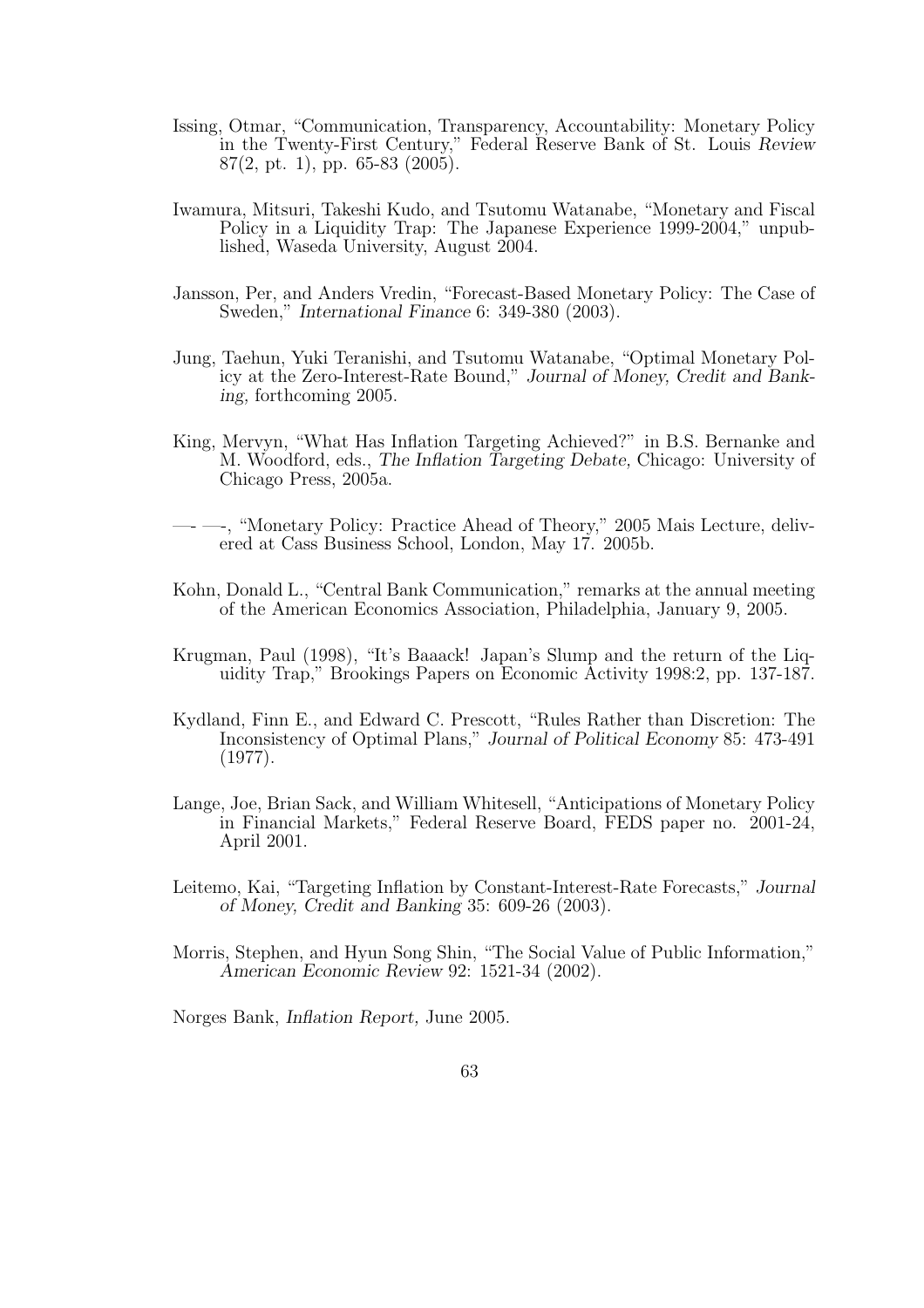- Oda, Nobuyuki, and Kazuo Ueda, "The Effects of the Bank of Japan's Zero Interest Rate Commitment and Quantitative Monetary Easing on the Yield Curve: A Macro-Finance Approach," Bank of Japan Working Paper no. 05-E-6, April 2005.
- Orphanides, Athanasios, and John C. Williams, "Imperfect Knowledge, Inflation Expectations, and Monetary Policy," in B.S. Bernanke and M. Woodford, eds., The Inflation Targeting Debate, Chicago: University of Chicago Press, 2005.
- Poole, William, "Remarks: Panel on 'After Greenspan: Whither Fed Policy?'" remarks delivered at the Western Economics Association International conference, San Francisco, California, July 6, 2005.
- Preston, Bruce, "Learning about Monetary Policy Rules when Long-Horizon Forecasts Matter," International Journal of Central Banking, forthcoming 2005.
- Roca, Mauro, "Transparency and Monetary Policy with Imperfect Common Knowledge," unpublished, Columbia University, February 2005.
- Romer, Christina D., and David H. Romer, "Federal Reserve Private Information and the Behavior of Interest Rates," American Economic Review 90: 429- 457 (2000).
- Sargent, Thomas J., and Neil Wallace, "'Rational' Expectations, the Optimal Monetary Instrument, and the Optimal Money Supply Rule," Journal of Political Economy 83: 241-254 (1975).
- Sugo, Tomohiro, and Yuki Teranishi, "How Should Optimal Monetary Policy Rules Be Designed in a Low Inflation Era?" unpublished, Bank of Japan, March 2005.
- Svensson, Lars E.O., "Inflation Targeting as a Monetary Policy Rule," Journal of Monetary Economics 43: 607-654 (1999).
- —- —-,"The Inflation Forecast and the Loss Function," in P. Mizen, ed., Central Banking, Monetary Theory and Practice: Essays in Honour of Charles Goodhart, vol. 1, Edward Elgar, 2003.
- —- —-, "The Magic of the Exchange Rate: Optimal Escape from a Liquidity Trap in Small and Large Open Economies," unpublished, Princeton University, July 2004.